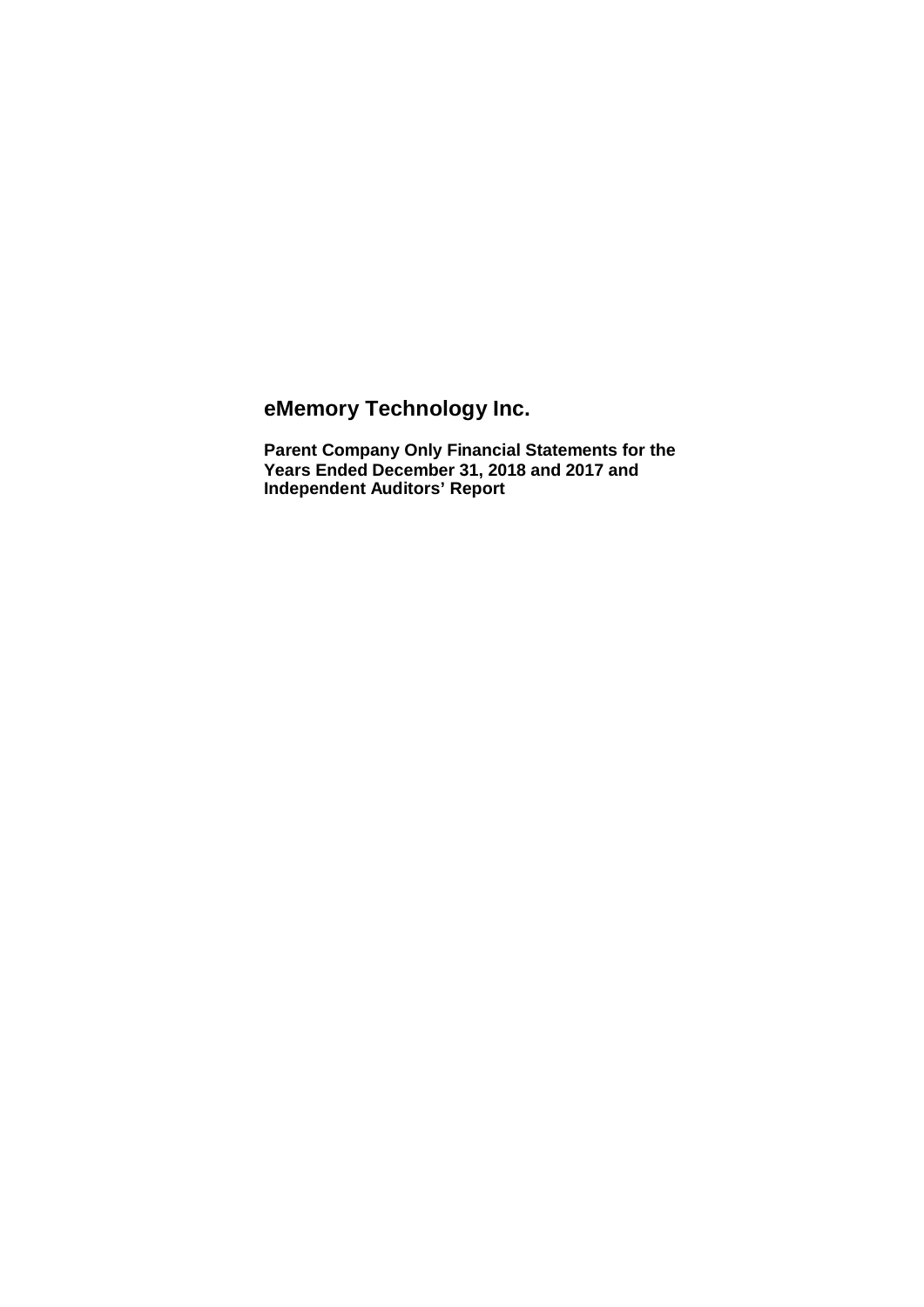# Deloitte.

勤業眾信聯合命計師事務所 11073 台北市信義區松仁路100號20樓

Deloitte & Touche 20F, Taipei Nan Shan Plaza No. 100, Songren Rd., Xinyi Dist., Taipei 11073, Taiwan

Tel: +886 (2) 2725-9988 Fax:+886 (2) 4051-6888 www.deloitte.com.tw

#### **INDEPENDENT AUDITORS' REPORT**

The Board of Directors and Shareholders eMemory Technology Inc.

#### Opinion

We have audited the accompanying parent company only financial statements of eMemory Technology Inc. (the "Company"), which comprise the parent company only balance sheets as of December 31, 2018 and 2017, and the parent company only statements of comprehensive income, changes in equity and cash flows for the years then ended, and the notes to the parent company only financial statements, including a summary of significant accounting policies.

In our opinion, the accompanying parent company only financial statements present fairly, in all material respects, the parent company only financial position of the Company as of December 31, 2018 and 2017, and the parent company only financial performance and the parent company only cash flows for the years then ended in accordance with the Regulations Governing the Preparation of Financial Reports by Securities Issuers.

#### **Basis for Opinion**

We conducted our audits in accordance with the Regulations Governing Auditing and Attestation of Financial Statements by Certified Public Accountants and auditing standards generally accepted in the Republic of China. Our responsibilities under those standards are further described in the Auditors' Responsibilities for the Audit of the Parent Company Only Financial Statements section of our report. We are independent of the Company in accordance with The Norm of Professional Ethics for Certified Public Accountant of the Republic of China, and we have fulfilled our other ethical responsibilities in accordance with these requirements. We believe that the audit evidence we have obtained is sufficient and appropriate to provide a basis for our opinion.

#### **Key Audit Matters**

Key audit matters are those matters that, in our professional judgment, were of most significance in our audit of the parent company only financial statements for the year ended December 31, 2018. These matters were addressed in the context of our audit of the parent company only financial statements as a whole, and in forming our opinion thereon, and we do not provide a separate opinion on these matters.

Key audit matter for the Company's parent company only financial statements for the year ended December 31, 2018 are stated as follows:

- 1. The major revenue source of the Company is royalty revenue, refer to Note 20 for related information. To elaborate, when IC design companies' products with the silicon intellectual property of the Company are expected to be mass produced and shipped from the wafer foundries, the wafer foundries will pay a certain percentage of royalty fee based on the wafer price.
- 2. The Company recognizes royalty revenue based on the contracts and the time when the royalty reports are signed back. The related risks may exist if the royalty revenue from wafer foundries is not recognized at the appropriate time.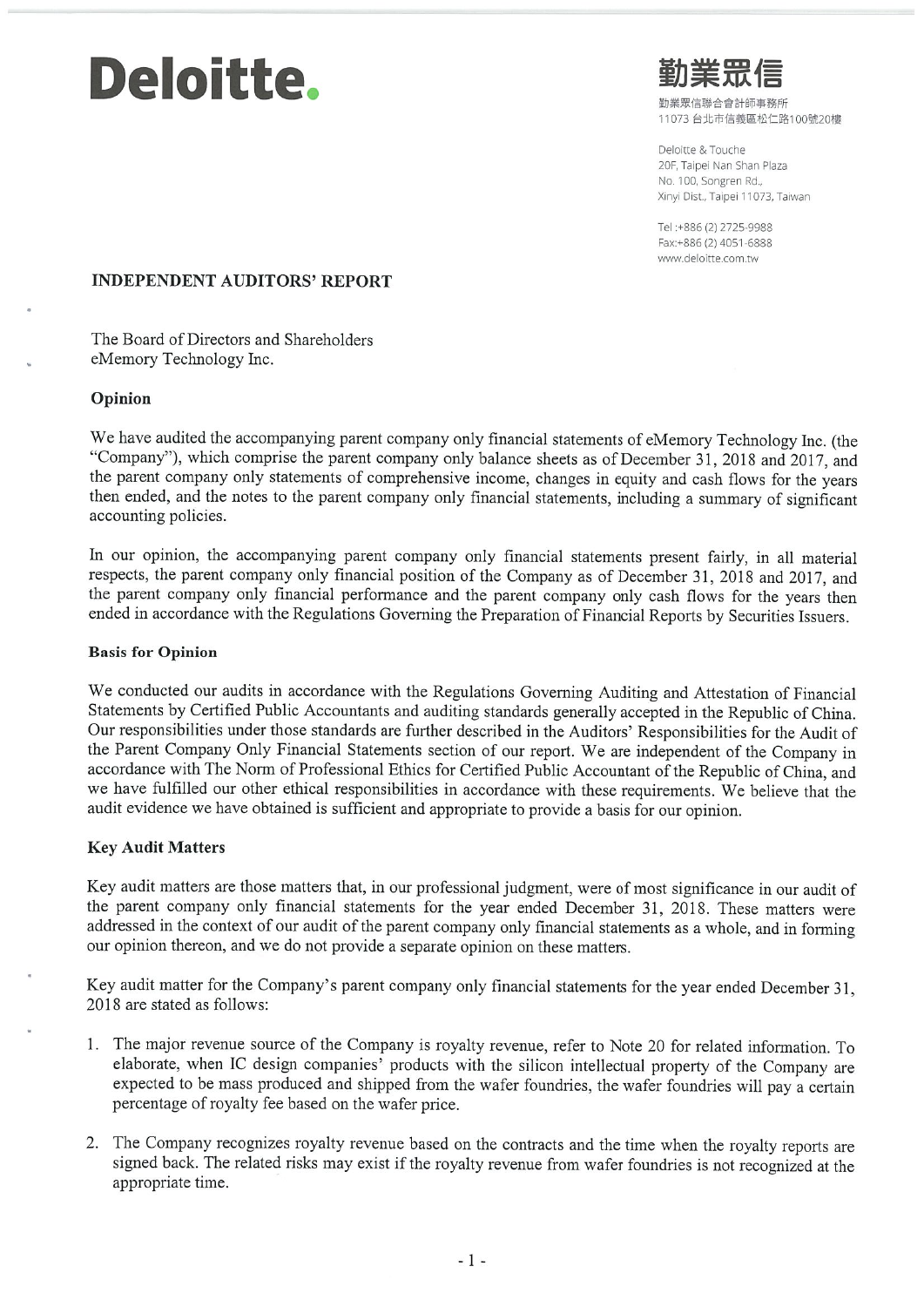3. To verify the accuracy and recognition timing of the royalty revenue, we established the revenue recognition policy of the Company, assessed the reasonableness of the revenue recognition timing, performed relevant control tests and analytical procedures, as well as traced a certain number of royalty revenue transactions before and after the end of reporting period with relevant supporting documents and accounting records.

#### **Responsibilities of Management and Those Charged with Governance for the Parent Company Only Financial Statements**

Management is responsible for the preparation and fair presentation of the parent company only financial statements in accordance with the Regulations Governing the Preparation of Financial Reports by Securities Issuers, and for such internal control as management determines is necessary to enable the preparation of parent company only financial statements that are free from material misstatement, whether due to fraud or error.

In preparing the parent company only financial statements, management is responsible for assessing the Company's ability to continue as a going concern, disclosing, as applicable, matters related to going concern and using the going concern basis of accounting unless management either intends to liquidate the Company or to cease operations, or has no realistic alternative but to do so.

Those charged with governance, including the audit committee, are responsible for overseeing the Company's financial reporting process.

#### **Auditors' Responsibilities for the Audit of the Parent Company Only Financial Statements**

Our objectives are to obtain reasonable assurance about whether the parent company only financial statements as a whole are free from material misstatement, whether due to fraud or error, and to issue an auditors' report that includes our opinion. Reasonable assurance is a high level of assurance, but is not a guarantee that an audit conducted in accordance with the auditing standards generally accepted in the Republic of China will always detect a material misstatement when it exists. Misstatements can arise from fraud or error and are considered material if, individually or in the aggregate, they could reasonably be expected to influence the economic decisions of users taken on the basis of these parent company only financial statements.

As part of an audit in accordance with the auditing standards generally accepted in the Republic of China, we exercise professional judgment and maintain professional skepticism throughout the audit. We also:

- 1. Identify and assess the risks of material misstatement of the parent company only financial statements, whether due to fraud or error, design and perform audit procedures responsive to those risks, and obtain audit evidence that is sufficient and appropriate to provide a basis for our opinion. The risk of not detecting a material misstatement resulting from fraud is higher than for one resulting from error, as fraud may involve collusion, forgery, intentional omissions, misrepresentations, or the override of internal control.
- 2. Obtain an understanding of internal control relevant to the audit in order to design audit procedures that are appropriate in the circumstances, but not for the purpose of expressing an opinion on the effectiveness of the Company's internal control.
- 3. Evaluate the appropriateness of accounting policies used and the reasonableness of accounting estimates and related disclosures made by management.
- 4. Conclude on the appropriateness of management's use of the going concern basis of accounting and, based on the audit evidence obtained, whether a material uncertainty exists related to events or conditions that may cast significant doubt on the Company's ability to continue as a going concern. If we conclude that a material uncertainty exists, we are required to draw attention in our auditors' report to the related disclosures in the parent company only financial statements or, if such disclosures are inadequate, to modify our opinion. Our conclusions are based on the audit evidence obtained up to the date of our auditors' report. However, future events or conditions may cause the Company to cease to continue as a going concern.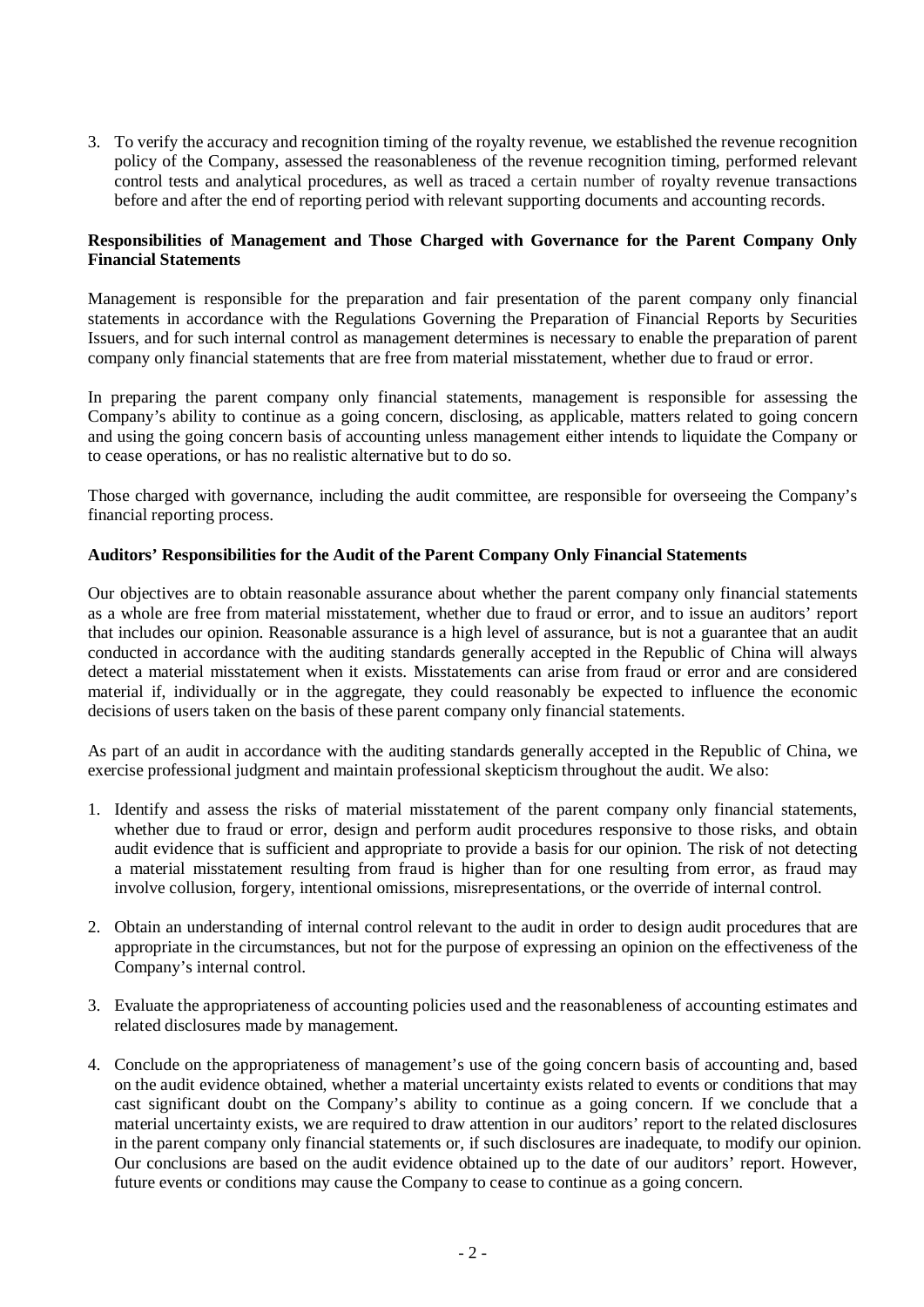- 5. Evaluate the overall presentation, structure and content of the parent company only financial statements, including the disclosures, and whether the parent company only financial statements represent the underlying transactions and events in a manner that achieves fair presentation.
- 6. Obtain sufficient and appropriate audit evidence regarding the financial information of entities or business activities within the Company to express an opinion on the parent company only financial statements. We are responsible for the direction, supervision, and performance of the audit. We remain solely responsible for our audit opinion.

We communicate with those charged with governance regarding, among other matters, the planned scope and timing of the audit and significant audit findings, including any significant deficiencies in internal control that we identify during our audit.

We also provide those charged with governance with a statement that we have complied with relevant ethical requirements regarding independence, and to communicate with them all relationships and other matters that may reasonably be thought to bear on our independence, and where applicable, related safeguards.

From the matters communicated with those charged with governance, we determine those matters that were of most significance in the audit of the parent company only financial statements for the year ended December 31, 2018 and are therefore the key audit matters. We describe these matters in our auditors' report unless law or regulation precludes public disclosure about the matter or when, in extremely rare circumstances, we determine that a matter should not be communicated in our report because the adverse consequences of doing so would reasonably be expected to outweigh the public interest benefits of such communication.

The engagement partners on the audit resulting in this independent auditors' report are Yih-Shin Kao and Su-Li Fang.

Deloitte & Touche Taipei, Taiwan Republic of China

February 26, 2019

#### *Notice to Readers*

*The accompanying parent company only financial statements are intended only to present the parent company only financial position, parent company only financial performance and parent company only cash flows in accordance with accounting principles and practices generally accepted in the Republic of China and not those of any other jurisdictions. The standards, procedures and practices to audit such parent company only financial statements are those generally applied in the Republic of China.*

*For the convenience of readers, the independent auditors' report and the accompanying parent company only financial statements have been translated into English from the original Chinese version prepared and used in the Republic of China. If there is any conflict between the English version and the original Chinese version or any difference in the interpretation of the two versions, the Chinese-language independent auditors' report and parent company only financial statements shall prevail.*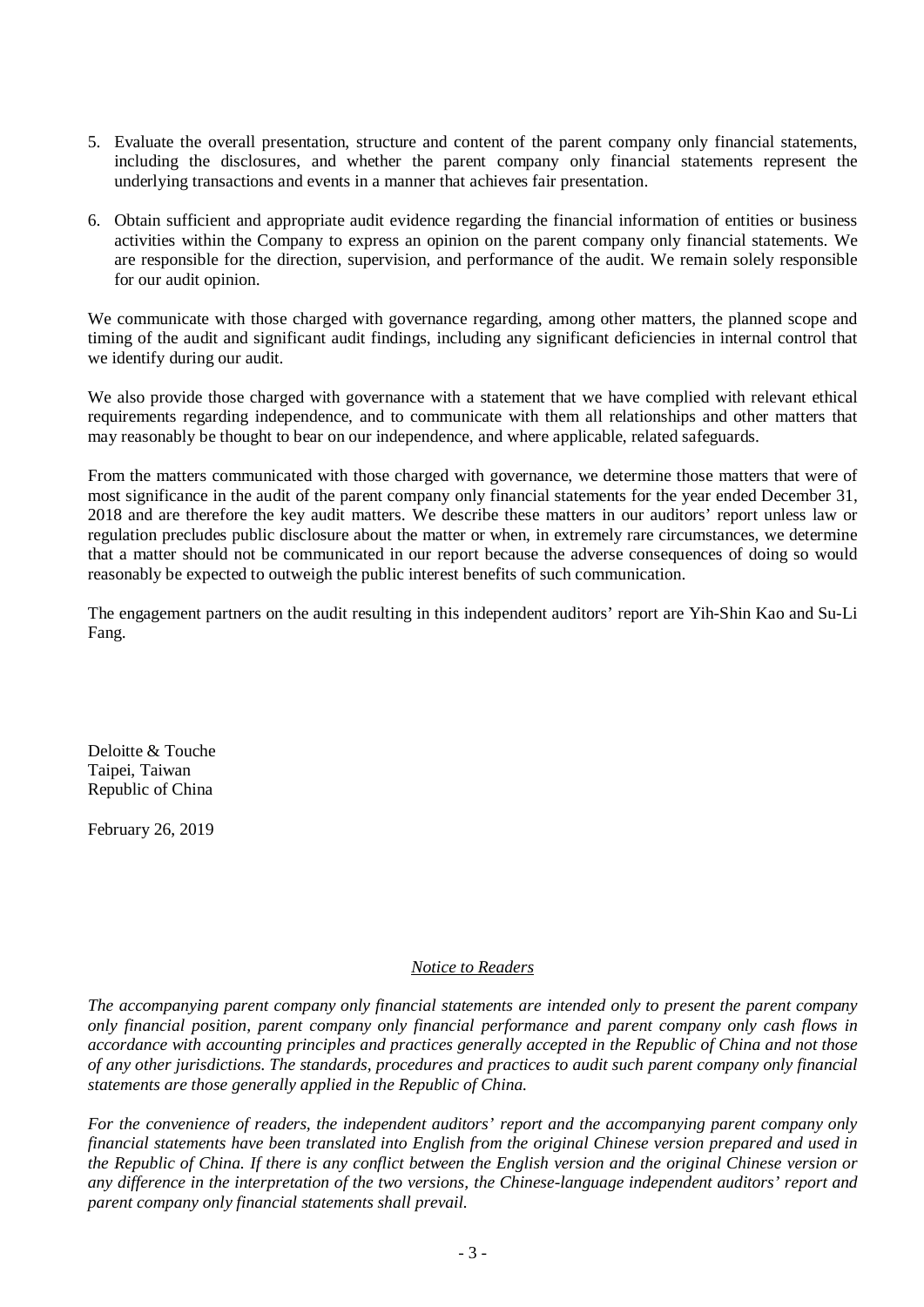#### **PARENT COMPANY ONLY BALANCE SHEETS DECEMBER 31, 2018 AND 2017 (In Thousands of New Taiwan Dollars)**

|                                                     | 2018        |                          | 2017          |                          |                                                      | 2018         |                          | 2017        |                            |
|-----------------------------------------------------|-------------|--------------------------|---------------|--------------------------|------------------------------------------------------|--------------|--------------------------|-------------|----------------------------|
| <b>ASSETS</b>                                       | Amount      | $\frac{0}{0}$            | <b>Amount</b> | $\frac{0}{0}$            | <b>LIABILITIES AND EQUITY</b>                        | Amount       | $\%$                     | Amount      | $\frac{0}{0}$              |
| <b>CURRENT ASSETS</b>                               |             |                          |               |                          | <b>CURRENT LIABILITIES</b>                           |              |                          |             |                            |
| Cash (Notes $3, 4$ and $6$ )                        | \$1,302,003 | 62                       | \$1.663.684   | 69                       | Contract liabilities - current (Notes 3, 20 and 27)  | 37,822<br>\$ | 2                        | -S          |                            |
| Accounts receivable - net (Notes 3, 4, 5 11 and 20) | 158,335     | 8                        | 82.457        | $\overline{4}$           | Other payables (Note 16)                             | 94.104       | 5                        | 80,927      | 3                          |
| Other receivables (Notes 3 and 4)                   | 225         | $\sim$                   | 238           | $\overline{a}$           | Bonuses payable to employees and directors (Note 21) | 138,092      | $7\phantom{.0}$          | 133,625     | 6                          |
| Other receivables - related parties (Notes 3, 4 and |             |                          |               |                          | Payables on equipment                                | 6,241        | $\overline{\phantom{a}}$ | 5,189       |                            |
| 27)                                                 | 251         |                          | 577           |                          | Current tax liabilities (Notes 4 and 22)             | 71,897       | 3                        | 61,476      | $\mathfrak{Z}$             |
| Prepayments                                         | 19.889      | $\mathbf{1}$             | 17,998        |                          | Other current liabilities (Notes 3, 16 and 27)       | 1,616        |                          | 34,922      |                            |
| Other current assets (Notes 3, 4 and 15)            | 2.902       |                          | 2,023         |                          |                                                      |              |                          |             |                            |
|                                                     |             |                          |               |                          | Total current liabilities                            | 349,772      | 17                       | 316,139     | $\overline{\phantom{0}13}$ |
| Total current assets                                | 1,483,605   | 71                       | 1.766.977     | - 74                     |                                                      |              |                          |             |                            |
|                                                     |             |                          |               |                          | <b>NON-CURRENT LIABILITIES</b>                       |              |                          |             |                            |
| NON-CURRENT ASSETS                                  |             |                          |               |                          | Net defined benefit liabilities - noncurrent (Notes  |              |                          |             |                            |
| Financial assets at fair value through other        |             |                          |               |                          | 4 and 17)                                            | 20,334       |                          | 19,242      |                            |
| comprehensive income - noncurrent (Notes 3, 4, 7)   |             |                          |               |                          | Guarantee deposits received (Notes 24 and 27)        | 530          |                          | 530         |                            |
| and $26$ )                                          | 19,180      |                          |               |                          |                                                      |              |                          |             |                            |
| Financial assets at amortized cost - noncurrent     |             |                          |               |                          | Total non-current liabilities                        | 20,864       |                          | 19,772      |                            |
| (Notes 3, 4, 8 and 28)                              | 33,612      | $\overline{c}$           |               |                          |                                                      |              |                          |             |                            |
| Financial assets measured at cost - noncurrent      |             |                          |               |                          | <b>Total liabilities</b>                             | 370,636      | 18                       | 335,911     | $-14$                      |
| (Notes $3, 4$ and $9$ )                             |             |                          | 8,406         |                          |                                                      |              |                          |             |                            |
| Investments in debt instrument without active       |             |                          |               |                          | EQUITY ATTRIBUTABLE TO SHAREHOLDERS OF               |              |                          |             |                            |
| market - noncurrent (Notes 3, 4, 10 and 28)         |             |                          | 33,611        |                          | THE COMPANY (Notes 3, 4, 18 and 19)                  |              |                          |             |                            |
| Investment accounted for using equity method        |             |                          |               |                          | Ordinary shares                                      | 757,908      | $-36$                    | 757,823     |                            |
| (Notes $4$ and $12$ )                               | 6.046       | $\sim$                   | 10.393        | $\overline{a}$           | Capital surplus                                      | 416,537      | 20                       | 427,496     | $\frac{31}{18}$            |
| Property, plant and equipment (Notes 4 and 13)      | 491,533     | 23                       | 505,337       | 21                       | Retained earnings                                    |              |                          |             |                            |
| Intangible assets (Notes 4 and 14)                  | 67,162      | 3                        | 62,430        | 3                        | Legal reserve                                        | 340,160      | 16                       | 280,298     | 12                         |
| Deferred tax assets (Notes 4 and 22)                | 2,708       | $\overline{\phantom{a}}$ | 2,108         | $\overline{\phantom{a}}$ | Special reserve                                      | 926          | $\overline{\phantom{a}}$ | 926         | $\sim$                     |
| Prepayments for equipment                           |             |                          | 11,493        |                          | Unappropriated earnings                              | 684,180      | 32                       | 598,616     |                            |
| Refundable deposits                                 | 331         |                          | 315           |                          | Total retained earnings                              | 1.025.266    | 48                       | 879,840     | $\frac{25}{37}$            |
|                                                     |             |                          |               |                          | Other equity                                         | (61,932)     | (3)                      |             |                            |
| Total non-current assets                            | 620,572     | 29                       | 634,093       | 26                       | Treasury shares                                      | (404, 238)   | (19)                     |             |                            |
|                                                     |             |                          |               |                          | Total equity                                         | 1,733,541    | 82                       | 2,065,159   | $-86$                      |
| <b>TOTAL</b>                                        | \$2,104,177 | 100                      | \$ 2,401,070  | 100                      | <b>TOTAL</b>                                         | \$2,104,177  | 100                      | \$2,401,070 | 100                        |

The accompanying notes are an integral part of the parent company only financial statements.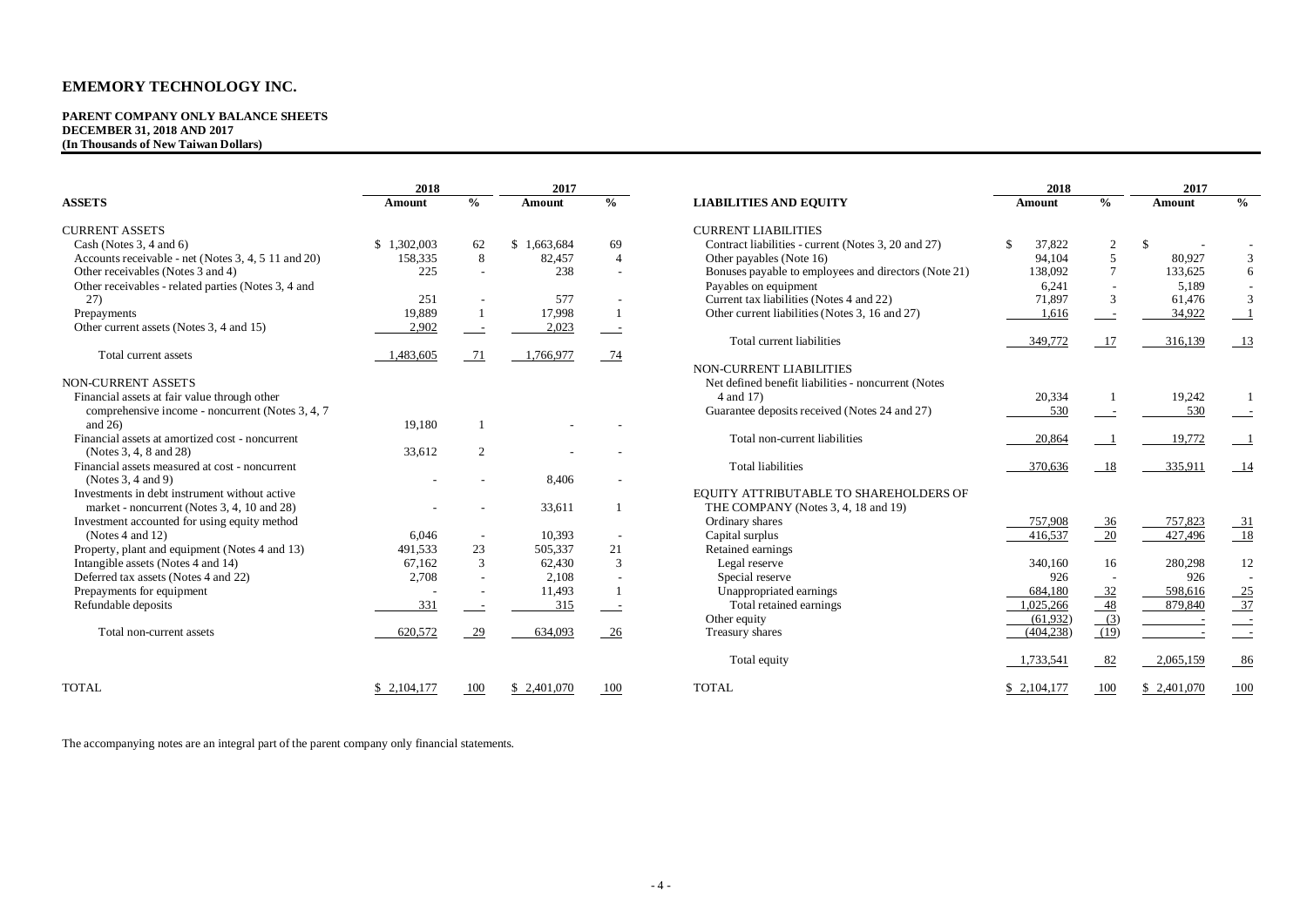#### **PARENT COMPANY ONLY STATEMENTS OF COMPREHENSIVE INCOME FOR THE YEARS ENDED DECEMBER 31, 2018 AND 2017 (In Thousands of New Taiwan Dollars, Except Earnings Per Share)**

|                                                                                                          | 2018                             |                | 2017            |                |
|----------------------------------------------------------------------------------------------------------|----------------------------------|----------------|-----------------|----------------|
|                                                                                                          | Amount                           | $\frac{0}{0}$  | <b>Amount</b>   | $\frac{0}{0}$  |
| OPERATING REVENUE (Notes 4, 20 and 27)                                                                   | \$<br>1,476,516                  | 100            | \$<br>1,375,758 | 100            |
| OPERATING COSTS                                                                                          |                                  |                |                 |                |
| <b>GROSS PROFIT</b>                                                                                      | 1,476,516                        | 100            | 1,375,758       | 100            |
| <b>OPERATING EXPENSES</b> (Notes 21 and 27)                                                              |                                  |                |                 |                |
| Selling and marketing expenses                                                                           | 120,678                          | $\,8\,$        | 120,479         | 9              |
| General and administrative expenses                                                                      | 169,610                          | 11             | 165,328         | 12             |
| Research and development expenses                                                                        | 505,475                          | 34             | 485,697         | 35             |
| Expected credit loss (Notes 4, 5, 11)                                                                    | 8,018                            | $\perp$        |                 |                |
|                                                                                                          |                                  |                |                 |                |
| Total operating expenses                                                                                 | 803,781                          | 54             | 771,504         | <u>56</u>      |
| OPERATING INCOME                                                                                         | 672,735                          | 46             | 604,254         | 44             |
| NON-OPERATING INCOME AND EXPENSES                                                                        |                                  |                |                 |                |
| Other income (Notes 4, 21 and 27)                                                                        | 25,024                           | 2              | 20,684          | $\overline{2}$ |
| Other gains and losses (Notes 4 and 21)                                                                  | 5,428                            |                | (9, 332)        | (1)            |
| Share of loss of associates (Notes 4 and 12)                                                             | (4,356)                          |                | 60,708          | $\overline{4}$ |
|                                                                                                          |                                  |                |                 |                |
| Total non-operating income and expenses                                                                  | 26,096                           | $\overline{2}$ | 72,060          | $\overline{5}$ |
| PROFIT BEFORE INCOME TAX                                                                                 | 698,831                          | 48             | 676,314         | 49             |
| INCOME TAX EXPENSE (Notes 4 and 22)                                                                      | 85,725                           | 6              | 77,605          | $\overline{5}$ |
| NET PROFIT FOR THE YEAR                                                                                  | 613,106                          | 42             | 598,709         | 44             |
| OTHER COMPREHENSIVE INCOME<br>Items that will not be reclassified subsequently to profit or<br>loss:     |                                  |                |                 |                |
| Remeasurement of defined benefit plans (Notes 4 and<br>17)                                               | (1,650)                          |                | (262)           |                |
| Unrealized gain on investments in equity instruments at<br>fair value through other comprehensive income |                                  |                |                 |                |
| (Notes 3, 4 and 18)                                                                                      | 1,060                            |                |                 |                |
| Other comprehensive income for the year                                                                  | (590)                            |                | (262)           |                |
| TOTAL COMPREHENSIVE INCOME FOR THE YEAR                                                                  | 612,516<br>\$                    | 42             | 598,447<br>\$   | <u>44</u>      |
| <b>EARNINGS PER SHARE (Note 23)</b>                                                                      |                                  |                |                 |                |
| Basic                                                                                                    | $\underline{\mathbb{S}}$<br>8.13 |                | 7.90            |                |
| Diluted                                                                                                  | \$<br>8.07                       |                | \$<br>7.86      |                |

The accompanying notes are an integral part of the parent company only financial statements.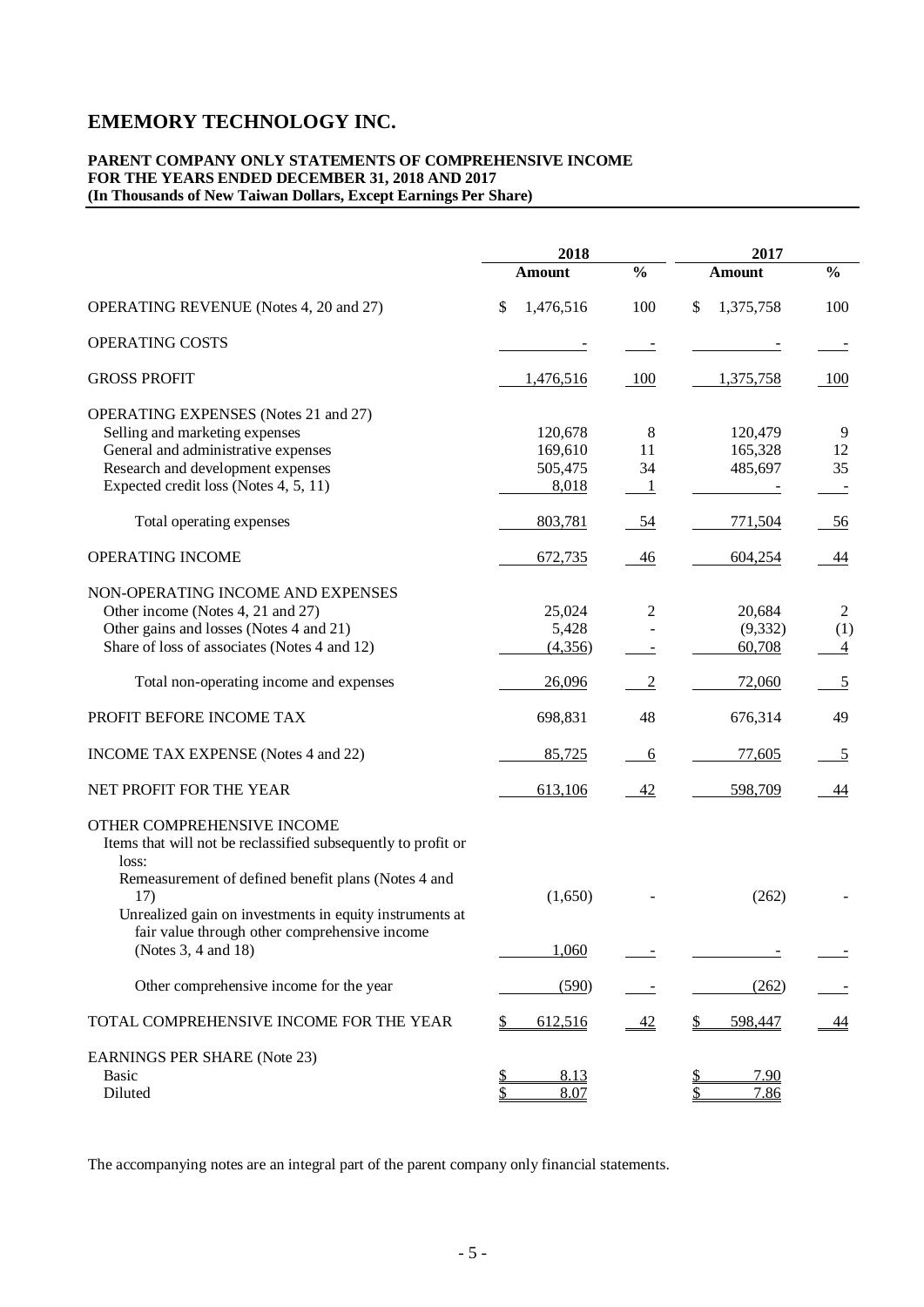## **STATEMENTS OF CHANGES IN EQUITY FOR THE YEARS ENDED DECEMBER 31, 2018 AND 2017 (In Thousands of New Taiwan Dollars)**

|                                                                                                  |                                 |         |                        |                          |                        |                            |                                        | <b>Other Equity</b><br>Unrealized<br>Gain (Loss) on<br><b>Financial Assets</b><br>at Fair Value |                        |                      |
|--------------------------------------------------------------------------------------------------|---------------------------------|---------|------------------------|--------------------------|------------------------|----------------------------|----------------------------------------|-------------------------------------------------------------------------------------------------|------------------------|----------------------|
|                                                                                                  | <b>Ordinary Shares</b>          |         |                        |                          |                        | <b>Retained Earnings</b>   |                                        | <b>Through Other</b>                                                                            |                        |                      |
|                                                                                                  | <b>Shares</b><br>(In Thousands) | Amount  | <b>Capital Surplus</b> | <b>Legal Reserve</b>     | <b>Special Reserve</b> | Unappropriated<br>Earnings | <b>Total</b>                           | Comprehensive<br>Income                                                                         | <b>Treasury Shares</b> | <b>Total Equity</b>  |
| BALANCE, JANUARY 1, 2017                                                                         | 75,783                          | 757,823 | 448,025<br>\$          | 231,737<br>$\mathcal{S}$ | 926<br>- \$            | 485,615<br>$\mathcal{S}$   | 718,278<br>\$.                         |                                                                                                 | -S                     | 1,924,126<br>\$.     |
| Appropriation of 2016 earnings<br>Legal reserve<br>Cash dividends distributed by the Company     |                                 |         |                        | 48,561                   |                        | (48, 561)<br>(436, 885)    | $\sim$<br>(436, 885)                   |                                                                                                 |                        | (436, 885)           |
| Change in capital surplus from investments in associates accounted for by<br>using equity method |                                 |         | 10,012                 |                          |                        |                            |                                        |                                                                                                 |                        | 10,012               |
| Issuance of cash dividends from capital surplus                                                  |                                 |         | (55,700)               |                          |                        |                            |                                        |                                                                                                 |                        | (55,700)             |
| Net profit for the year ended December 31, 2017                                                  |                                 |         |                        |                          |                        | 598,709                    | 598,709                                |                                                                                                 |                        | 598,709              |
| Other comprehensive income for the year ended December 31, 2017                                  |                                 |         |                        |                          |                        | (262)                      | (262)                                  |                                                                                                 |                        | (262)                |
| Total comprehensive income for the year ended December 31, 2017                                  |                                 |         |                        |                          |                        | 598,447                    | 598,447                                |                                                                                                 |                        | 598,447              |
| Share-based payment                                                                              |                                 |         | 25,159                 |                          |                        |                            |                                        |                                                                                                 |                        | 25,159               |
| BALANCE, DECEMBER 31, 2017                                                                       | 75,783                          | 757,823 | 427,496                | 280,298                  | 926                    | 598,616                    | 879,840                                | $\sim$                                                                                          |                        | 2,065,159            |
| Effect of retrospective application                                                              |                                 |         |                        |                          |                        | 72,706                     | 72,706                                 | (62,992)                                                                                        |                        | 9,714                |
| ADJUSTED JANUARY 1, 2018                                                                         | 75,783                          | 757,823 | 427,496                | 280,298                  | 926                    | 671,322                    | 952,546                                | (62,992)                                                                                        |                        | 2,074,873            |
| Appropriation of 2017 earnings<br>Legal reserve<br>Cash dividends distributed by the Company     |                                 |         |                        | 59,862                   |                        | (59, 862)<br>(538, 736)    | $\overline{\phantom{a}}$<br>(538, 736) |                                                                                                 |                        | $\sim$<br>(538, 736) |
| Change in capital surplus from investments in associates accounted for by<br>using equity method |                                 |         | 9                      |                          |                        |                            |                                        |                                                                                                 |                        | 9                    |
| Issuance of cash dividends from capital surplus                                                  |                                 |         | (29, 631)              |                          |                        |                            |                                        |                                                                                                 |                        | (29, 631)            |
| Net profit for the year ended December 31, 2018                                                  |                                 |         |                        |                          |                        | 613,106                    | 613,106                                |                                                                                                 |                        | 613,106              |
| Other comprehensive income for the year ended December 31, 2018                                  |                                 |         |                        |                          |                        | (1,650)                    | (1,650)                                | 1,060                                                                                           |                        | (590)                |
| Total comprehensive income for the year ended December 31, 2018                                  |                                 |         |                        |                          |                        | 611,456                    | 611,456                                | 1,060                                                                                           |                        | 612,516              |
| Issuance of ordinary shares under employee share options                                         | 8                               | 85      | 2,794                  |                          |                        |                            |                                        |                                                                                                 | $\sim$                 | 2,879                |
| Buy-back of ordinary shares                                                                      |                                 |         | $\sim$                 |                          |                        |                            |                                        |                                                                                                 | (404, 238)             | (404, 238)           |
| Share-based payment                                                                              |                                 |         | 15,869                 |                          |                        |                            |                                        |                                                                                                 |                        | 15,869               |
| BALANCE, DECEMBER 31, 2018                                                                       | 75,791                          | 757,908 | 416,537                | 340,160                  | 926                    | 684,180                    | 1,025,266<br>-S                        | (61, 932)                                                                                       | (404, 238)             | 1,733,541            |

The accompanying notes are an integral part of the parent company only financial statements.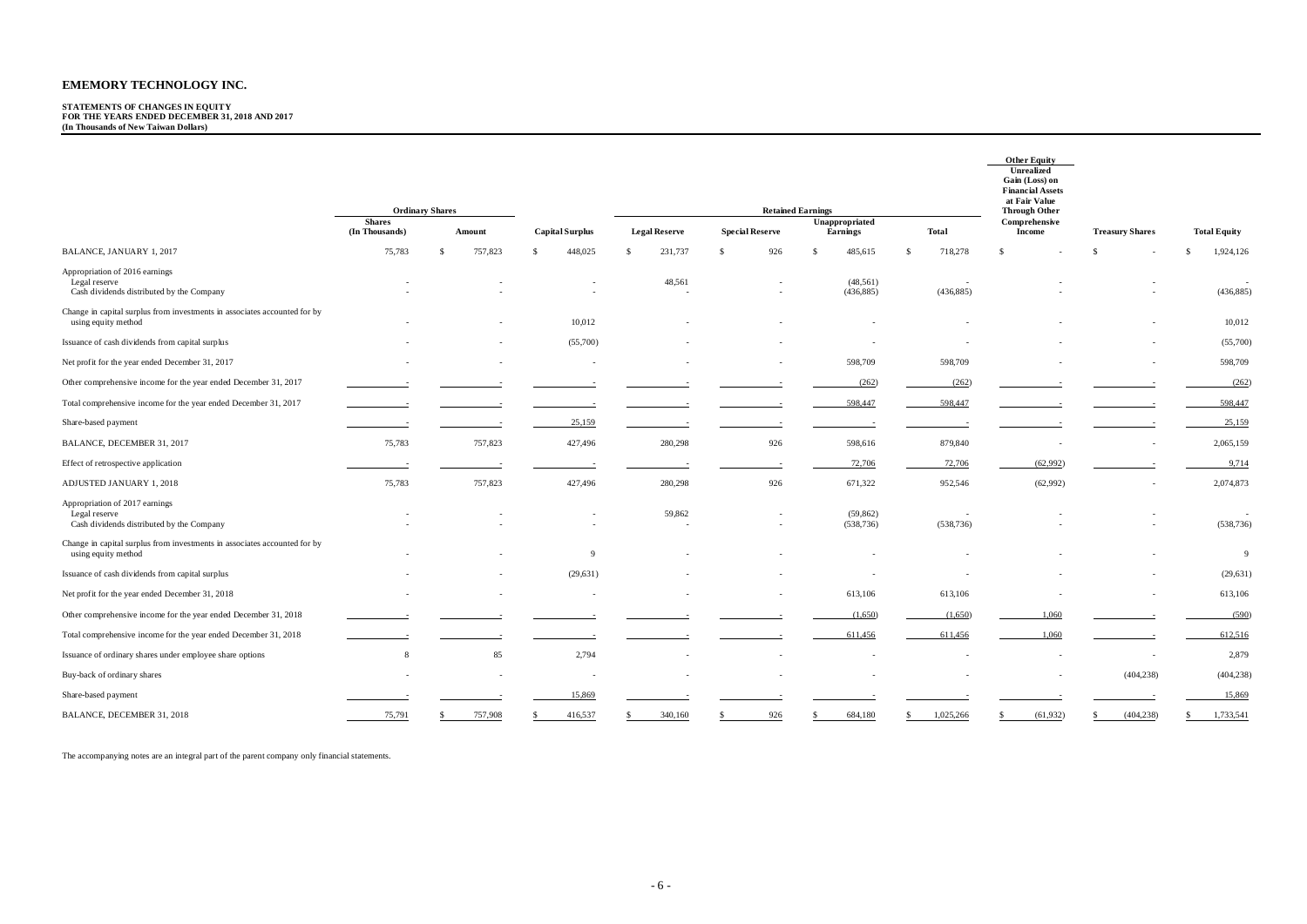#### **PARENT COMPANY ONLY STATEMENTS OF CASH FLOWS FOR THE YEARS ENDED DECEMBER 31, 2018 AND 2017 (In Thousands of New Taiwan Dollars)**

|                                                                         | 2018          | 2017          |
|-------------------------------------------------------------------------|---------------|---------------|
| CASH FLOWS FROM OPERATING ACTIVITIES                                    |               |               |
| Profit before income tax                                                | \$<br>698,831 | \$<br>676,314 |
| Adjustments for:                                                        |               |               |
| Depreciation expenses                                                   | 37,402        | 31,383        |
| Amortization expenses                                                   | 13,202        | 11,183        |
| Expected credit loss/bad debt expense                                   | 8,018         | 1,587         |
| Interest income                                                         | (10, 663)     | (9, 451)      |
| Dividend income                                                         | (943)         | (539)         |
| Share-based payment                                                     | 15,869        | 25,159        |
| Share of loss of associates                                             | 4,356         | (60,708)      |
| Loss on disposal of property, plant and equipment                       | 278           |               |
| Gain on disposal of investments                                         | (79)          | (6)           |
| Net (gain) loss on foreign currency exchange                            | (1,015)       | 5,945         |
| Changes in operating assets and liabilities                             |               |               |
| Accounts receivable                                                     | (83,763)      | (22,703)      |
| Accounts receivable - related parties                                   |               | 1,683         |
| Other receivables - related parties                                     | 326           | (533)         |
| Prepayments                                                             | (1,895)       | (4,326)       |
| Other current assets                                                    | (879)         | (500)         |
| Contract liabilities                                                    | 4,351         |               |
| Other payables                                                          | 13,176        | (16, 159)     |
| Other current liabilities                                               | 165           | 11,002        |
| Net defined benefit liabilities                                         | (558)         | (543)         |
| Bonuses payable to employees and directors                              | 4,467         | 24,023        |
| Cash generated from operations                                          | 700,646       | 672,811       |
| Interest received                                                       | 10,676        | 9,453         |
| Income tax paid                                                         | (75,900)      | (29,695)      |
| Net cash generated from operating activities                            | 635,422       | 652,569       |
| CASH FLOWS FROM INVESTING ACTIVITIES                                    |               |               |
| Acquisition of financial assets at amortized cost                       | (1)           |               |
| Acquisition of financial assets at fair value through profit or loss    | (600,000)     |               |
| Proceeds from disposal of financial assets at fair value through profit |               |               |
| or loss                                                                 | 600,079       |               |
| Acquisition of available-for-sale financial assets                      |               | (40,000)      |
| Proceeds from disposal of available-for-sale financial assets           |               | 40,006        |
| Increase in debt investments without active market                      |               | (1)           |
| Net cash flow on merger of subsidiaries                                 |               | 102,577       |
| Acquisition of property, plant and equipment                            | (11, 335)     | (34, 616)     |
| Increase in refundable deposits                                         | (16)          | (15)          |
| Acquisition of intangible assets                                        | (17, 934)     | (18, 817)     |
| Increase in prepayments for equipment                                   |               | (11, 493)     |
| Dividend received                                                       | 943           | 63,219        |
| Net cash (used in) generated from investing activities                  | (28, 264)     | 100,860       |
|                                                                         |               | (Continued)   |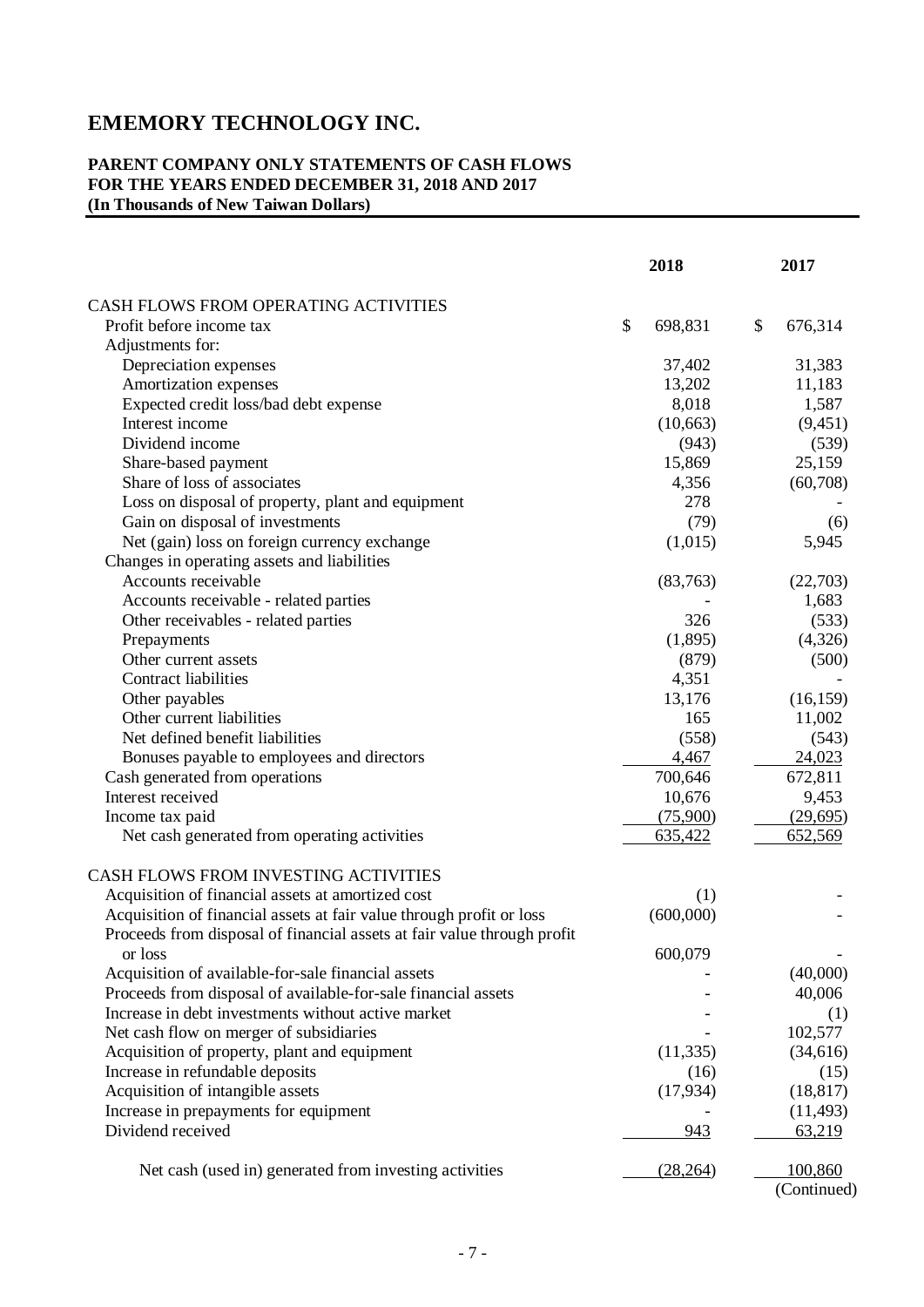#### **PARENT COMPANY ONLY STATEMENTS OF CASH FLOWS FOR THE YEARS ENDED DECEMBER 31, 2018 AND 2017 (In Thousands of New Taiwan Dollars)**

|                                                                                                                                         | 2018                          | 2017                    |
|-----------------------------------------------------------------------------------------------------------------------------------------|-------------------------------|-------------------------|
| CASH FLOWS FROM FINANCING ACTIVITIES<br>Increase in guarantee deposits received<br>Dividends paid<br>Exercise of employee share options | \$<br>(568, 353)<br>2,879     | \$<br>115<br>(492, 585) |
| Payments for buy-back of ordinary shares<br>Net cash used in financing activities<br>EFFECTS OF EXCHANGE RATE CHANGES ON THE BALANCE    | (404, 238)<br>(969, 712)      | (492,470)               |
| OF CASH HELD IN FOREIGN CURRENCIES<br>NET(DECREASE) INCREASE IN CASH                                                                    | 873<br>(361, 681)             | (2,518)<br>258,441      |
| CASH AT THE BEGINNING OF THE YEAR<br>CASH AT THE END OF THE YEAR                                                                        | 1,663,684<br>.3 <u>02,003</u> | 1,405,243<br>.663.684   |
|                                                                                                                                         |                               |                         |

The accompanying notes are an integral part of the parent company only financial statements. (Concluded)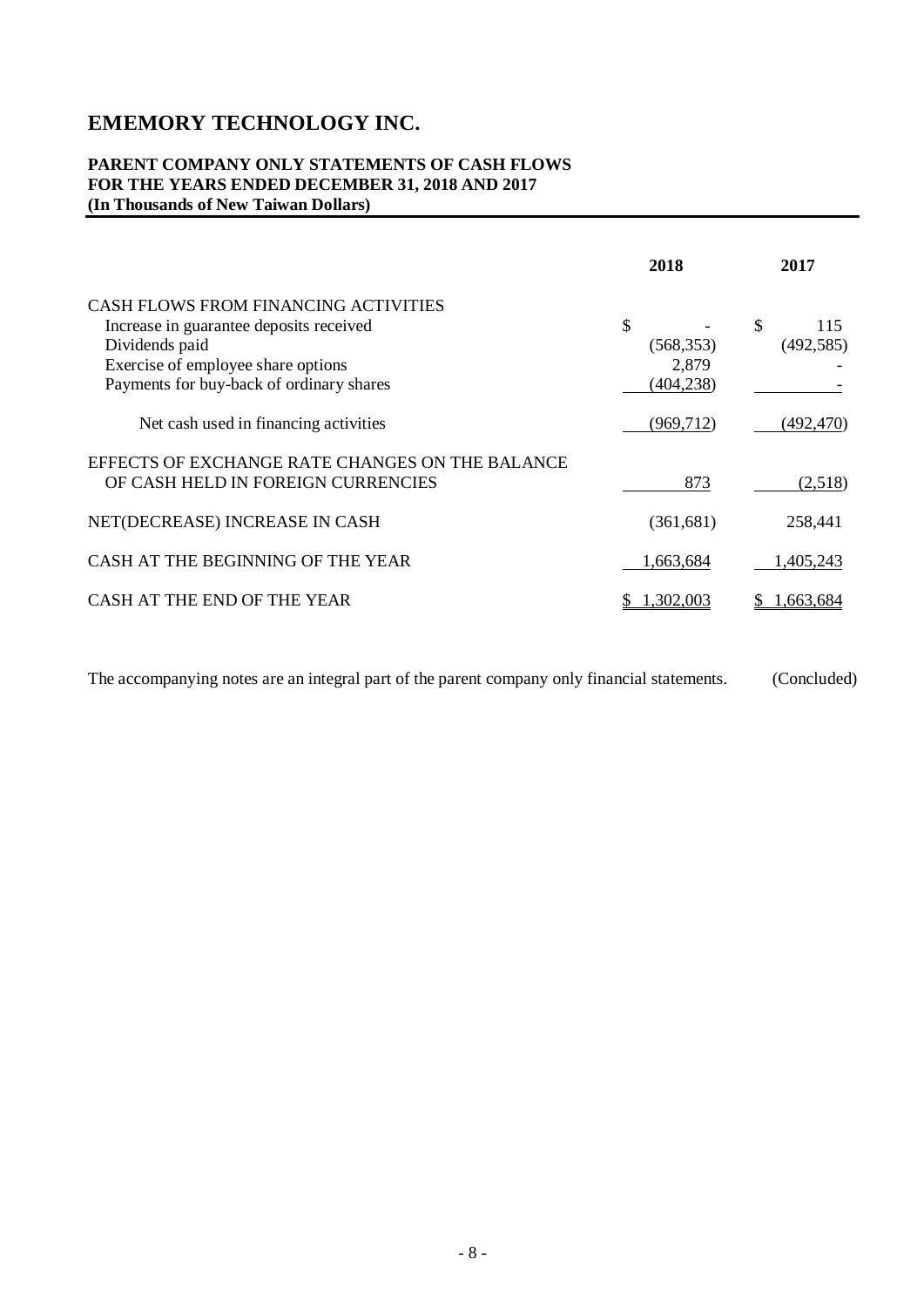#### **NOTES TO PARENT COMPANY ONLY FINANCIAL STATEMENTS FOR THE YEARS ENDED DECEMBER 31, 2018 AND 2017 (In Thousands of New Taiwan Dollars, Unless Stated Otherwise)**

#### **1. GENERAL INFORMATION**

eMemory Technology Inc. (the "Company") was incorporated in Hsinchu City, Republic of China, and commenced business in September 2000. The Company's main business activities include researching, developing, manufacturing and selling embedded flash memory products, etc.

The Company's shares have been listed on the TPEx since January 2011.

The parent company only financial statements are presented in the Company's functional currency, New Taiwan dollar.

#### **2. APPROVAL OF FINANCIAL STATEMENTS**

The parent company only financial statements were approved by the board of directors and authorized for issue on February 26, 2019.

#### **3. APPLICATION OF NEW, AMENDED AND REVISED STANDARDS AND INTERPRETATIONS**

a. Initial application of the amendments to the Regulations Governing the Preparation of Financial Reports by Securities Issuers and the International Financial Reporting Standards (IFRS), International Accounting Standards (IAS), IFRIC Interpretations (IFRIC), and Interpretations of IAS (SIC) (collectively, "IFRSs") endorsed and issued into effect by the Financial Supervisory Commission (FSC)

Except for the following, whenever applied, the initial application of the amendments to the Regulations Governing the Preparation of Financial Reports by Securities Issuers and the IFRSs endorsed and issued into effect by the FSC would not have any material impact on the Company's accounting policies:

1) IFRS 9 "Financial Instruments" and related amendments

IFRS 9 supersedes IAS 39 "Financial Instruments: Recognition and Measurement", with consequential amendments to IFRS 7 "Financial Instruments: Disclosures" and other standards. IFRS 9 sets out the requirements for classification, measurement and impairment of financial assets and hedge accounting. Refer to Note 4 for information relating to the relevant accounting policies.

The requirements for classification, measurement and impairment of financial assets have been applied retrospectively starting from January 1, 2018, and the requirements for hedge accounting have been applied prospectively. IFRS 9 is not applicable to items that have already been derecognized as of December 31, 2017.

Classification, measurement and impairment of financial assets

On the basis of the facts and circumstances that existed as of January 1, 2018, the Company has performed an assessment of the classification of recognized financial assets and has elected not to restate prior reporting periods.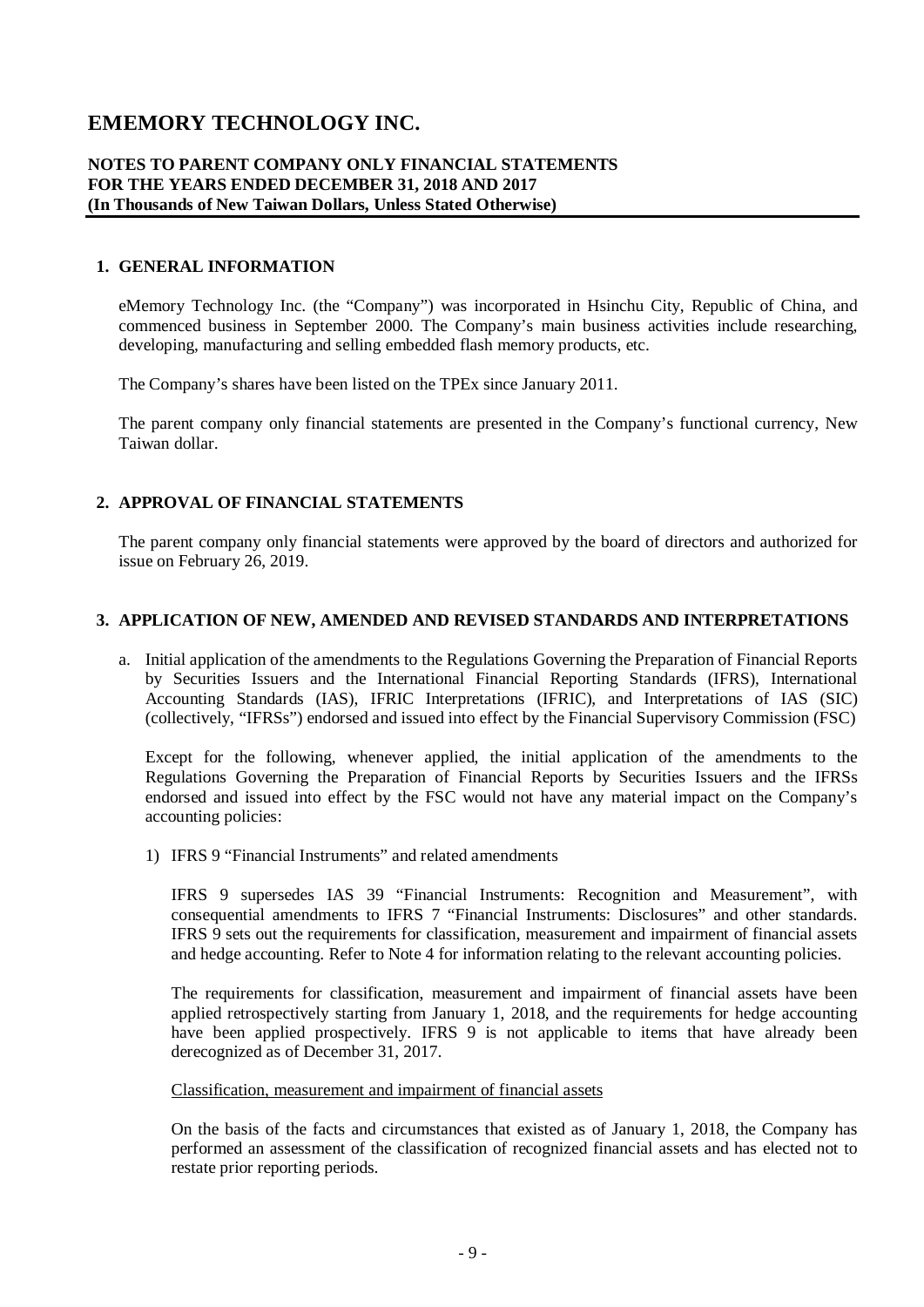The following table shows the original measurement categories and carrying amount under IAS 39 and the new measurement categories and carrying amount under IFRS 9 for each class of the Company's financial assets as of January 1, 2018.

|                                                                           |                                                                       | <b>Measurement Category</b> |                                                                                                          |                                                                 |                                                                       | <b>Carrying Amount</b>                                    |        |
|---------------------------------------------------------------------------|-----------------------------------------------------------------------|-----------------------------|----------------------------------------------------------------------------------------------------------|-----------------------------------------------------------------|-----------------------------------------------------------------------|-----------------------------------------------------------|--------|
| <b>Financial Assets</b>                                                   | <b>IAS 39</b>                                                         |                             | IFRS 9                                                                                                   |                                                                 | <b>IAS 39</b>                                                         | <b>IFRS 9</b>                                             | Remark |
| Cash and cash equivalents<br>Equity securities                            | Loans and receivables<br>Available-for-sale                           |                             | Amortized cost<br>Fair value through other<br>comprehensive income (i.e.<br>FVTOCI) - equity instruments |                                                                 | \$1,663,684<br>8,406                                                  | \$1,663,684<br>18,120                                     | (1)    |
| Time deposits with original<br>maturities of more than 1<br>year          | Loans and receivables                                                 |                             | Amortized cost                                                                                           |                                                                 | 33,500                                                                | 33,500                                                    |        |
| Financial Assets pledged as<br>collateral                                 | Loans and receivables                                                 |                             | Amortized cost                                                                                           |                                                                 | 111                                                                   | 111                                                       |        |
| Accounts receivables and<br>other receivables(include<br>related parties) | Loans and receivables                                                 |                             | Amortized cost                                                                                           |                                                                 | 83,272                                                                | 83,272                                                    | (2)    |
| Other assets-current                                                      | Loans and receivables                                                 |                             | Amortized cost                                                                                           |                                                                 | 2,016                                                                 | 2,016                                                     |        |
| <b>Financial Assets</b>                                                   | <b>IAS 39</b><br><b>Carrying</b><br>Amount<br>as of January<br>1,2018 | Reclassifi-<br>cations      | Remea-<br>surements                                                                                      | <b>IFRS 9</b><br>Carrying<br>Amount as of<br>January 1,<br>2018 | <b>Retained</b><br><b>Earnings</b><br>Effect on<br>January 1,<br>2018 | Other<br>Equity<br><b>Effect on</b><br>January 1,<br>2018 | Remark |
| FVTOCI-Equity instruments                                                 | S                                                                     | Ŝ<br>8.406                  | \$<br>9.714                                                                                              | 18.120<br>\$                                                    | \$<br>72,706                                                          | \$<br>(62,992)                                            | (1)    |
| Add: Reclassification from available-for-sale<br>(IAS 39)                 | 8,406                                                                 | (8, 406)                    |                                                                                                          |                                                                 |                                                                       |                                                           | (1)    |
| Amortized cost                                                            | 8,406                                                                 | 1.782.583                   | 9,714                                                                                                    | 18,120<br>1.782.583                                             | 72,706                                                                | (62,992)                                                  | (2)    |
| Add: Reclassification from loans and<br>receivables (IAS 39)              | 1.782.583                                                             | (1,782,583)                 | $\sim$                                                                                                   | $\sim$                                                          |                                                                       |                                                           | (2)    |
|                                                                           | 1,782,583                                                             | $\sim$                      | $\sim$                                                                                                   | 1,782,583                                                       | $\overline{\phantom{a}}$                                              |                                                           |        |
|                                                                           | \$1,790,989                                                           | S.<br>÷.                    | 9.714<br>\$                                                                                              | \$1,800,703                                                     | 72,706<br>\$                                                          | (62.992)<br>\$                                            |        |

(1) Investments in unlisted shares previously measured at cost under IAS 39 have been classified at FVTOCI under IFRS 9 and were remeasured at fair value. Consequently, an increase of \$9,714 thousand was recognized in both financial assets at FVTOCI and other equity - unrealized gain (loss) on financial assets at FVTOCI on January 1, 2018.

The Company recognized under IAS 39 impairment loss on certain investments in equity securities previously classified as measured at cost and the loss was accumulated in retained earnings. Since those investments were at FVTOCI under IFRS 9 and no impairment assessment is required, an adjustment was made that resulted in a decrease of \$72,706 thousand in other equity - unrealized gain (loss) on financial assets at FVTOCI and an increase of \$72,706 thousand in retained earnings on January 1, 2018.

- (2) Accounts receivables and other receivables that were previously classified as loans and receivables under IAS 39 were classified as at amortized cost with an assessment of expected credit losses under IFRS 9.
- 2) IFRS 15 "Revenue from Contracts with Customers" and related amendments

IFRS 15 establishes principles for recognizing revenue that apply to all contracts with customers and supersedes IAS 18 "Revenue", IAS 11 "Construction Contracts" and a number of revenue-related interpretations. Refer to Note 4 for related accounting policies.

Under IFRS 15, the net effect of revenue recognized and consideration received and receivable is recognized as a contract asset or a contract liability. Prior to the application of IFRS 15, receivables were recognized or deferred revenue was reduced when revenue was recognized for the relevant contract under IAS 18.

The Company elected only to retrospectively apply IFRS 15 to contracts that were not complete as of January 1, 2018 and recognize the cumulative effect of the change in retained earnings on January 1, 2018.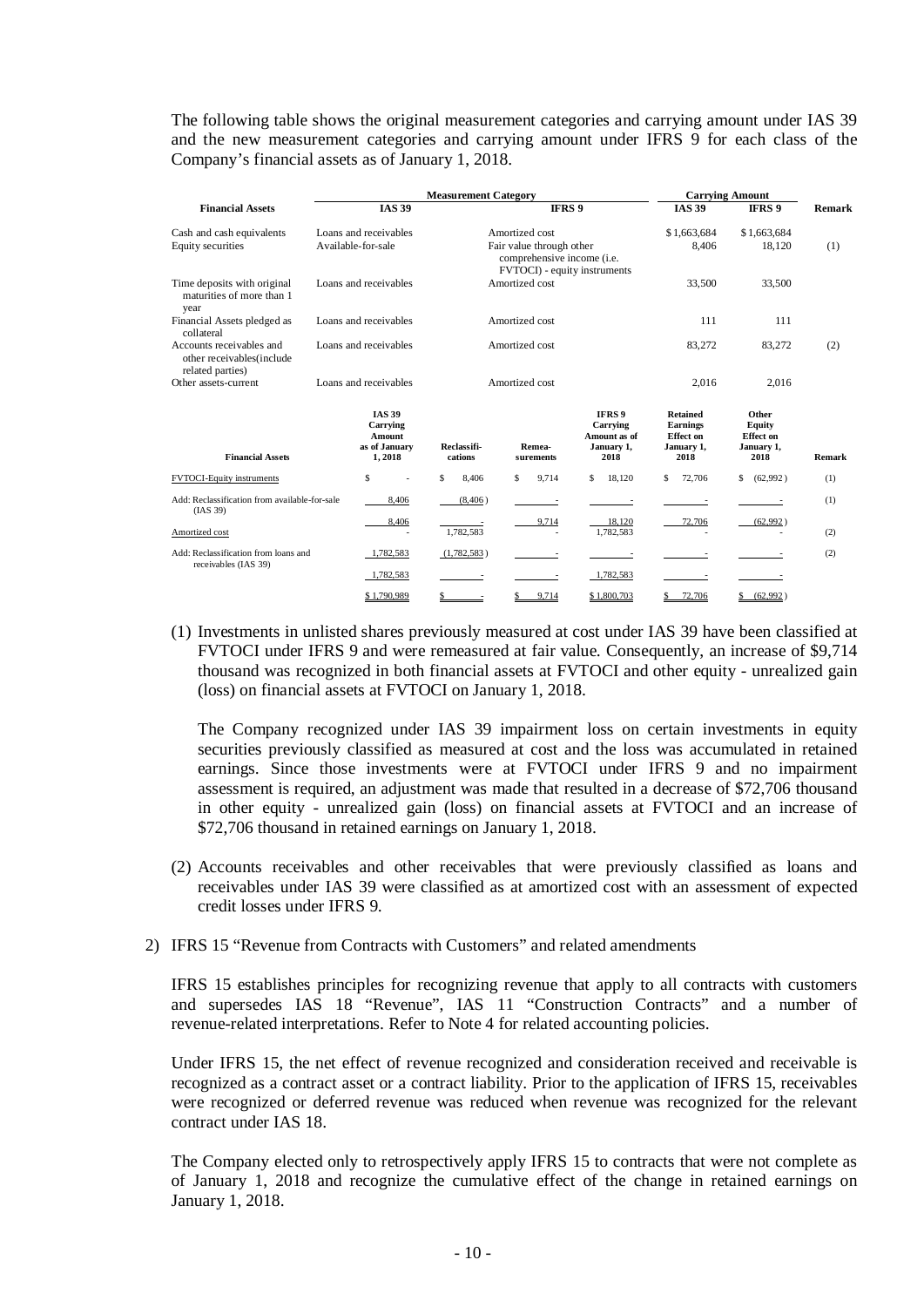Impact on assets, liabilities and equity for current year

|                                                                   | <b>As Originally</b><br><b>Stated on</b><br>January 1,<br>2018 | <b>Adjustments</b><br><b>Arising from</b><br><b>Initial</b><br><b>Application</b> | <b>Restated on</b><br>January 1,<br>2018 |
|-------------------------------------------------------------------|----------------------------------------------------------------|-----------------------------------------------------------------------------------|------------------------------------------|
| Contract liabilities - current<br>Advance receives (Other current | S                                                              | \$33,471                                                                          | \$33,471                                 |
| liabilities)                                                      | 33.471                                                         | (33, 471)                                                                         |                                          |
| Total effect on liabilities                                       | 33,471                                                         |                                                                                   | 33.471                                   |

3) IFRIC 22"Foreign Currency Transactions and Advance Consideration"

IAS 21 stipulated that a foreign currency transaction shall be recorded on initial recognition in the functional currency by applying to the foreign currency amount the spot exchange rate between the functional currency and the foreign currency at the date of the transaction. IFRIC 22 further explains that the date of the transaction is the date on which an entity recognizes a non-monetary asset or non-monetary liability from payment or receipt of advance consideration. If there are multiple payments or receipts in advance, the entity shall determine the date of the transaction for each payment or receipt of advance consideration.

The Company applied IFRIC 22 prospectively to all assets, expenses and income recognized on or after January 1, 2018 within the scope of the Interpretation.

b. Amendments to the Regulations Governing the Preparation of Financial Reports by Securities Issuers and the IFRSs endorsed by the FSC for application starting from 2019

| <b>New, Amended or Revised Standards and Interpretations</b>                   | <b>Effective Date</b><br><b>Announced by IASB (Note 1)</b> |
|--------------------------------------------------------------------------------|------------------------------------------------------------|
|                                                                                |                                                            |
| Annual Improvements to IFRSs 2015-2017 Cycle                                   | January 1, 2019                                            |
| Amendments to IFRS 9 "Prepayment Features with Negative                        | January 1, 2019 (Note 2)                                   |
| Compensation"                                                                  |                                                            |
| IFRS 16 "Leases"                                                               | January 1, 2019                                            |
| Amendments to IAS 19 "Plan Amendment, Curtailment or<br>Settlement"            | January 1, 2019 (Note 3)                                   |
| Amendments to IAS 28 "Long-term Interests in Associates and Joint<br>Ventures" | January 1, 2019                                            |
| <b>IFRIC 23 "Uncertainty over Income Tax Treatments"</b>                       | January 1, 2019                                            |

- Note 1: Unless stated otherwise, the above New IFRSs are effective for annual periods beginning on or after their respective effective dates.
- Note 2: The FSC permits the election for early adoption of the amendments starting from 2018.
- Note 3: The Company shall apply these amendments to plan amendments, curtailments or settlements occurring on or after January 1, 2019.
- 1) IFRS 16 "Leases"

IFRS 16 sets out the accounting standards for leases that will supersede IAS 17 "Leases", IFRIC 4 "Determining Whether an Arrangement Contains a Lease" and a number of related interpretations.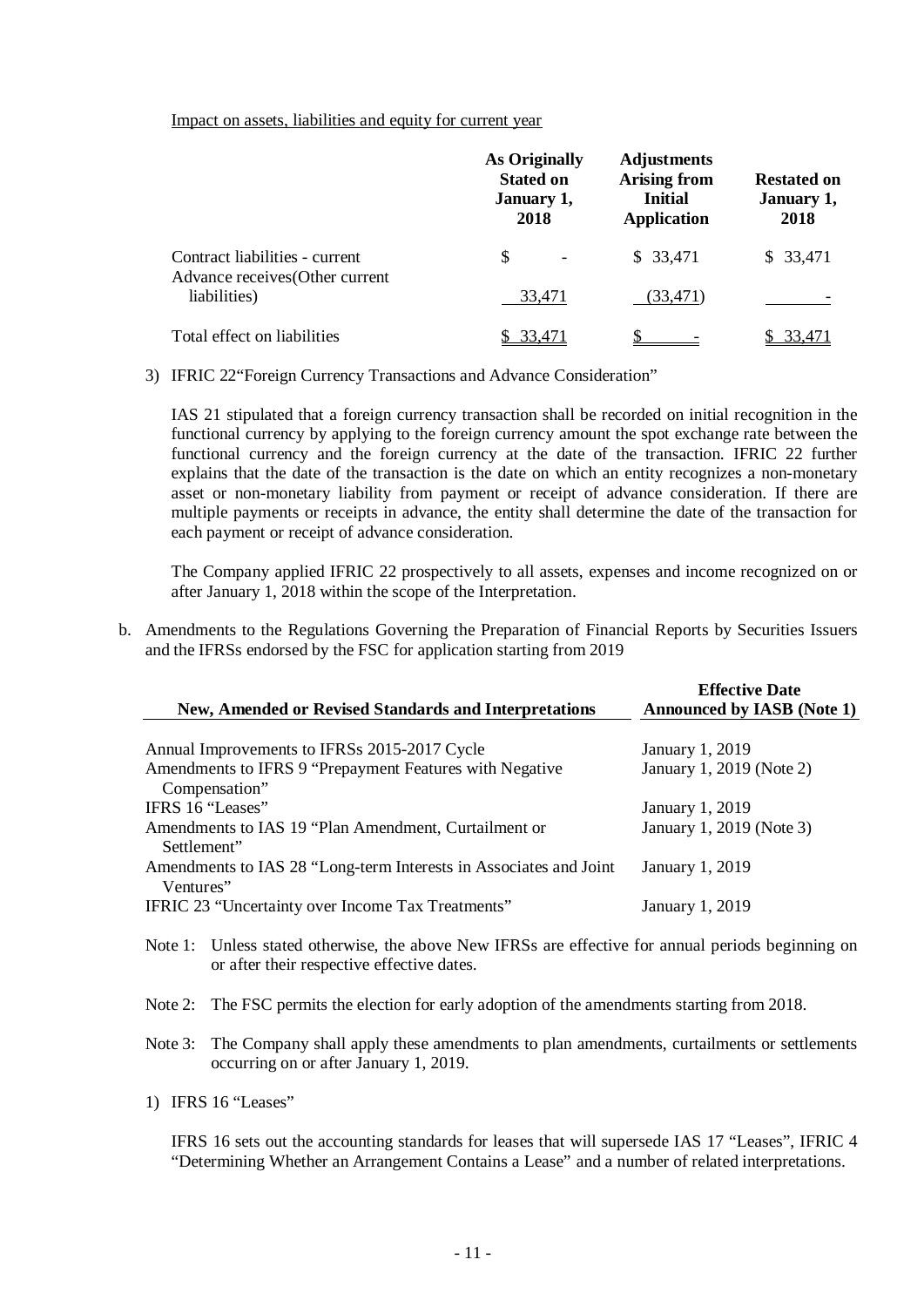Upon initial application of IFRS 16, the Company will elect to apply the guidance of IFRS 16, in determining whether contracts are, or contain, a lease, only to contracts entered into (or changed) on or after January 1, 2019. Contracts identified as containing a lease under IAS 17 and IFRIC 4 will not be reassessed and will be accounted for in accordance with the transitional provisions under IFRS 16.

#### The Company as lessee

Upon initial application of IFRS 16, the Company will recognize right-of-use assets and lease liabilities for all leases on the parent company only balance sheets except for those whose payments under low-value asset and short-term leases will be recognized as expenses on a straight-line basis. On the parent company only statements of comprehensive income, the Company will present the depreciation expense charged on right-of-use assets separately from the interest expense accrued on lease liabilities; interest is computed using the effective interest method. On the parent company only statements of cash flows, cash payments for the principal portion of lease liabilities will be classified within financing activities; cash payments for the interest portion will be classified within financing activities. Currently, payments under operating lease contracts, are recognized as expenses on a straight-line basis. Cash flows for operating leases are classified within operating activities on the parent company only statements of cash flows.

The Company anticipates applying IFRS 16 retrospectively with the cumulative effect of the initial application of this standard recognized on January 1, 2019. Comparative information will not be restated.

Lease liabilities will be recognized on January 1, 2019 for leases currently classified as operating leases with the application of IAS 17. Lease liabilities will be measured at the present value of the remaining lease payments, discounted using the lessee's incremental borrowing rate on January 1, 2019. Right-of-use assets will be measured at an amount equal to the lease liabilities, adjusted by the amount of any prepaid or accrued lease payments. Except for the following practical expedients which are to be applied, the Company will apply IAS 36 to all right-of-use assets.

The Company expects to apply the following practical expedients:

- a) The Company will apply a single discount rate to a portfolio of leases with reasonably similar characteristics to measure lease liabilities.
- b) The Company will account for those leases for which the lease term ends on or before December 31, 2019 as short-term leases.
- c) The Company will exclude initial direct costs from the measurement of right-of-use assets on January 1, 2019.
- d) The Company will use hindsight, such as in determining lease terms, to measure lease liabilities.

#### The Company as lessor

The Company will not make any adjustments for leases in which it is a lessor and will account for those leases with the application of IFRS 16 starting from January 1, 2019.

The Company leased dormitories from the Hsinchu Science Park Bureau and subleased its leasehold dormitory to employees. The Company will assess the sublease classification as an operating lease, on the basis of the remaining contractual terms and conditions of the head lease and sublease on January 1, 2019.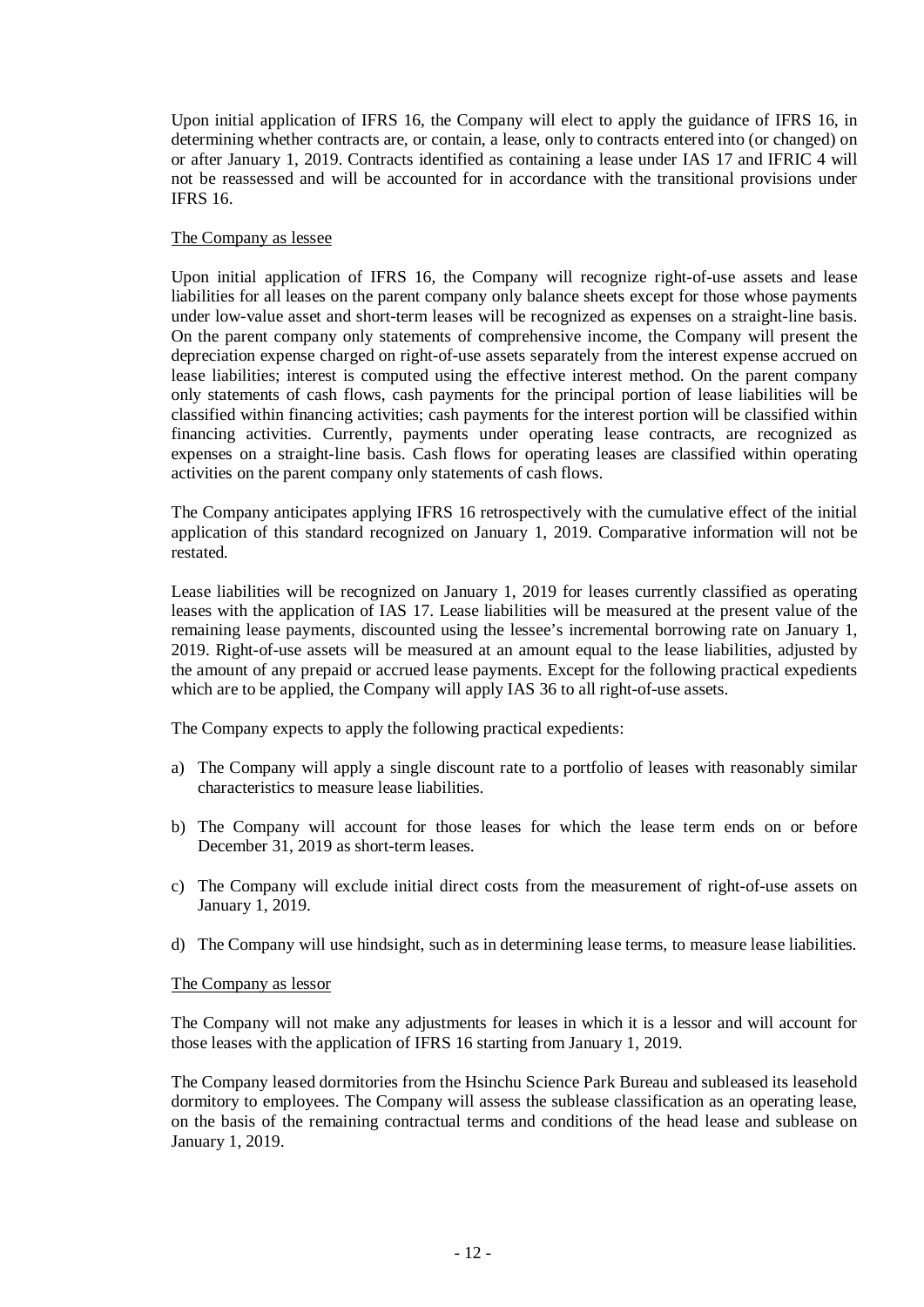Anticipated impact on assets, liabilities and equity

|                                                                | Carrying<br>Amount as of<br>December 31,<br>2018 | <b>Adjustments</b><br><b>Arising from</b><br><b>Initial</b><br><b>Application</b> | <b>Adjusted</b><br>Carrying<br>Amount as of<br><b>January 1, 2019</b> |
|----------------------------------------------------------------|--------------------------------------------------|-----------------------------------------------------------------------------------|-----------------------------------------------------------------------|
| Right-of-use assets                                            | \$                                               | 8,986                                                                             | 8,986                                                                 |
| Total effect on assets                                         |                                                  | 8,986                                                                             | 8,986                                                                 |
| Lease liabilities - current<br>Lease liabilities - non-current | \$                                               | 2,781<br>S<br>6,205                                                               | 2,781<br>6,205                                                        |
| Total effect on liabilities                                    |                                                  | 8,986                                                                             | 8,986                                                                 |

Except for the above impacts, as of the date the parent company only financial statements were authorized for issue, the Company assessing the application of the aforementioned amendments and the related amendments to the Regulations Governing the Preparation of Financial Reports by Securities Issuers would not have any material impact on the Company's financial position and financial performance.

c. New IFRSs issued by IASB but not yet endorsed and issued into effect by the FSC

| <b>New, Amended or Revised Standards and Interpretations</b>                                                                | <b>Effective Date</b><br><b>Announced by IASB (Note 1)</b> |
|-----------------------------------------------------------------------------------------------------------------------------|------------------------------------------------------------|
| Amendments to IFRS 3 "Definition of a Business"                                                                             | January 1, 2020 (Note 2)                                   |
| Amendments to IFRS 10 and IAS 28 "Sale or Contribution of Assets<br>between An Investor and Its Associate or Joint Venture" | To be determined by IASB                                   |
| <b>IFRS 17 "Insurance Contracts"</b><br>Amendments to IAS 1 and IAS 8 "Definition of Material"                              | January 1, 2021<br>January 1, 2020 (Note 3)                |

- Note 1: Unless stated otherwise, the above New IFRSs are effective for annual periods beginning on or after their respective effective dates.
- Note 2: The Company shall apply these amendments to business combinations for which the acquisition date is on or after the beginning of the first annual reporting period beginning on or after January 1, 2020 and to asset acquisitions that occur on or after the beginning of that period.
- Note 3: The Company shall apply these amendments prospectively for annual reporting periods beginning on or after January 1, 2020.

Except for the above impact, as of the date the parent company only financial statements were authorized for issue, the Company is continuously assessing the possible impact that the application of other standards and interpretations will have on the Company's financial position and financial performance and will disclose the relevant impact when the assessment is completed.

#### **4. SUMMARY OF SIGNIFICANT ACCOUNTING POLICIES**

a. Statement of compliance

The parent company only financial statements have been prepared in accordance with the Regulations Governing the Preparation of Financial Reports by Securities Issuers.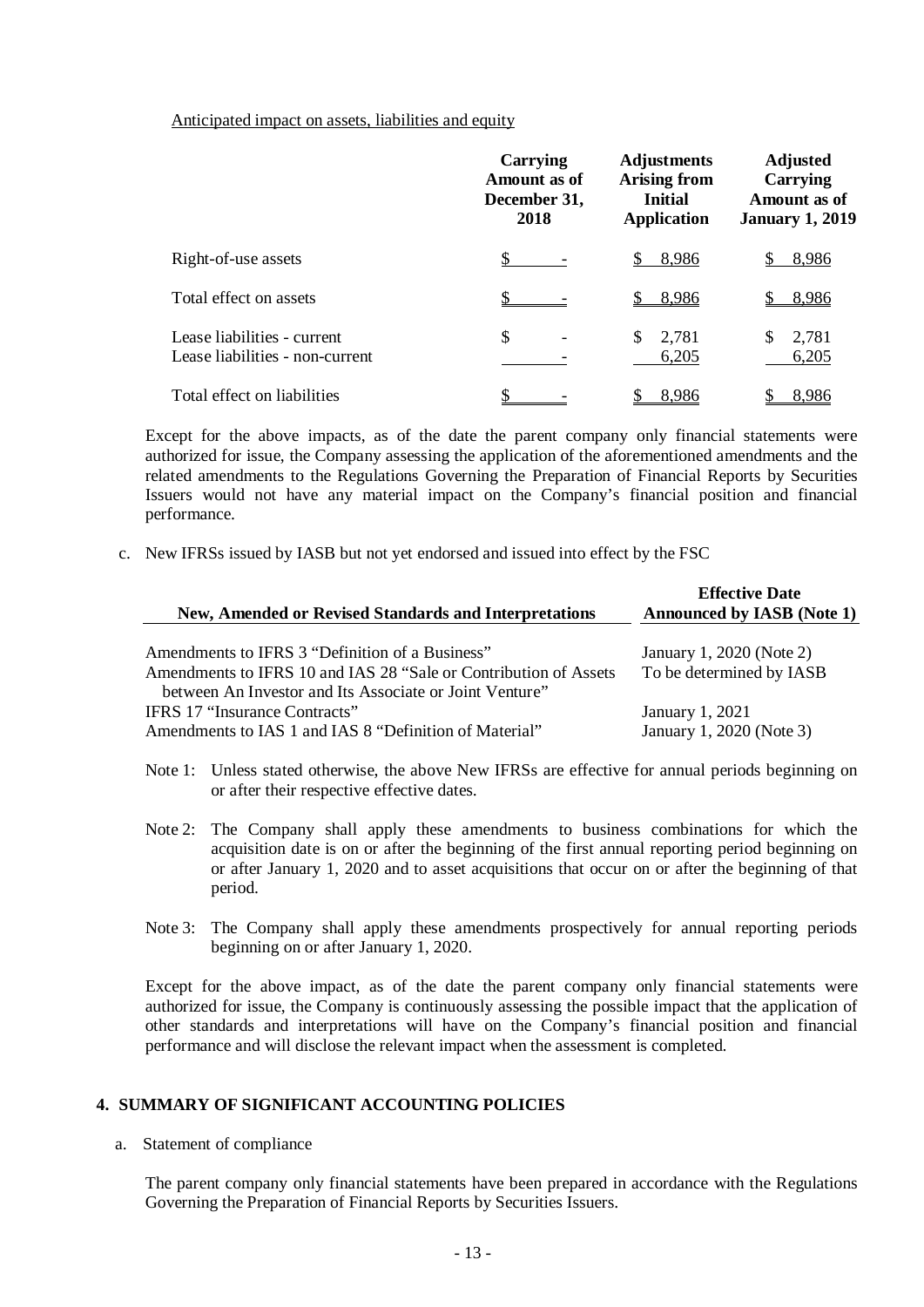#### b. Basis of preparation

The parent company only financial statements have been prepared on the historical cost basis except for financial instruments which are measured at fair value and net defined benefit liabilities which are measured at the present value of the defined benefit obligation less the fair value of plan assets.

The fair value measurements, which are grouped into Levels 1 to 3 based on the degree to which the fair value measurement inputs are observable and based on the significance of the inputs to the fair value measurement in its entirety, are described as follows:

- 1) Level 1 inputs are quoted prices (unadjusted) in active markets for identical assets or liabilities;
- 2) Level 2 inputs are inputs other than quoted prices included within Level 1 that are observable for an asset or liability, either directly (i.e. as prices) or indirectly (i.e. derived from prices); and
- 3) Level 3 inputs are unobservable inputs for an asset or liability.

When preparing its parent company only financial statements, the Company used equity method to account for its investment in subsidiaries and associates. In order for the amounts of the net profit for the year, other comprehensive income for the year and total equity in the parent company only financial statements to be the same with the amounts attributable to the owner of the Company in its consolidated financial statements, adjustments arising from the differences in accounting treatment between parent company only basis and consolidated basis were made to investments accounted for using equity method, share of profit or loss of subsidiaries and associates, as appropriate, in the parent company only financial statements.

c. Classification of current and non-current assets and liabilities

Current assets include:

- 1) Assets held primarily for the purpose of trading;
- 2) Assets expected to be realized within 12 months after the reporting period; and
- 3) Cash and cash equivalents unless the asset is restricted from being exchanged or used to settle a liability for at least 12 months after the reporting period.

Current liabilities include:

- 1) Liabilities held primarily for the purpose of trading;
- 2) Liabilities due to be settled within 12 months after the reporting period; and
- 3) Liabilities for which the Company does not have an unconditional right to defer settlement for at least 12 months after the reporting period.

Assets and liabilities that are not classified as current are classified as non-current.

d. Business combinations

Business combinations involving entities under common control are not accounted for by the acquisition method but are accounted for at the carrying amounts of the entities.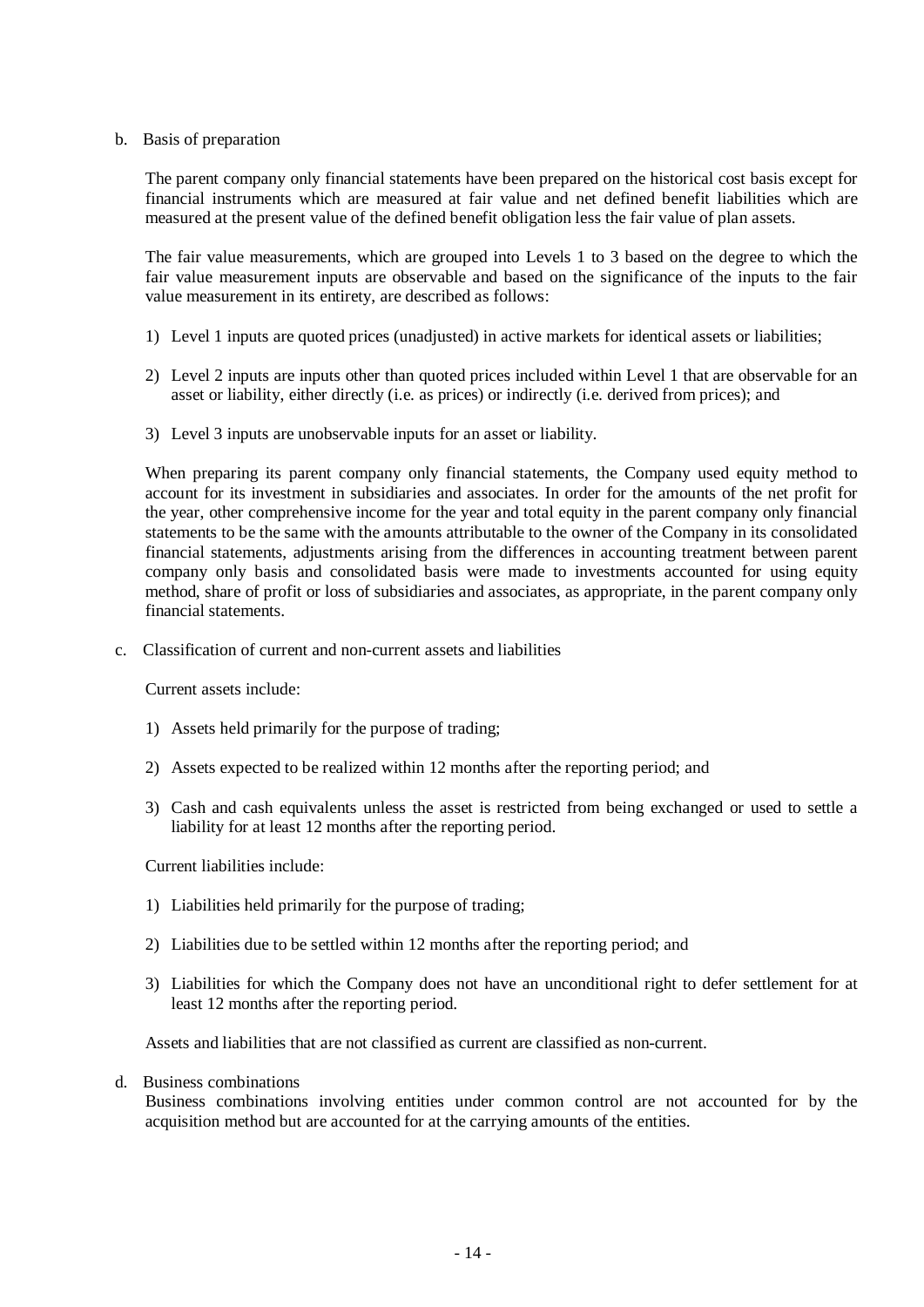e. Foreign currencies

In preparing the Company's financial statements, transactions in currencies other than the Company's functional currency (i.e. foreign currencies) are recognized at the rates of exchange prevailing at the dates of the transactions.

At the end of each reporting period, monetary items denominated in foreign currencies are retranslated at the rates prevailing at that date. Exchange differences on monetary items arising from settlement or translation are recognized in profit or loss in the period in which they arise.

Non-monetary items measured at fair value that are denominated in foreign currencies are retranslated at the rates prevailing at the date when the fair value was determined. Exchange differences arising from the retranslation of non-monetary items are included in profit or loss for the period except for exchange differences arising from the retranslation of non-monetary items in respect of which gains and losses are recognized directly in other comprehensive income; in which cases, the exchange differences are also recognized directly in other comprehensive income.

Non-monetary items that are measured at historical cost in a foreign currency are not retranslated.

f. Investments in subsidiaries

The Company uses the equity method to account for its investments in subsidiaries.

A subsidiary is an entity that is controlled by the Company.

Under the equity method, investments in subsidiaries are initially recognized at cost and adjusted thereafter to recognize the Company's share of the profit or loss and other comprehensive income of the subsidiary. The Company also recognizes the changes in the Company's share of equity of subsidiaries.

The Company assesses its investment for any impairment by comparing the carrying amount with the estimated recoverable amount as assessed based on the investee's financial statements as a whole. Impairment loss is recognized when the carrying amount exceeds the recoverable amount. If the recoverable amount of the investment subsequently increases, the Company recognizes a reversal of the impairment loss; the adjusted post-reversal carrying amount should not exceed the carrying amount that would have been recognized (net of amortization or depreciation) had no impairment loss been recognized in prior years. An impairment loss recognized on goodwill cannot be reversed in a subsequent period.

g. Investments in associates

An associate is an entity over which the Company has significant influence and which is neither a subsidiary nor an interest in a joint venture. The Company uses the equity method to account for its investments in associates.

Under the equity method, investments in associates are initially recognized at cost and adjusted thereafter to recognize the Company's share of the profit or loss and other comprehensive income of the associate. The Company also recognizes the changes in the Company's share of the equity of associates.

When the Company subscribes for additional new shares of an associate at a percentage different from its existing ownership percentage, the resulting carrying amount of the investment differs from the amount of the Company's proportionate interest in the associate. The Company records such a difference as an adjustment to investments with the corresponding amount charged or credited to capital surplus - changes in capital surplus from investments in associates accounted for using the equity method. If the Company's ownership interest is reduced due to its additional subscription of the new shares of the associate, the proportionate amount of the gains or losses previously recognized in other comprehensive income in relation to that associate is reclassified to profit or loss on the same basis as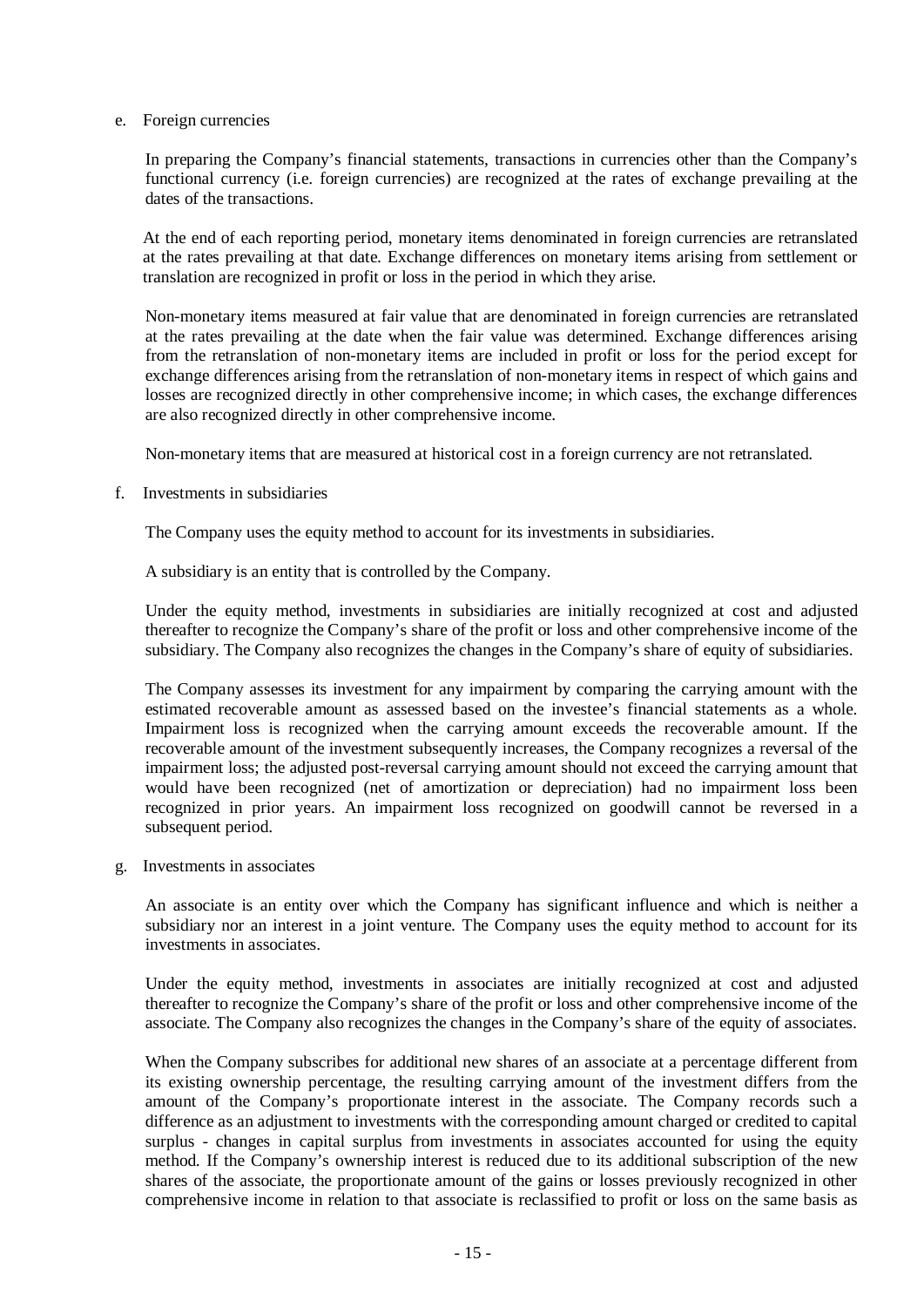would be required had the investee directly disposed of the related assets or liabilities. When the adjustment should be debited to capital surplus, but the capital surplus recognized from investments accounted for using the equity method is insufficient, the shortage is debited to retained earnings.

The entire carrying amount of an investment is tested for impairment as a single asset by comparing its recoverable amount with its carrying amount. Any impairment loss recognized is not allocated to any asset that forms part of the carrying amount of the investment. Any reversal of that impairment loss is recognized to the extent that the recoverable amount of the investment subsequently increases.

When the Company entity transacts with its associate, profits and losses resulting from the transactions with the associate are recognized in the Company's parent company only financial statements only to the extent of interests in the associate that are not related to the Company.

h. Property, plant and equipment

Property, plant and equipment are measured at cost less accumulated depreciation and accumulated impairment loss.

Depreciation of property, plant and equipment is recognized using the straight-line method. Each significant part is depreciated separately. The estimated useful lives, residual values and depreciation methods are reviewed at the end of each year, with the effects of any changes in the estimates accounted for on a prospective basis.

On derecognition of an item of property, plant and equipment, the difference between the net disposal proceeds and the carrying amount of the asset is recognized in profit or loss.

- i. Intangible assets
	- 1) Intangible assets acquired separately

Intangible assets with finite useful lives that are acquired separately are initially measured at cost and subsequently measured at cost less accumulated amortization and accumulated impairment loss. Amortization is recognized on a straight-line basis. The estimated useful lives, residual values, and amortization methods are reviewed at the end of each year, with the effect of any changes in the estimates accounted for on a prospective basis. Intangible assets with indefinite useful lives that are acquired separately are measured at cost less accumulated impairment loss.

2) Internally-generated intangible assets - research and development expenditures

Expenditures on research activities are recognized as expenses in the period in which they are incurred.

An internally-generated intangible asset arising from the development phase of an internal project is recognized if, and only if, all of the following have been demonstrated:

- a) The technical feasibility of completing the intangible asset so that it will be available for use or sale;
- b) The intention to complete the intangible asset and use or sell it;
- c) The ability to use or sell the intangible asset;
- d) How the intangible asset will generate probable future economic benefits;
- e) The availability of adequate technical, financial and other resources to complete the development and to use or sell the intangible asset; and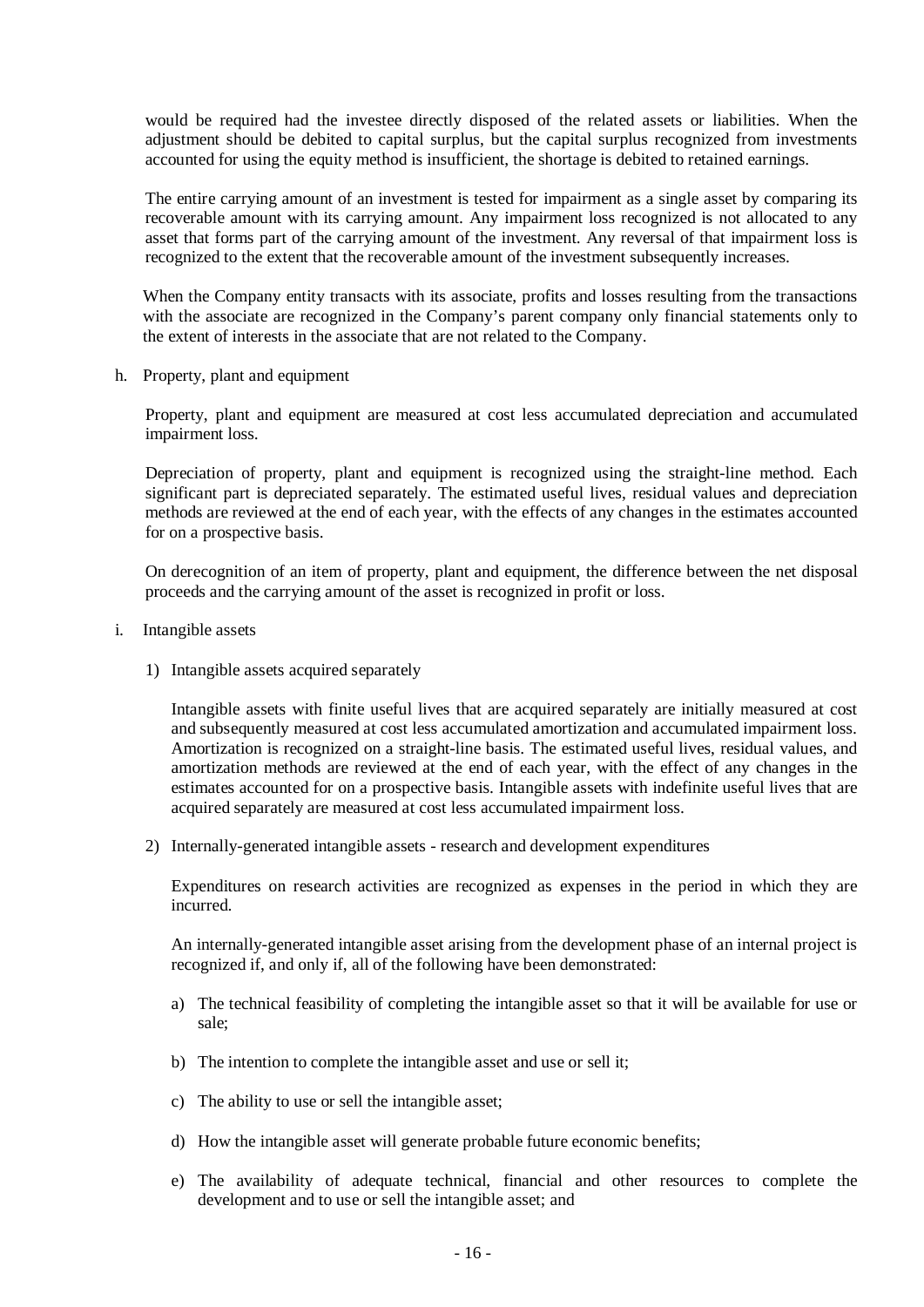f) The ability to measure reliably the expenditures attributable to the intangible asset during its development.

The amount initially recognized for internally-generated intangible assets is the sum of the expenditures incurred from the date when such an intangible asset first meets the recognition criteria listed above. Subsequent to initial recognition, such intangible assets are measured on the same basis as intangible assets that are acquired separately.

3) Derecognition of intangible assets

On derecognition of an intangible asset, the difference between the net disposal proceeds and the carrying amount of the asset is recognized in profit or loss.

j. Impairment of tangible and intangible assets

At the end of each reporting period, the Company reviews the carrying amounts of its tangible and intangible assets for any indication of impairment loss. If any such indication exists, the recoverable amount of the asset is estimated in order to determine the extent of the impairment loss. When it is not possible to estimate the recoverable amount of a corporate asset, the asset is tested for impairment in the context of the cash-generating unit (CGU) to which the asset belongs. If a portion of the carrying amount of the asset can be allocated on a reasonable and consistent basis to the CGU, the Company compares the carrying amount of the CGU, including the portion of the asset's carrying amount allocated to the CGU, with the recoverable amount of the CGU to which the asset belongs. If this reasonable and consistent basis of allocation cannot be applied to the CGU to which the asset belongs and can be applied instead to the smallest Company of CGUs to which the CGU belongs, this smallest Company is used for impairment testing.

Intangible assets with indefinite useful lives and intangible assets not yet available for use are tested for impairment at least annually and whenever there is an indication that the assets may be impaired.

The recoverable amount is the higher of fair value less costs to sell and value in use. If the recoverable amount of an asset or cash-generating unit is estimated to be less than its carrying amount, the carrying amount of the asset or cash-generating unit is reduced to its recoverable amount, with the resulting impairment loss recognized in profit or loss.

When an impairment loss is subsequently reversed, the carrying amount of the corresponding asset, cash-generating unit is increased to the revised estimate of its recoverable amount, but only to the extent of the carrying amount that would have been determined had no impairment loss been recognized for the asset, cash-generating unit in prior years. A reversal of an impairment loss is recognized in profit or loss.

#### k. Financial instruments

Financial assets and financial liabilities are recognized when the Company becomes a party to the contractual provisions of the instruments.

Financial assets and financial liabilities are initially measured at fair value. Transaction costs that are directly attributable to the acquisition or issuance of financial assets and financial liabilities (other than financial assets and financial liabilities at fair value through profit or loss (FVTPL)) are added to or deducted from the fair value of the financial assets or financial liabilities, as appropriate, on initial recognition. Transaction costs directly attributable to the acquisition of financial assets or financial liabilities at FVTPL are recognized immediately in profit or loss.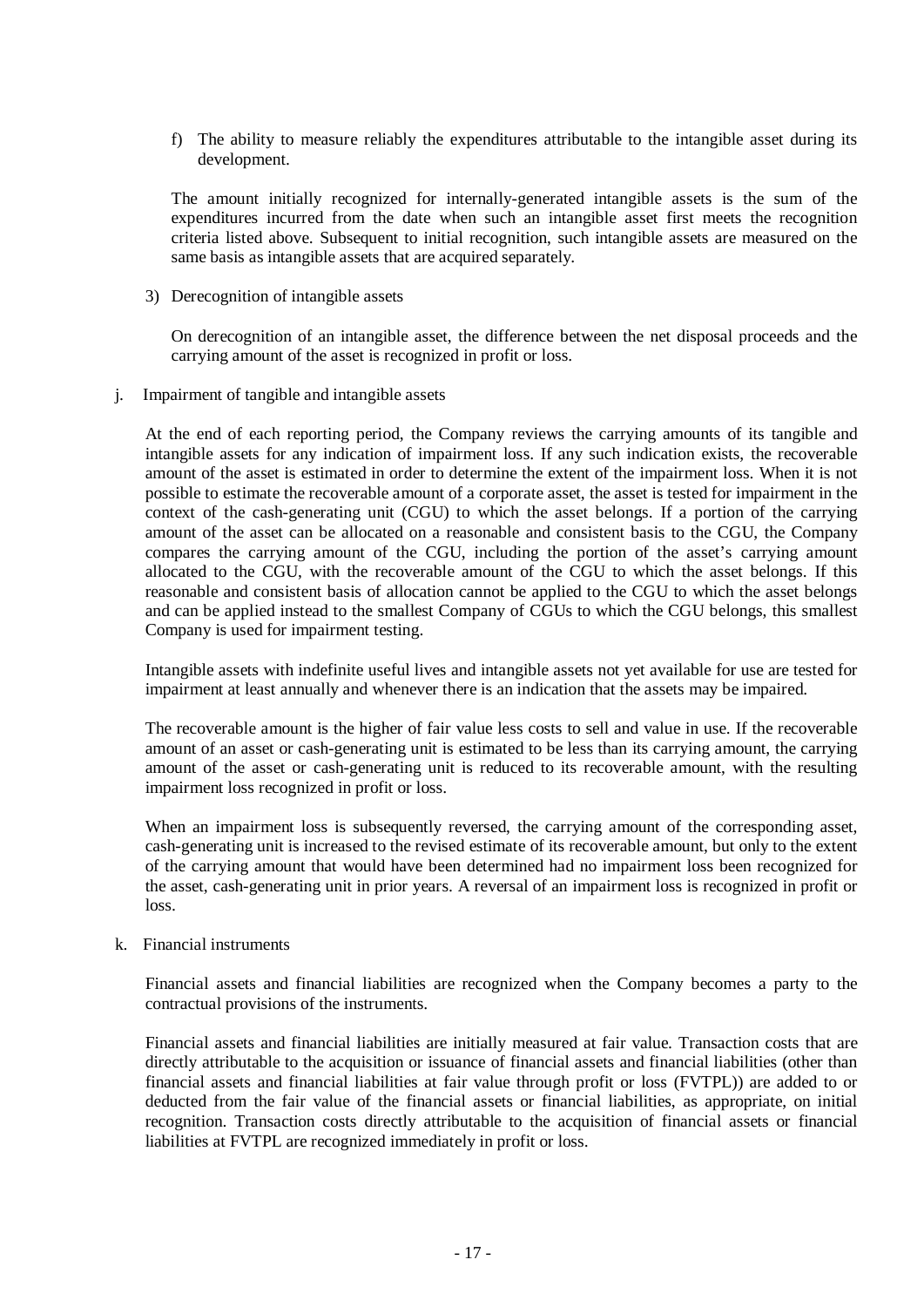#### 1) Financial assets

All regular way purchases or sales of financial assets are recognized and derecognized on a trade date basis.

a) Measurement categories

2018

Financial assets are classified into the following categories: Financial assets at amortized cost and equity instruments at fair value through other comprehensive income (FVTOCI).

i. Financial assets at amortized cost

Financial assets that meet the following conditions are subsequently measured at amortized cost:

- i) The financial asset is held within a business model whose objective is to hold financial assets in order to collect contractual cash flows; and
- ii) The contractual terms of the financial asset give rise on specified dates to cash flows that are solely payments of principal and interest on the principal amount outstanding.

Subsequent to initial recognition, financial assets at amortized cost, including cash, accounts receivable, other receivables, and other current assets, are measured at amortized cost, which equals the gross carrying amount determined using the effective interest method less any impairment loss. Exchange differences are recognized in profit or loss.

Interest income is calculated by applying the effective interest rate to the gross carrying amount of such a financial asset, except for:

- i) Purchased or originated credit-impaired financial assets, for which interest income is calculated by applying the credit-adjusted effective interest rate to the amortized cost of such financial assets; and
- ii) Financial assets that are not credit-impaired on purchase or origination but have subsequently become credit-impaired, for which interest income is calculated by applying the effective interest rate to the amortized cost of such financial assets in subsequent reporting periods.

Cash include highly liquid, readily convertible to a known amount of cash and are subject to an insignificant risk of changes in value. These cash are held for the purpose of meeting short-term cash commitments.

ii. Investments in equity instruments at FVTOCI

On initial recognition, the Company may make an irrevocable election to designate investments in equity instruments as at FVTOCI. Designation as at FVTOCI is not permitted if the equity investment is held for trading or if it is contingent consideration recognized by an acquirer in a business combination.

Investments in equity instruments at FVTOCI are subsequently measured at fair value with gains and losses arising from changes in fair value recognized in other comprehensive income and accumulated in other equity. The cumulative gain or loss will not be reclassified to profit or loss on disposal of the equity investments; instead, it will be transferred to retained earnings.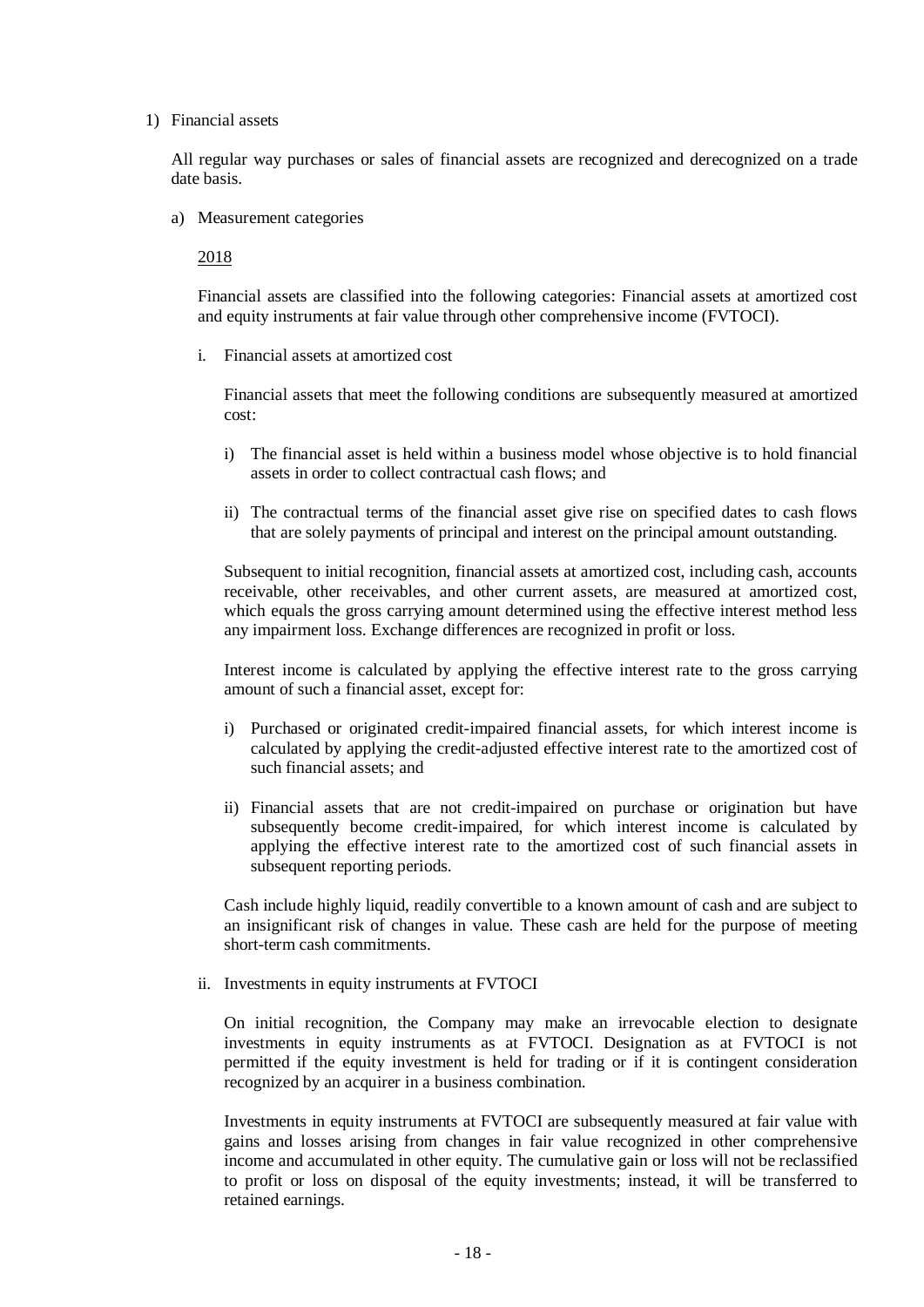Dividends on these investments in equity instruments are recognized in profit or loss when the Company's right to receive the dividends is established, unless the dividends clearly represent a recovery of part of the cost of the investment.

2017

Financial assets are classified into the following categories: Available-for-sale financial assets and loans and receivables.

i. Available-for-sale financial assets

Available-for-sale financial assets are non-derivatives that are either designated as available-for-sale or are not classified as loans and receivables, held-to-maturity investments or financial assets at FVTPL.

Available-for-sale financial assets are measured at fair value. Changes in the carrying amounts of available-for-sale monetary financial assets relating to changes in foreign currency exchange rates, interest income calculated using the effective interest method and dividends on available-for-sale equity investments are recognized in profit or loss. Other changes in the carrying amount of available-for-sale financial assets are recognized in other comprehensive income and will be reclassified to profit or loss when such investments are disposed of or are determined to be impaired.

Dividends on available-for-sale equity instruments are recognized in profit or loss when the Company's right to receive the dividends is established.

Available-for-sale equity investments that do not have a quoted market price in an active market and whose fair value cannot be reliably measured and derivatives that are linked to and must be settled by delivery of such unquoted equity investments are measured at cost less any identified impairment loss at the end of each reporting period and presented as a separate line item as financial assets measured at cost. If, in a subsequent period, the fair value of the financial assets can be reliably measured, the financial assets are remeasured at fair value. The difference between the carrying amount and the fair value of such financial assets is recognized in other comprehensive income. Any impairment losses are recognized in profit and loss.

ii. Loans and receivables

Loans and receivables (including accounts receivable, cash, investments in debt instrument without active market, other receivables, and other current assets) are measured using the effective interest method at amortized cost less any impairment, except for short-term receivables when the effect of discounting is immaterial.

Cash include highly liquid, readily convertible to a known amount of cash and are subject to an insignificant risk of changes in value. These cash are held for the purpose of meeting short-term cash commitments.

b) Impairment of financial assets

#### 2018

The Company recognizes a loss allowance for expected credit losses on financial assets at amortized cost (including accounts receivable).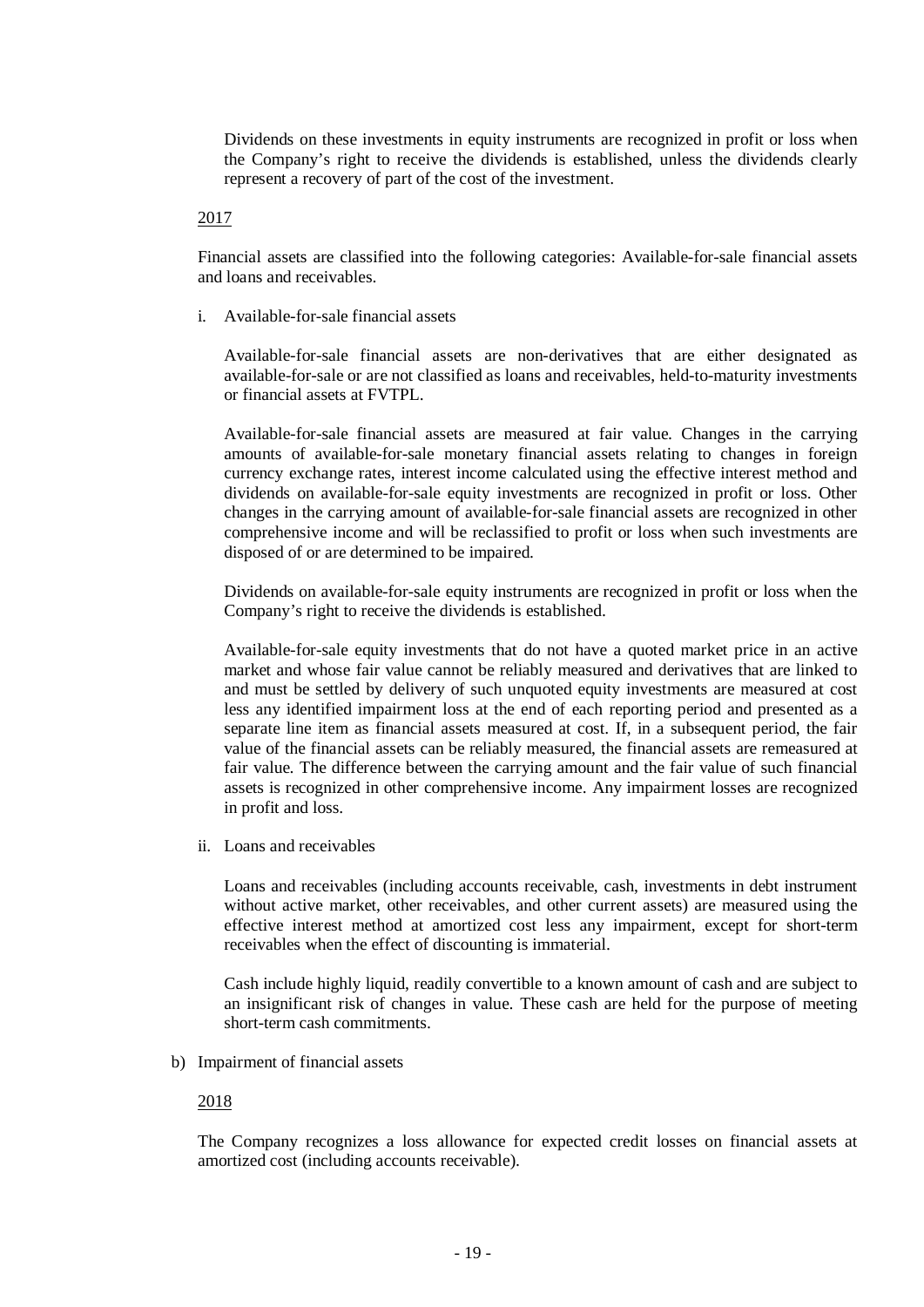The Company always recognizes lifetime expected credit losses (i.e. ECLs) for accounts receivable and lease receivables. For all other financial instruments, the Company recognizes lifetime ECLs when there has been a significant increase in credit risk since initial recognition. If, on the other hand, the credit risk on a financial instrument has not increased significantly since initial recognition, the Company measures the loss allowance for that financial instrument at an amount equal to 12-month ECLs.

Expected credit losses reflect the weighted average of credit losses with the respective risks of default occurring as the weights. Lifetime ECLs represent the expected credit losses that will result from all possible default events over the expected life of a financial instrument. In contrast, 12-month ECLs represent the portion of lifetime ECLs that is expected to result from default events on a financial instrument that are possible within 12 months after the reporting date.

The Company recognizes an impairment loss in loss for all financial instruments with a corresponding adjustment to their carrying amount through a loss allowance account, except for investments in debt instruments that are measured at FVTOCI, for which the loss allowance is recognized in other comprehensive income and does not reduce the carrying amount of such a financial asset.

#### 2017

Financial assets, other than those at FVTPL, are assessed for indicators of impairment at the end of each reporting period. Financial assets are considered to be impaired when there is objective evidence, as a result of one or more events that occurred after the initial recognition of such financial assets, that the estimated future cash flows of the investment have been affected.

Financial assets at amortized cost, such as accounts receivable are assessed for impairment on an individual basis. Objective evidence of impairment for a portfolio of receivables could include the Company's past experience with collecting payments, as well as observable changes in national or local economic conditions that correlate with defaults on receivables.

For financial assets carried at amortized cost, the amount of the impairment loss recognized is the difference between the asset's carrying amount and the present value of estimated future cash flows, discounted at the financial asset's original effective interest rate.

For financial assets measured at amortized cost, if, in a subsequent period, the amount of the impairment loss decreases and the decrease can be related objectively to an event occurring after the impairment was recognized, the previously recognized impairment loss is reversed through profit or loss to the extent that the carrying amount of the investment at the date the impairment is reversed does not exceed what the amortized cost would have been had the impairment not been recognized.

For available-for-sale equity investments, a significant or prolonged decline in the fair value of the security below its cost is considered to be objective evidence of impairment.

For all other financial assets, objective evidence of impairment could include significant financial difficulty of the issuer or counterparty, breach of contract such as a default or delinquency in interest or principal payments, it becoming probable that the borrower will enter bankruptcy or financial re-organization, or the disappearance of an active market for those financial assets because of financial difficulties.

When an available-for-sale financial asset is considered to be impaired, cumulative losses previously recognized in other comprehensive income are reclassified to profit or loss in the period.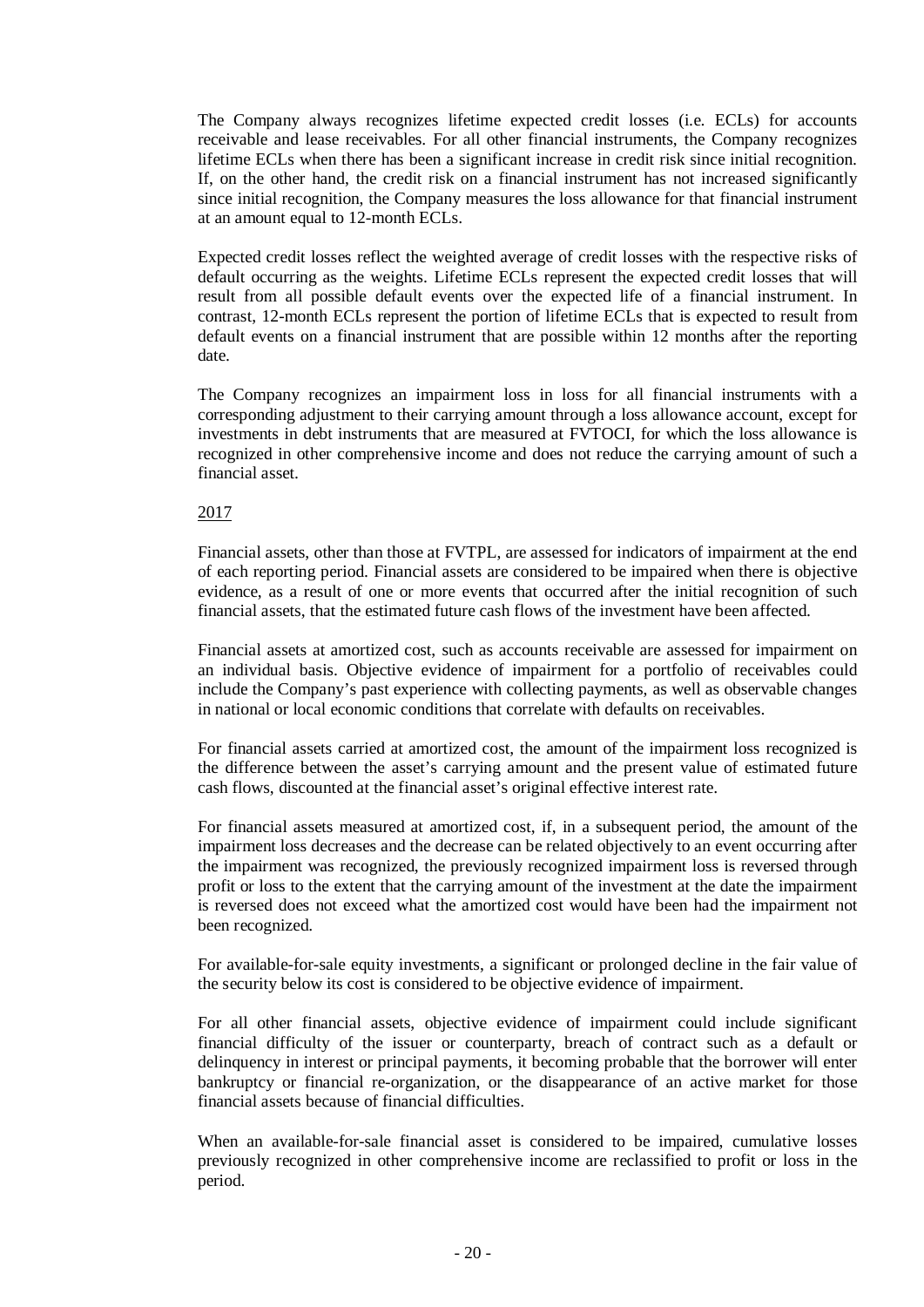In respect of available-for-sale equity securities, impairment loss previously recognized in profit or loss is not reversed through profit or loss. Any increase in fair value subsequent to impairment is recognized in other comprehensive income. In respect of available-for-sale debt securities, impairment loss is subsequently reversed through profit or loss if an increase in the fair value of such an investment can be objectively related to an event occurring after the recognition of the impairment loss.

For a financial asset measured at cost, the amount of the impairment loss is measured as the difference between such an asset's carrying amount and the present value of its estimated future cash flows discounted at the current market rate of return for a similar financial asset. Such impairment loss will not be reversed in subsequent periods.

The carrying amount of a financial asset is reduced by the impairment loss directly for all financial assets, with the exception of accounts receivable where the carrying amount is reduced through the use of an allowance account. When accounts receivable are considered uncollectible, they are written off against the allowance account. Subsequent recoveries of amounts previously written off are credited against the allowance account. Changes in the carrying amount of the allowance account are recognized in profit or loss except for uncollectible accounts receivable that are written off against the allowance account.

c) Derecognition of financial assets

The Company derecognizes a financial asset only when the contractual rights to the cash flows from the financial asset expire or when it transfers the financial asset and substantially all the risks and rewards of ownership of the asset to another party.

Before 2018, on derecognition of a financial asset in its entirety, the difference between the asset's carrying amount and the sum of the consideration received and receivable and the cumulative gain or loss which had been recognized in other comprehensive income is recognized in profit or loss. Starting from 2018, on derecognition of a financial asset at amortized cost in its entirety, the difference between the asset's carrying amount and the sum of the consideration received and receivable is recognized in profit or loss. On derecognition of an investment in a debt instrument at FVTOCI, the difference between the asset's carrying amount and the sum of the consideration received and receivable and the cumulative gain or loss which had been recognized in other comprehensive income is recognized in profit or loss. However, on derecognition of an investment in an equity instrument at FVTOCI, the cumulative gain or loss is transferred directly to retained earnings, without recycling through profit or loss.

2) Equity instruments

Equity instruments issued by the Company entity are classified as equity in accordance with the substance of the contractual arrangements and the definitions of an equity instrument.

Equity instruments issued by the Company entity are recognized at the proceeds received, net of direct issue costs.

The repurchase of the Company's own equity instruments is recognized in and deducted directly from equity. No gain or loss is recognized in profit or loss on the purchase, sale, issuance or cancellation of the Company's own equity instruments.

- 3) Financial liabilities
	- a) Subsequent measurement

All financial liabilities are measured at amortized cost using the effective interest method.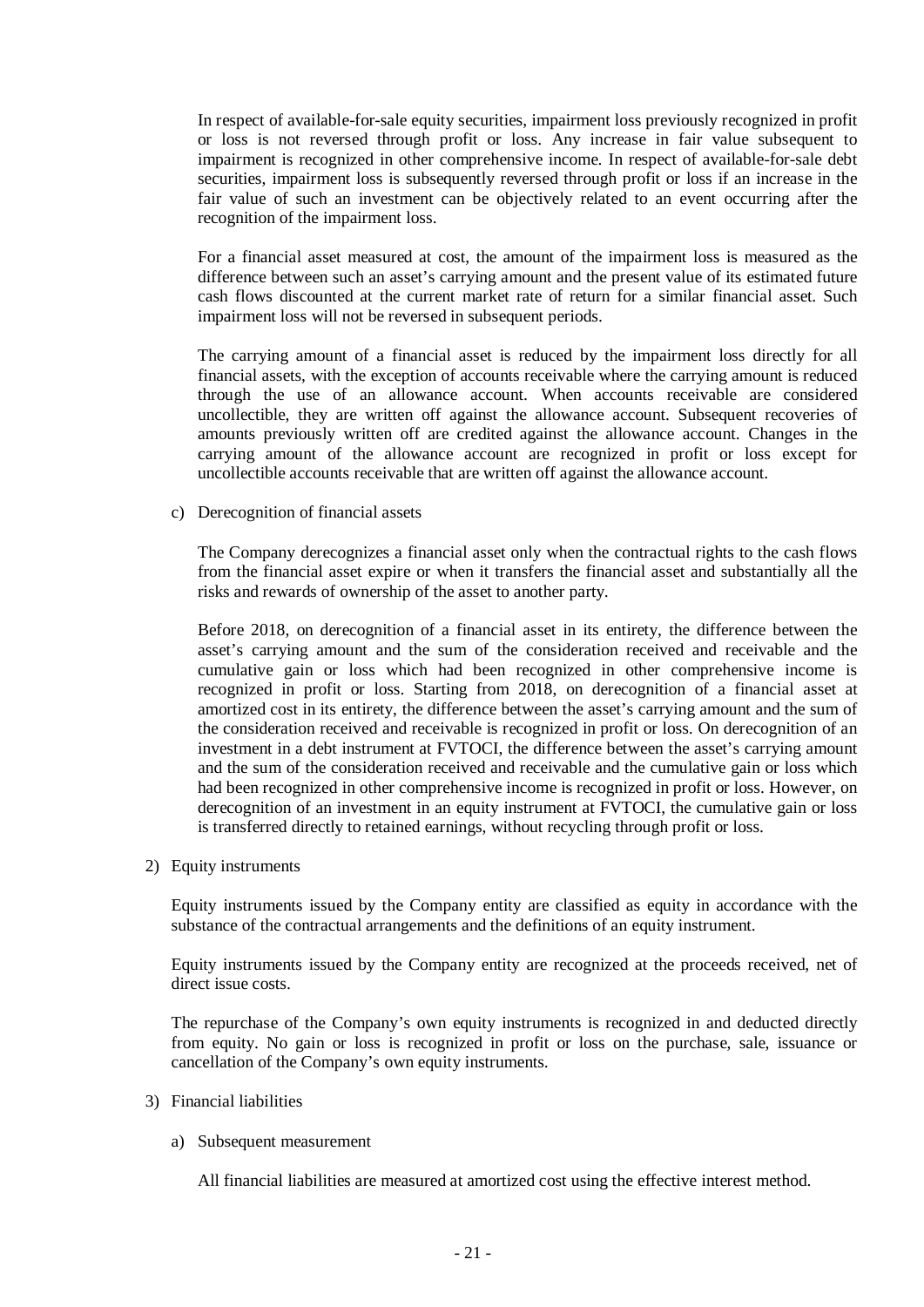b) Derecognition of financial liabilities

The difference between the carrying amount of a financial liability derecognized and the consideration paid, including any non-cash assets transferred or liabilities assumed, is recognized in profit or loss.

l. Revenue recognition

2018

The Company identifies contracts with customers, allocates the transaction price to the performance obligations and recognizes revenue when performance obligations are satisfied.

For contracts where the period between the date on which the Company transfers a promised good or service to a customer and the date on which the customer pays for that good or service is one year or less, the Company does not adjust the promised amount of consideration for the effects of a significant financing component.

- 1) Authorized revenue
	- a) Technical service revenue

The Company identifies performance obligations from contracts with customers and recognizes revenue when performance obligations are satisfied.

b) Royalty revenue

Revenue received from the intellectual property that remains operational without updated authorization or technical support is the royalty revenue. While customers use the intellectual property in mass production at the foundries, the royalty prices are determined based on production, sales or other measures and the revenue is recognized with reference to the underlying arrangements.

#### 2017

Revenue is measured at the fair value of the consideration received or receivable. Revenue is reduced for estimated customer returns, rebates and other similar allowances.

1) Revenue from the sale of goods

Revenue from the sale of goods is recognized when all the following conditions are satisfied:

- a) The Company has transferred to the buyer the significant risks and rewards of ownership of the goods;
- b) The Company retains neither continuing managerial involvement to the degree usually associated with ownership nor effective control over the goods sold;
- c) The amount of revenue can be measured reliably;
- d) It is probable that the economic benefits associated with the transaction will flow to the Company; and
- e) The costs incurred or to be incurred in respect of the transaction can be measured reliably.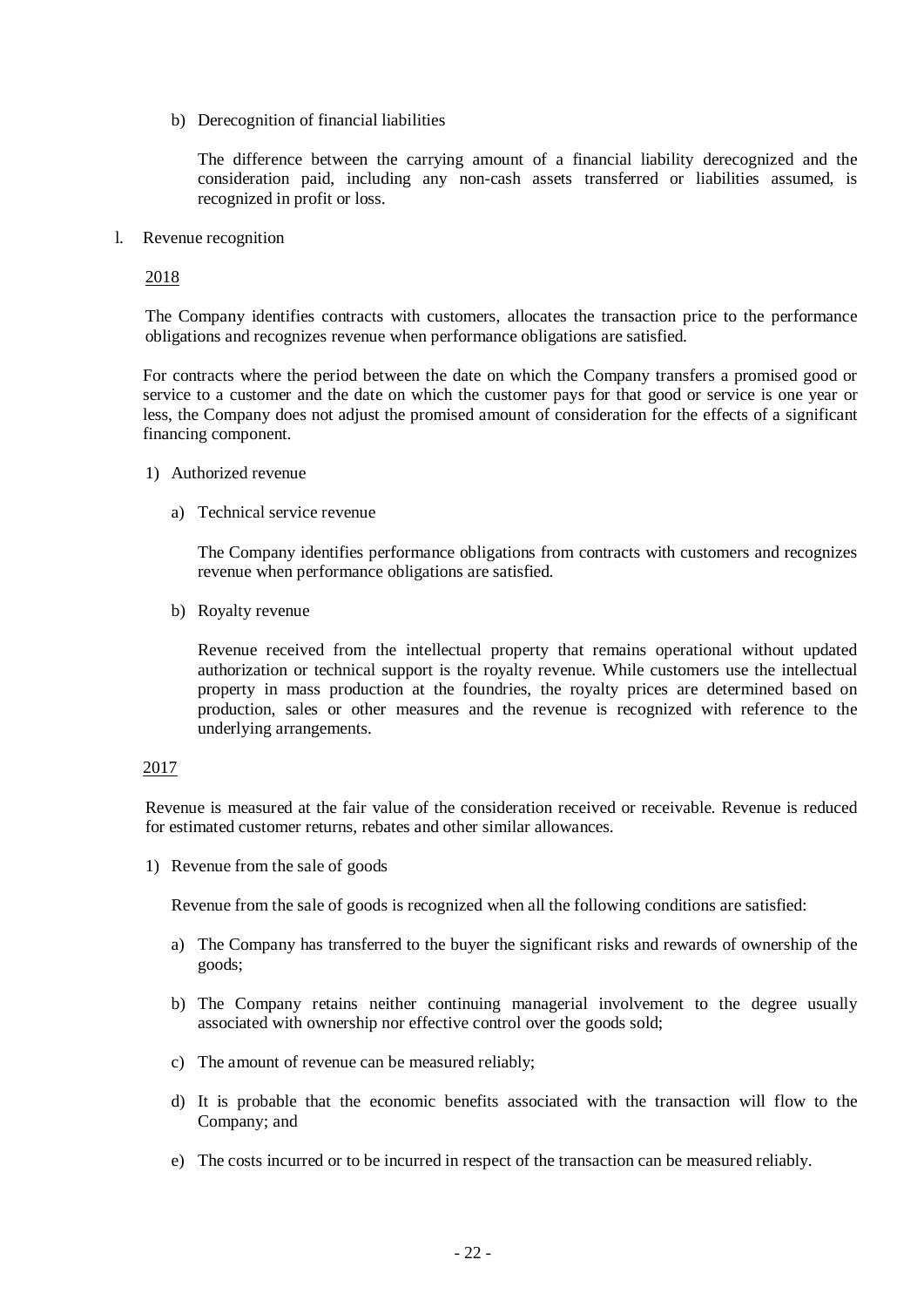2) Revenue of services

Revenue from a contract to provide services is recognized by reference to the stage of completion of the contract.

Revenue from technical service is recognized in accordance with the substance of the relevant agreement provided that it is probable that the economic benefits will flow to the Company and the amount of revenue can be measured reliably.

3) Royalty revenue

Royalty revenue is recognized on an accrual basis in accordance with the substance of the relevant agreement and provided that it is probable that the economic benefits will flow to the Company and that the amount of revenue can be measured reliably. Royalty arrangements that are based on production, sales and other measures are recognized with reference to the underlying arrangement.

4) Dividend and interest income

Dividend income from investments is recognized when a shareholder's right to receive payment has been established and provided that it is probable that the economic benefits will flow to the Company and that the amount of income can be measured reliably.

Interest income from a financial asset is recognized when it is probable that the economic benefits will flow to the Company and the amount of income can be measured reliably. Interest income is accrued on a time basis with reference to the principal outstanding and at the applicable effective interest rate.

m. Leasing

Leases are classified as finance leases whenever the terms of a lease transfer substantially all the risks and rewards of ownership to the lessee. All other leases are classified as operating leases.

1) The Company as lessor

Rental income from operating leases is recognized on a straight-line basis over the term of the relevant lease.

2) The Company as lessee

Operating lease payments are recognized as expenses on a straight-line basis over the lease term.

- n. Employee benefits
	- 1) Short-term employee benefits

Liabilities recognized in respect of short-term employee benefits are measured at the undiscounted amount of the benefits expected to be paid in exchange for the related services.

2) Retirement benefits

Payments to defined contribution retirement benefit plans are recognized as expenses when employees have rendered services entitling them to the contributions.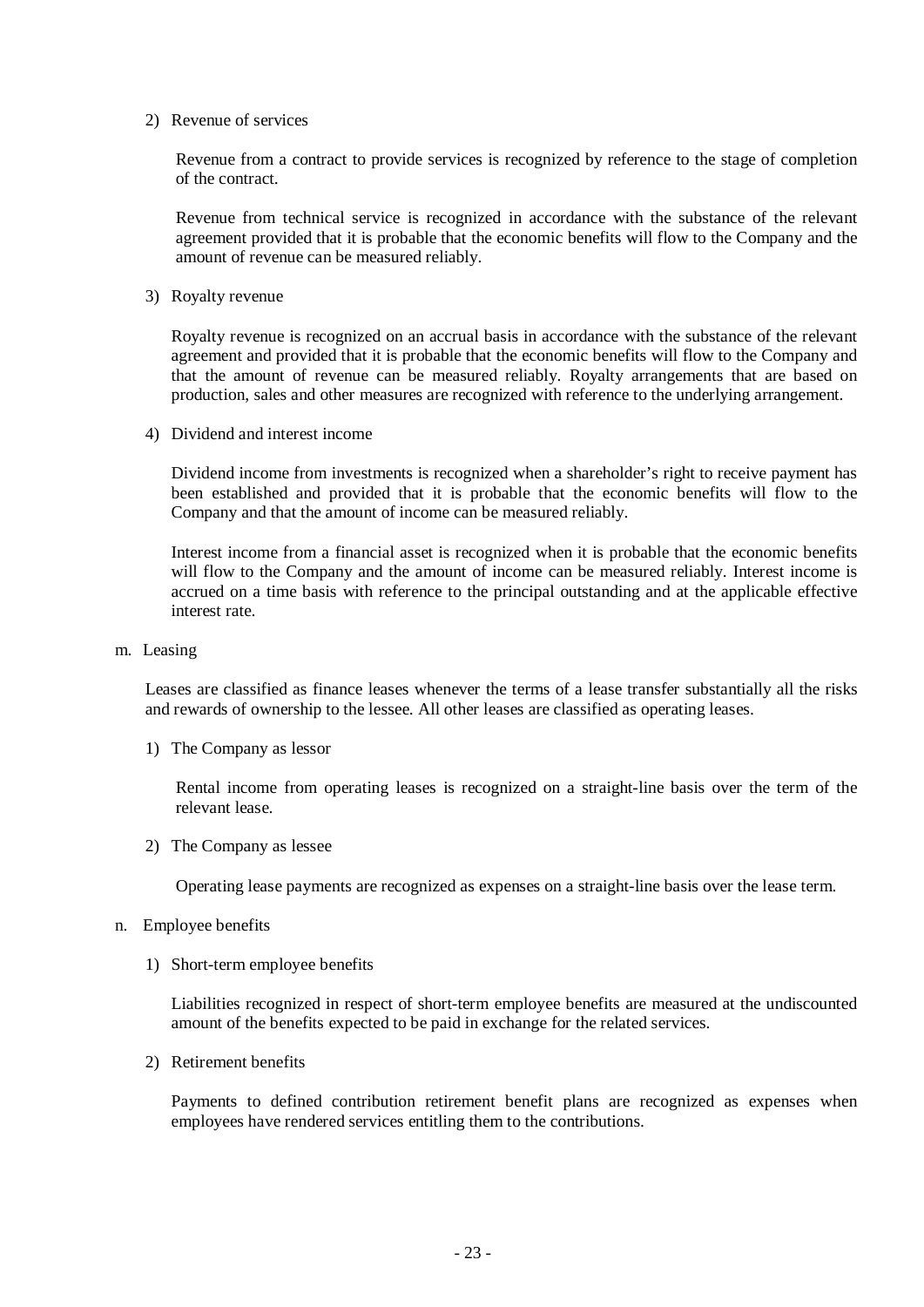Defined benefit costs (including service cost, net interest and remeasurement) under defined benefit retirement benefit plans are determined using the projected unit credit method. Service cost (including current service cost) and net interest on the net defined benefit liabilities (assets) are recognized as employee benefits expense in the period in which they occur. Remeasurement, comprising actuarial gains and losses and the return on plan assets (excluding interest), is recognized in other comprehensive income in the period in which it occurs. Remeasurement recognized in other comprehensive income is reflected immediately in retained earnings and will not be reclassified to profit or loss.

Net defined benefit liabilities (assets) represent the actual deficit (surplus) in the Company's defined benefit plans. Any surplus resulting from this calculation is limited to the present value of any refunds from the plans or reductions in future contributions to the plans.

3) Other long-term employee benefits

Other long-term employee benefits are accounted for in the same way as the accounting required for defined benefit plans except that remeasurement is recognized in profit or loss.

- o. Share-based payment arrangements
	- 1) Employee share options granted to employees

The fair value at the grant date of the employee share options is expensed on a straight-line basis over the vesting period, based on the Company's best estimates of the number of shares or options that are expected to ultimately vest, with a corresponding increase in capital surplus - employee share options. It is recognized as an expense in full at the grant date if vested immediately.

At the end of each reporting period, the Company revises its estimate of the number of employee share options expected to vest. The impact of the revision of the original estimates is recognized in profit or loss such that the cumulative expenses reflect the revised estimate, with a corresponding adjustment to capital surplus - employee share options.

2) Cash-settled share-based payment arrangements

For cash-settled share-based payments, a liability is recognized for the goods or services acquired, measured initially at the fair value of the liability incurred. At the end of each reporting period until the liability is settled, and at the date of settlement, the fair value of the liability is remeasured, with any changes in fair value recognized in profit or loss.

p. Taxation

Income tax expense represents the sum of the tax currently payable and deferred tax.

1) Current tax

According to the Income Tax Law, an additional tax of unappropriated earnings is provided for as income tax in the year the shareholders approve to retain earnings.

Adjustments of prior years' tax liabilities are added to or deducted from the current year's tax provision.

2) Deferred tax

Deferred tax is recognized on temporary differences between the carrying amounts of assets and liabilities and the corresponding tax bases used in the computation of taxable profit.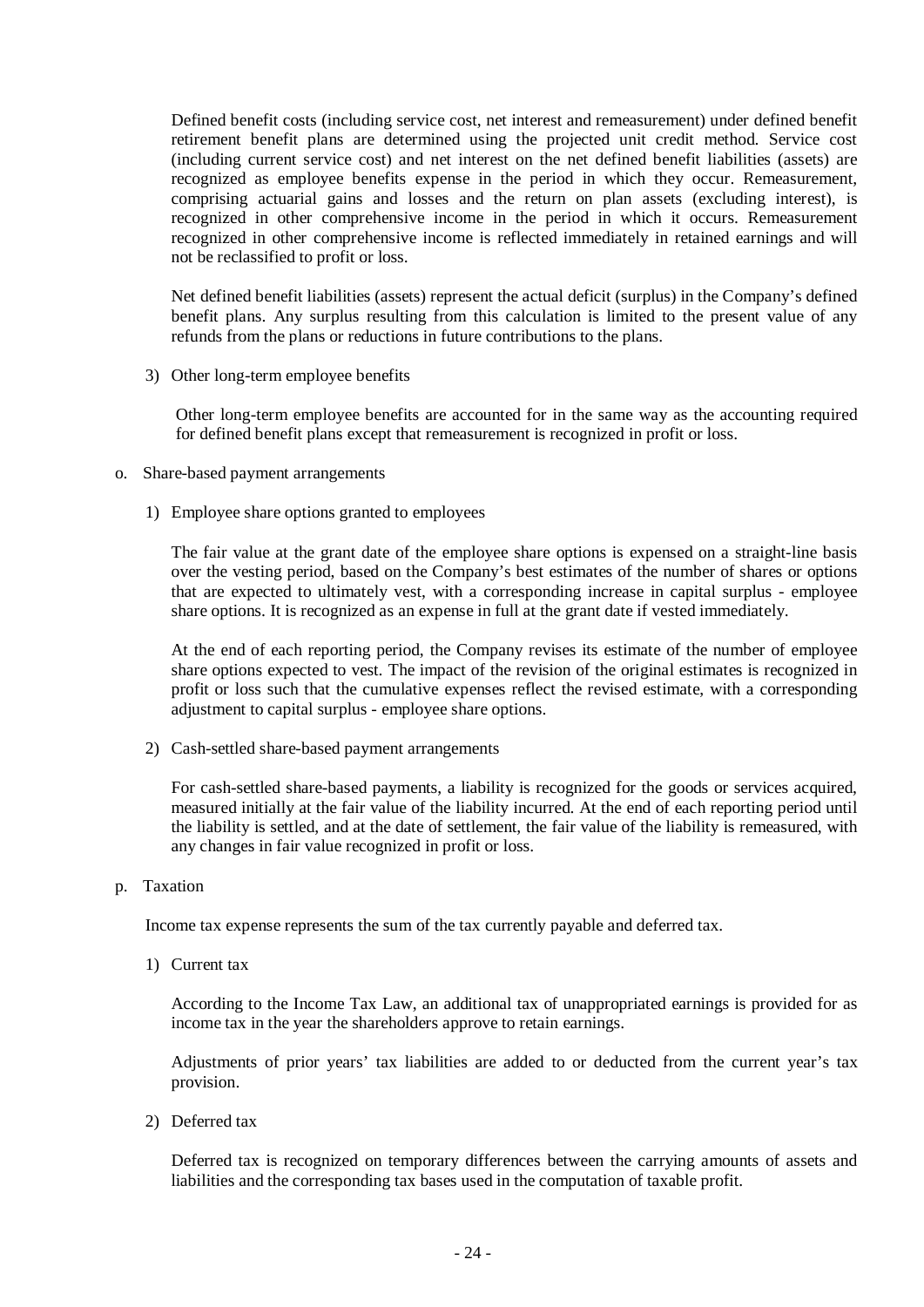Deferred tax liabilities are generally recognized for all taxable temporary differences. Deferred tax assets are generally recognized for all deductible temporary differences, research and development expenditures to the extent that it is probable that taxable profits will be available against which those deductible temporary differences can be utilized.

Deferred tax liabilities are recognized for taxable temporary differences associated with investments in subsidiaries and associates, except where the Company is able to control the reversal of the temporary difference and it is probable that the temporary difference will not reverse in the foreseeable future. Deferred tax assets arising from deductible temporary differences associated with such investments and interests are only recognized to the extent that it is probable that there will be sufficient taxable profits against which to utilize the benefits of the temporary differences and they are expected to reverse in the foreseeable future.

The carrying amount of deferred tax assets is reviewed at the end of each reporting period and reduced to the extent that it is no longer probable that sufficient taxable profits will be available to allow all or part of the assets to be recovered. A previously unrecognized deferred tax asset is also reviewed at the end of each reporting period and recognized to the extent that it has become probable that future taxable profit will allow the deferred tax asset to be recovered.

Deferred tax liabilities and assets are measured at the tax rates that are expected to apply in the period in which the liabilities are settled or the assets are realized, based on tax rates and tax laws that have been enacted or substantively enacted by the end of the reporting period. The measurement of deferred tax liabilities and assets reflects the tax consequences that would follow from the manner in which the Company expects, at the end of the reporting period, to recover or settle the carrying amount of its assets and liabilities.

3) Current and deferred taxes for the year

Current and deferred taxes are recognized in profit or loss, except when they relate to items that are recognized in other comprehensive income or directly in equity; in which case, the current and deferred taxes are also recognized in other comprehensive income or directly in equity, respectively.

#### **5. CRITICAL ACCOUNTING JUDGMENTS AND KEY SOURCES OF ESTIMATION UNCERTAINTY**

In the application of the Company's accounting policies, management is required to make judgments, estimates and assumptions about the carrying amounts of assets and liabilities that are not readily apparent from other sources. The estimates and associated assumptions are based on historical experience and other factors that are considered relevant. Actual results may differ from these estimates.

The estimates and underlying assumptions are reviewed on an ongoing basis. Revisions to accounting estimates are recognized in the period in which the estimate is revised if the revision affects only that period or in the period of the revision and future periods if the revision affects both current and future periods.

a. Business model assessment for financial assets - 2018

The Company determines the business model at a level that reflects how Company of financial assets are managed together to achieve a particular business objective. This assessment includes judgment about all relevant evidence including how the performance of the assets is evaluated and the risks that affect the performance of the assets. The Company monitors financial assets measured at amortized cost when assets are derecognized prior to their maturity, the Company understands the reasons for their disposal and whether the reasons are consistent with the objective of the business for which the assets were held. Monitoring is part of the Company's continuous assessment of whether the business model for which the remaining financial assets are held continues to be appropriate and, if it is not appropriate,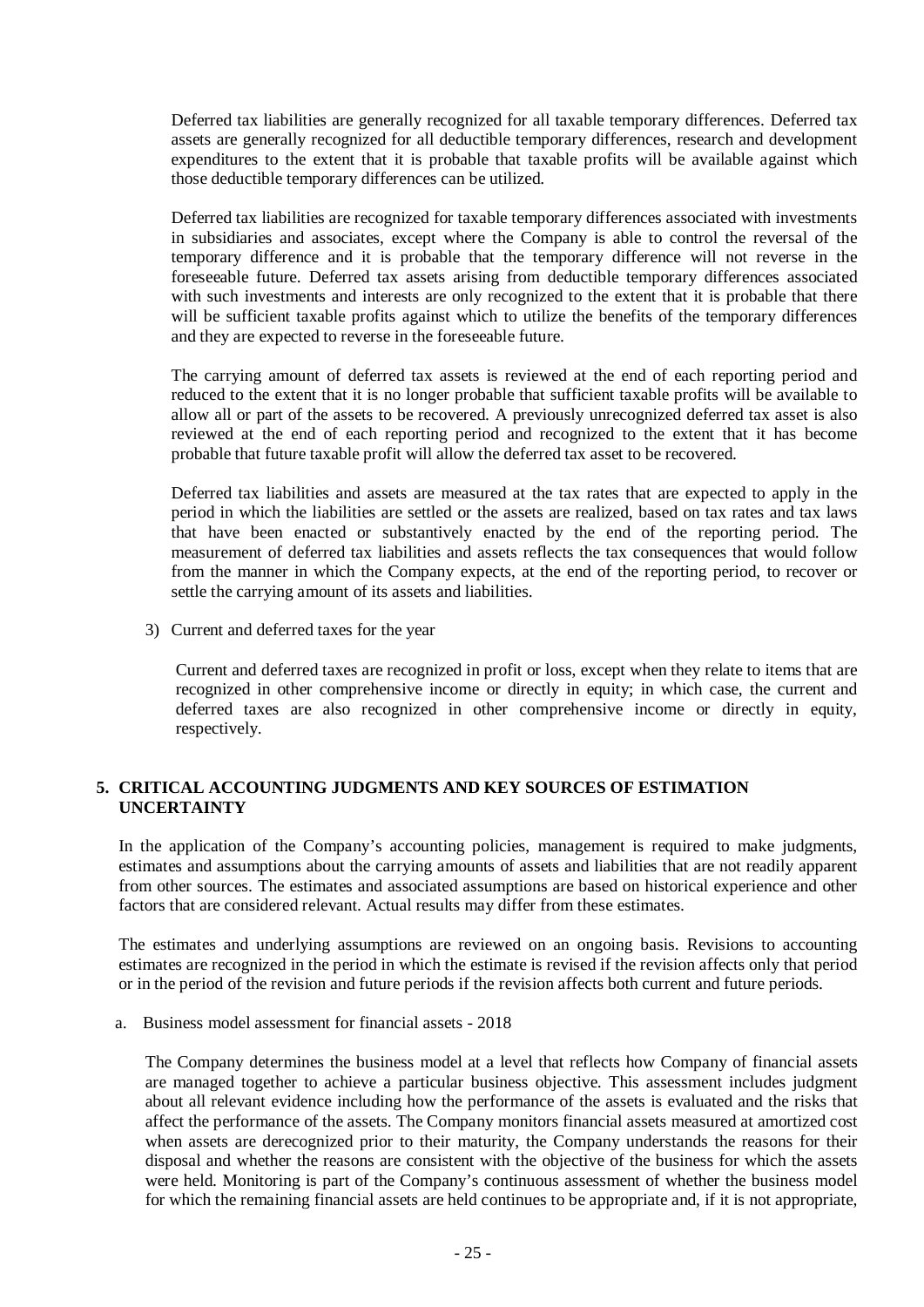whether there has been a change in the business model such that a prospective change to the classification of those assets is proper.

b. Estimated impairment of financial assets - 2018

The provision for impairment of accounts receivables (include related parties) is based on assumptions about risk of default and expected loss rates. The Company uses judgment in making these assumptions and in selecting the inputs to the impairment calculation, based on the Company's historical experience, existing market conditions and industrial economic trends. Where the actual future cash inflows are less than expected, a material impairment loss may arise.

c. Estimated impairment of accounts receivable - 2017

When there is objective evidence of impairment loss of receivables, the Company takes into consideration the estimation of the future cash flows of such assets. The amount of impairment loss is measured as the difference between such an asset's carrying amount and the present value of its estimated future cash flows (excluding future credit losses that have not been incurred) discounted at the financial asset's original effective interest rate. Where the actual future cash flows are less than expected, a material impairment loss may arise.

#### **6. CASH**

|                                      | December 31       |                   |  |  |
|--------------------------------------|-------------------|-------------------|--|--|
|                                      | 2018              | 2017              |  |  |
| <b>Bank</b> deposits<br>Cash on hand | \$1,301,978<br>25 | \$1,663,659<br>25 |  |  |
|                                      | <u>1,302,003</u>  | 1,663,684         |  |  |

The market rates of cash in bank at the end of the reporting period were as follows:

|               | December 31        |                    |
|---------------|--------------------|--------------------|
|               | 2018               | 2017               |
| Bank deposits | $0.001\% - 3.55\%$ | $0.001\% - 3.75\%$ |

#### **7. FINANCIAL ASSETS AT FAIR VALUE THROUGH OTHER COMPREHENSIVE INCOME - 2018**

|                                                    | December 31.<br>2018 |
|----------------------------------------------------|----------------------|
| Non-current                                        |                      |
| Investments in equity instruments at FVTOCI        | 19.180               |
| Domestic investments<br>Unlisted shares            |                      |
| Ordinary shares - Powerchip Technology Corporation | S.<br>12,260         |
| Ordinary shares - Syntronix Corporation            | 6,920                |
|                                                    | 19.180               |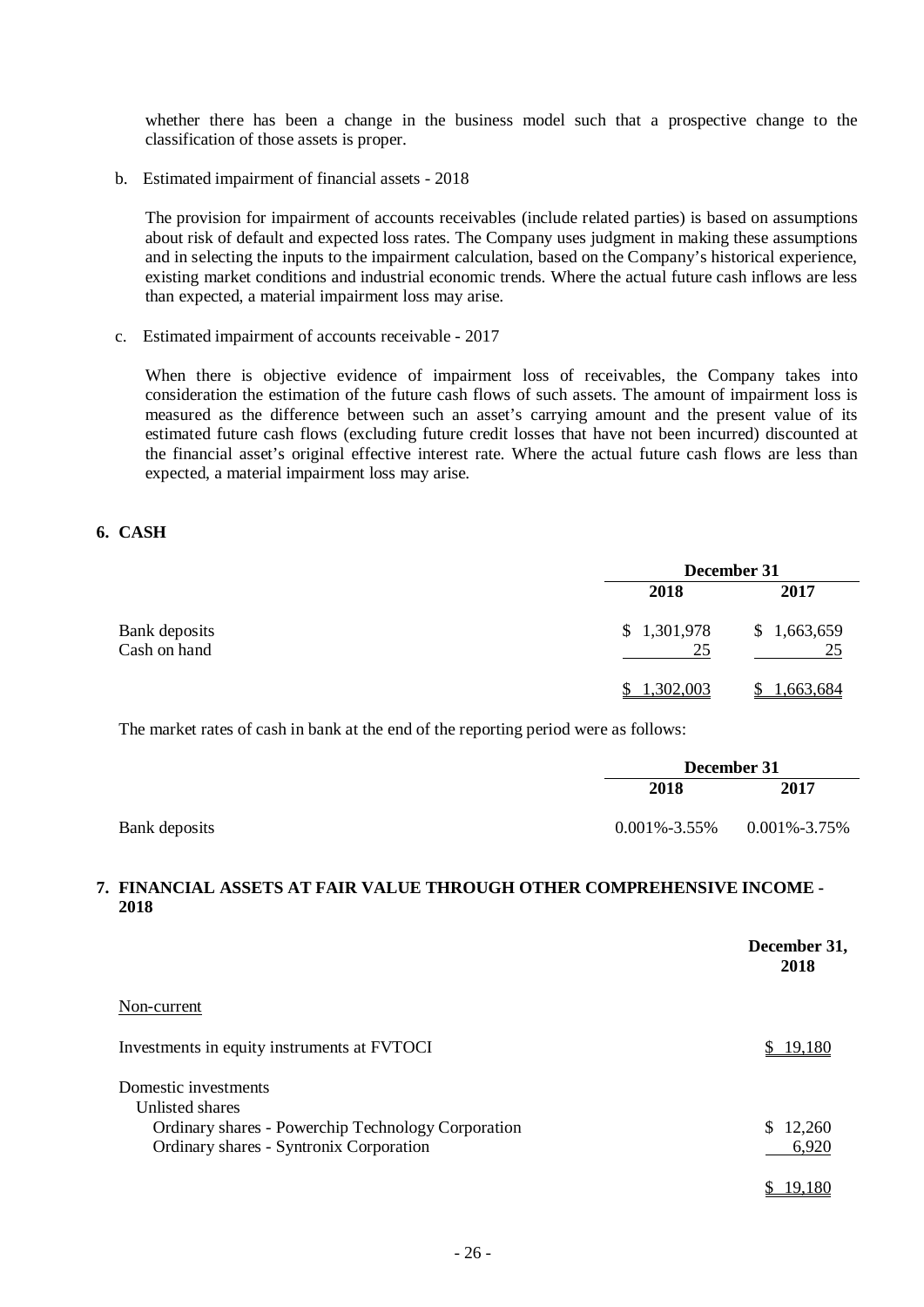These investments in equity instruments are not held for trading. Instead, they are held for medium to long-term strategic purposes. Accordingly, the management elected to designate these investments in equity instruments as at FVTOCI as they believe that recognizing short-term fluctuations in these investments' fair value in profit or loss would not be consistent with the Company's strategy of holding these investments for long-term purposes. These investments in equity instruments were classified as available-for-sale under IAS 39. Refer to Note 3 and Note 9 for information relating to their reclassification and comparative information for 2017.

#### **8. FINANCIAL ASSETS AT AMORTIZED COST - 2018**

|                                                         | December 31,<br>2018 |
|---------------------------------------------------------|----------------------|
| Non-current                                             |                      |
| Domestic investments                                    |                      |
| Time deposit with original maturity of more than 1 year | \$33,500             |
| Pledged time deposits                                   | 112                  |
|                                                         | 33,612               |

- a. The interest rates for time deposits with original maturity of more than 1 years were from 1.015% to 1.09% as at the end of the reporting period. The time deposits were classified as investments in debt instrument without active market under IAS 39. Refer to Note 3 and Note 10 for information relating to their reclassification and comparative information for 2017.
- b. Refer to Note 26 for information relating to their credit risk management and impairment of financial assets at amortized cost.
- c. Refer to Note 28 for information relating to investments in financial assets at amortized cost pledged as security.

#### **9. FINANCIAL ASSETS MEASURED AT COST - 2017**

|                                                                                                       | December 31,<br>2017 |
|-------------------------------------------------------------------------------------------------------|----------------------|
| Non-current                                                                                           |                      |
| Domestic unlisted ordinary shares                                                                     | 8.406                |
| Classified according to financial asset measurement categories<br>Available-for-sale financial assets | 8.406                |

Management believed that the fair value of the above unlisted equity investments held by the Company cannot be reliably measured due to the significant range of reasonable fair value estimates; therefore, they were measured at cost less impairment at the end of reporting period.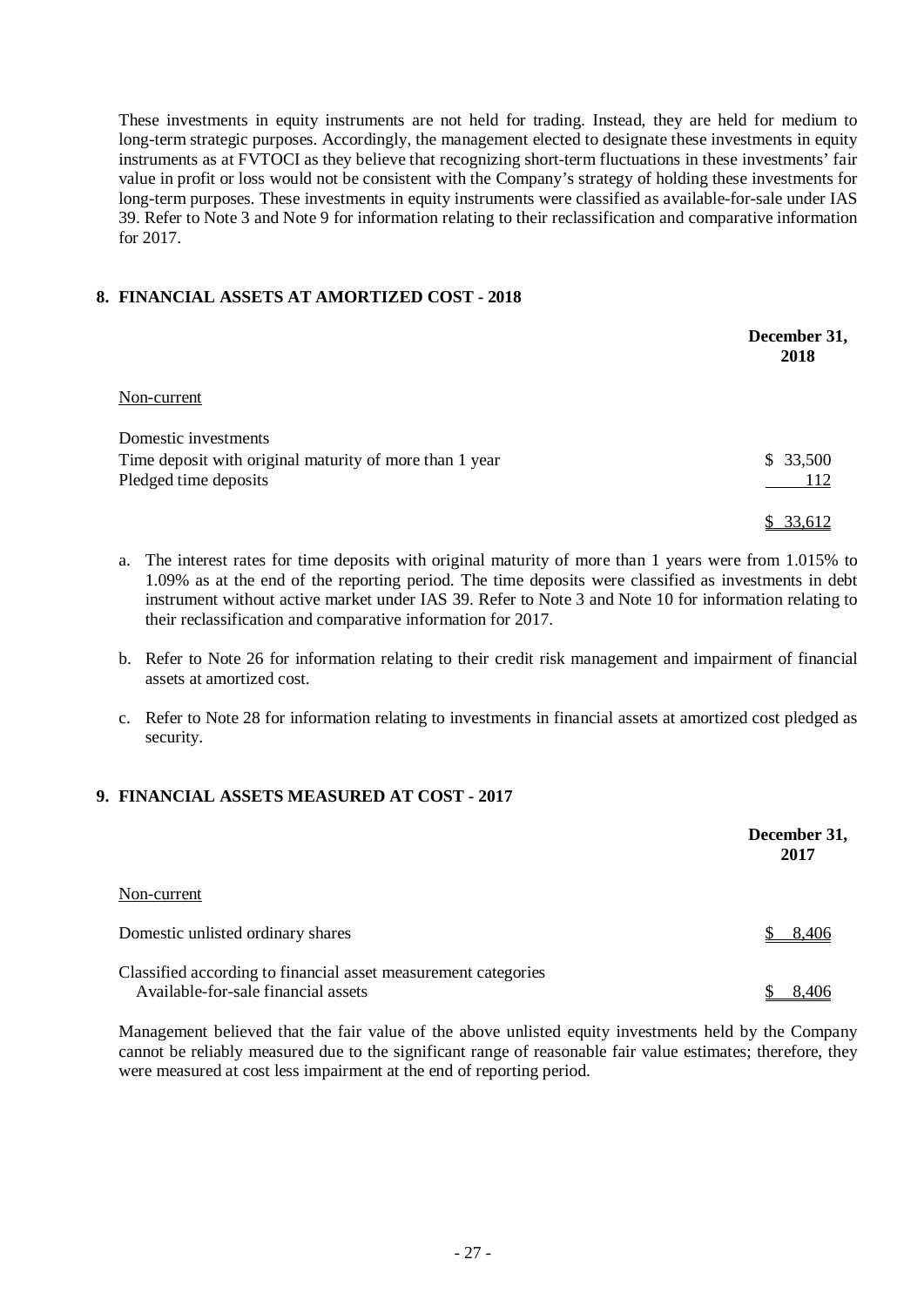#### **10. INVESTMENTS IN DEBT INSTRUMENT WITHOUT ACTIVE MARKET - 2017**

|                                                                                   | December 31,<br>2017 |
|-----------------------------------------------------------------------------------|----------------------|
| Non-current                                                                       |                      |
| Time deposits with original maturity of more than 1 year<br>Pledged time deposits | \$33,500<br>- 111    |
|                                                                                   | \$ 33,611            |

- a. As of December 31, 2017, the market interest rates of the time deposits with original maturities of more than 1 year were 1.015%-1.16%.
- b. Refer to Note 28 for information relating to investments in debt instrument without active market pledged as security.

#### **11. ACCOUNTS RECEIVABLE, NET**

|                                                            | December 31           |                         |
|------------------------------------------------------------|-----------------------|-------------------------|
|                                                            | 2018                  | 2017                    |
| Accounts receivable<br>Less: Allowance for impairment loss | \$168,424<br>(10,089) | 84,528<br>S.<br>(2,071) |
|                                                            | \$158,335             | 82,457                  |

#### For the year ended 2018

The average credit term was 30 to 60 days. No interest was charged on accounts receivable. The Company uses other publicly available financial information or its own trading records to rate its major customers. The Company's exposure and the credit ratings of its counterparties are continuously monitored.

Credit exposure is controlled by counterparty limits that are reviewed and approved.

The Company applies the simplified approach to provide expected credit losses prescribed by IFRS 9, which permits the use of lifetime expected loss provision for all accounts receivable. The lifetime expected credit losses are estimated considering past default experience and current financial position of the customers as well as industrial economic conditions. The Company's expected credit loss rates are set by individual customer based on historical credit loss experience.

The Company writes off an account receivable when there is information indicating that the debtor is in severe financial difficulty, and there is no realistic prospect of recovery, e.g. when the debtor has been placed under liquidation. For accounts receivable that have been written off, the Company continues to engage in enforcement activity to attempt to recover the receivables due. Where recoveries are made, these are recognized in profit or loss.

#### December 31, 2018

|                                                        | <b>Not Past</b><br>Due | 1 to 30<br><b>Davs</b>               | 31 to 90<br>Davs    | 91 to 180<br><b>Davs</b> | <b>Over 181</b><br>Davs       | <b>Total</b>          |
|--------------------------------------------------------|------------------------|--------------------------------------|---------------------|--------------------------|-------------------------------|-----------------------|
| Gross carrying amount<br>Loss allowance (lifetime ECL) | \$119.728<br>(1,783)   | \$11,010<br>$\overline{\phantom{a}}$ | \$28.318<br>(5.542) | 9.368<br>(2,764)         | ۰<br>$\overline{\phantom{a}}$ | \$168,424<br>(10,089) |
| Amortized cost                                         | \$117,945              | 11,010                               | 22.776              | 6.604                    |                               | \$158,335             |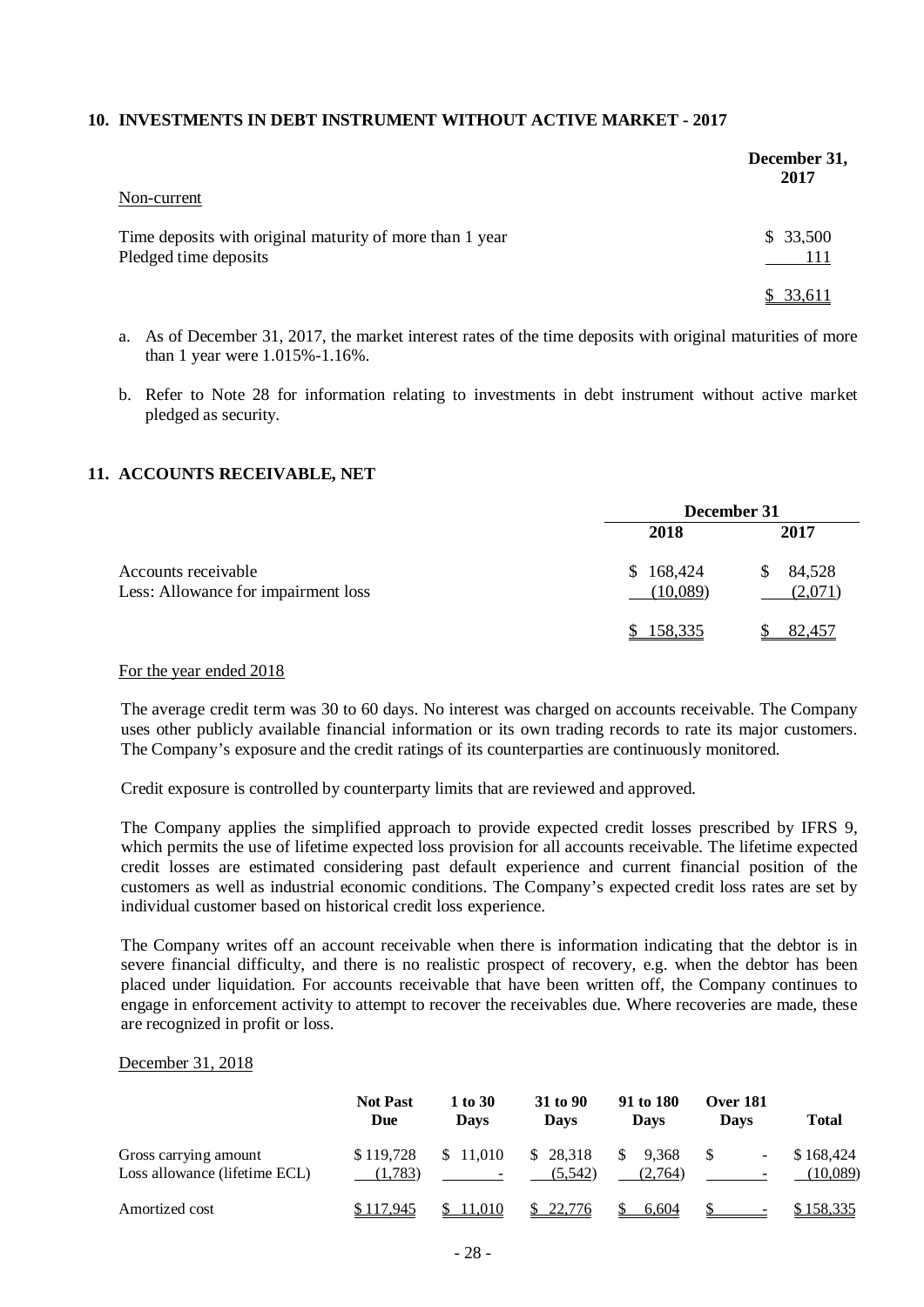The movements of the loss allowance of accounts receivable were as follows:

|                                             | 2018        |
|---------------------------------------------|-------------|
| Balance at January 1, 2018 per IAS 39       | 2,071<br>S. |
| Adjustment on initial application of IFRS 9 |             |
| Balance at January 1, 2018 per IFRS 9       | 2,071       |
| Add: Net remeasurement of loss allowance    | 8,018       |
| Balance at December 31, 2018                | \$10,089    |

#### For the year ended 2017

The Company applied the same credit policy in 2018 and 2017. The average credit period of sales was 30 to 60 days. No interest was charged on accounts receivable. In determining the recoverability of an account receivable, the Company considered any change in the credit quality of the account receivable since the date credit was initially granted to the end of the reporting period. Because historical experience had been that receivables that are past due beyond 180 days were likely to be irrecoverable, allowance for doubtful accounts were recognized against accounts receivable based on estimated irrecoverable amount which is determined by reference to average default days of the counterparties in the past year. The Company recognizes an allowance for doubtful accounts of 100% against all receivables from counterparties if their average default days in the past year were over 181 days.

For the accounts receivable balances that were past due at the end of the reporting period, the Company did not recognize an allowance for doubtful accounts because there was not a significant change in credit quality and the amounts were still considered recoverable. The Company did not hold any collateral or other credit enhancements for these balances.

The aging analysis of receivables was as follows:

|              | December 31.<br>2017 |
|--------------|----------------------|
| Not past due | \$62,032             |
| $1-30$ days  | 19,247               |
| 31-90 days   | 868                  |
| 91-180 days  | 2,381                |
|              | \$84,528             |

The above analysis was based on the past due date.

The aging of receivables that were past due but not impaired was as follows:

|             | December 31,<br>2017 |
|-------------|----------------------|
| $1-30$ days | \$17,313             |
| 31-90 days  | 595                  |
| 91-180 days | 2,381                |
|             | \$20,289             |

The above analysis was based on the past due date.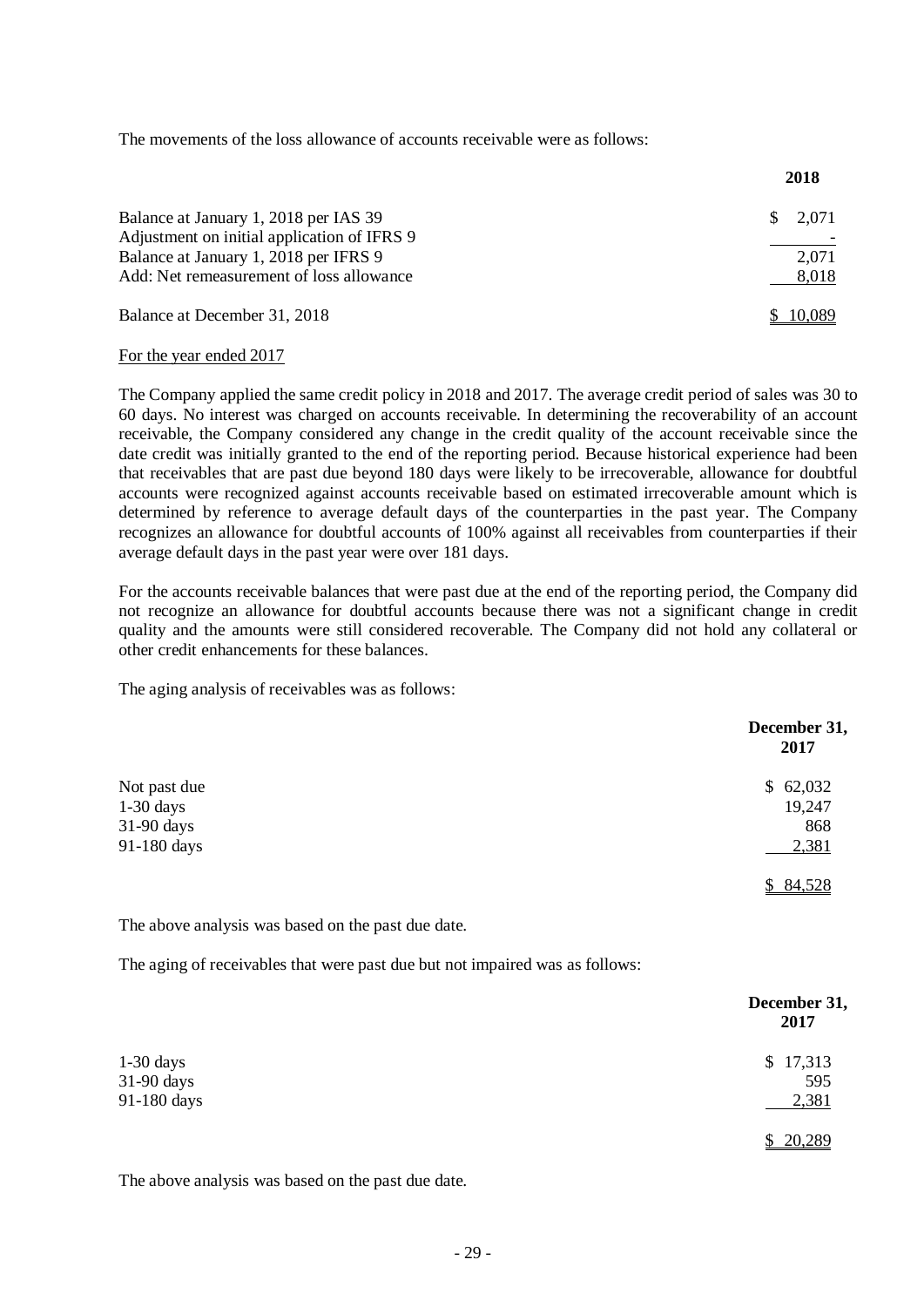The movements of allowance for doubtful accounts were as follows:

|                                                                | <b>Individually</b><br><b>Assessed for</b><br><b>Impairment</b> | <b>Collectively</b><br><b>Assessed for</b><br><b>Impairment</b> | <b>Total</b> |
|----------------------------------------------------------------|-----------------------------------------------------------------|-----------------------------------------------------------------|--------------|
| Balance at January 1, 2017<br>Add: Bad debt expense recognized | 484<br>S<br>1,587                                               | \$                                                              | 484<br>1,587 |
| Balance at December 31, 2017                                   | 2.071                                                           |                                                                 | 2.071        |

Age of impaired accounts receivable was as follows:

|                   | December 31,<br>2017 |
|-------------------|----------------------|
| Less than 90 days | \$4,141              |

The above aging of accounts receivable before deducting the allowance for doubtful accounts was presented based on the past due date.

#### **12. INVESTMENTS ACCOUNTED FOR USING EQUITY METHOD**

a. Investments in subsidiaries

On October 25, 2017, the board of directors approved to merge with Lotus Glade Investment Inc. in accordance with Article 19 of the Business Mergers and Acquisitions Act. After the consolidation the Company is the surviving company while Lotus Glade Investment Inc. is the dissolved company. This merger took effect on November 28, 2017.

The investments accounted for by the equity method and the share of profit or loss and other comprehensive income of those investments from January 1 to November 28, 2017 were based on the subsidiaries' financial statements audited by the auditors during the same year.

#### b. Investments in associates

|                                               | December 31 |                                                            |  |
|-----------------------------------------------|-------------|------------------------------------------------------------|--|
|                                               | 2018        | 2017                                                       |  |
| Associates that are not individually material |             |                                                            |  |
| iMQ Technology Inc.                           | 6,046       | 10,393                                                     |  |
|                                               |             | <b>Proportion of Ownership and</b><br><b>Voting Rights</b> |  |
|                                               | December 31 |                                                            |  |
| <b>Name of Associate</b>                      | 2018        | 2017                                                       |  |
| iMQ Technology Inc.                           | 4.25%       | 4.25%                                                      |  |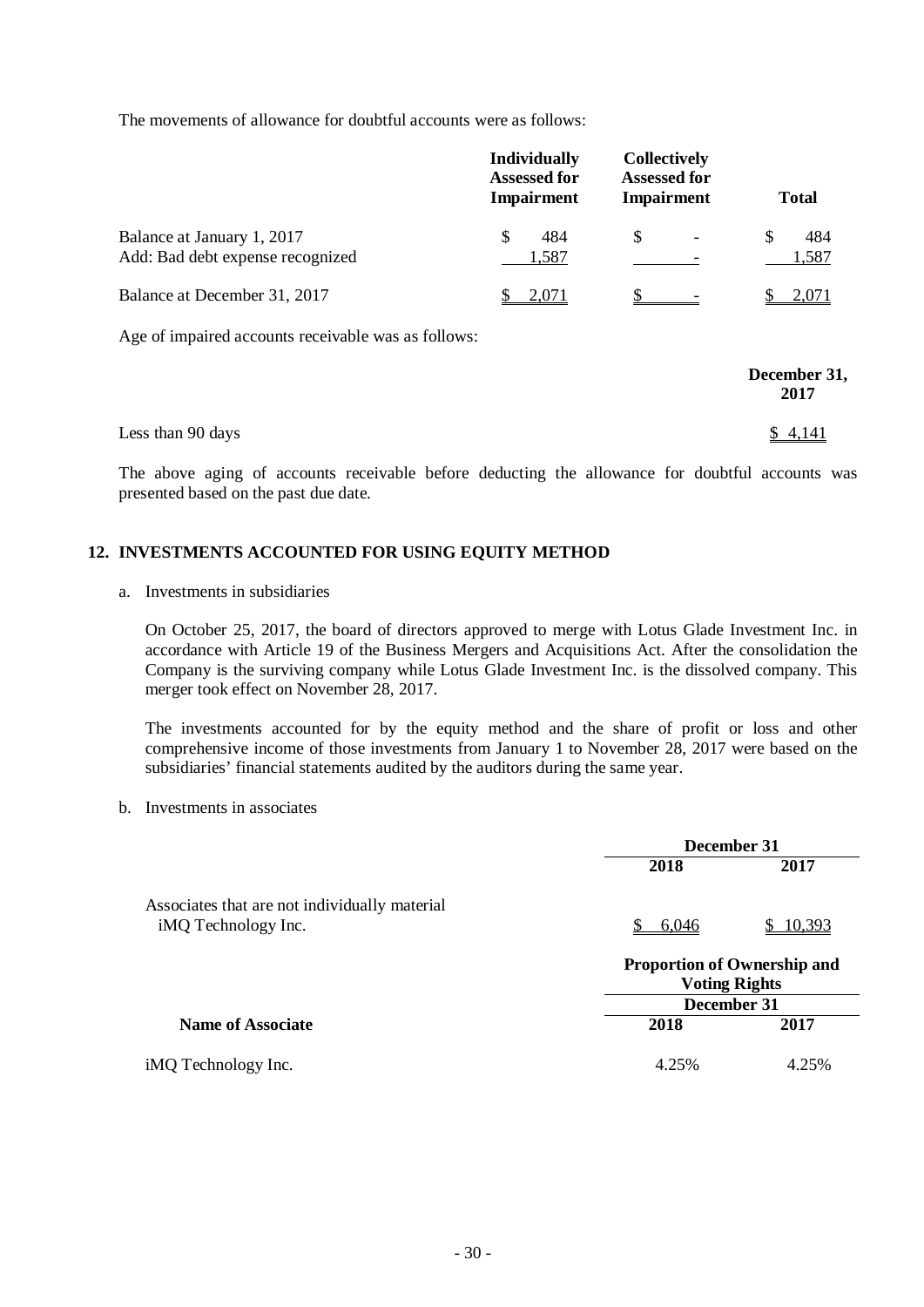|                                                  | <b>Year Ended December 31</b> |            |  |
|--------------------------------------------------|-------------------------------|------------|--|
|                                                  | 2018                          | 2017       |  |
| The Company's share of :                         |                               |            |  |
| Loss from continuing operations                  | (4,356)                       | \$ (6,507) |  |
| Other comprehensive income (loss)                |                               |            |  |
| Total comprehensive income (loss) for the period | (4.356)                       | (6.507)    |  |

Although the shareholding ratio is less than 20%, the Company is able to exercise significant influence over iMQ Technology Inc. since the chairman of the Company is the same person as the chairman of iMQ Technology Inc. and the Company acts as the director of iMQ Technology Inc.

As the information about business nature, main operation location and the registered country. Refer to Table 2.

The investments in associates accounted for using the equity method, the share of net profit or loss and the share of other comprehensive (loss) income from investments were calculated based on the audited financial statements.

#### **13. PROPERTY, PLANT AND EQUIPMENT**

|                                                                 | Freehold<br>Land | <b>Buildings</b>                 | <b>Research and</b><br><b>Development</b><br>Equipment | <b>Office</b><br>Equipment       | <b>Total</b>                         |
|-----------------------------------------------------------------|------------------|----------------------------------|--------------------------------------------------------|----------------------------------|--------------------------------------|
| Cost                                                            |                  |                                  |                                                        |                                  |                                      |
| Balance at January 1, 2017<br><b>Additions</b><br>Disposals     | \$<br>124,019    | \$<br>384,271<br>375<br>$\equiv$ | \$<br>73,467<br>31,279<br>(7, 739)                     | \$<br>9,867<br>1,817<br>(1,899)  | \$<br>591,624<br>33,471<br>(9,638)   |
| Balance at December 31, 2017                                    | 124,019<br>\$    | \$<br>384,646                    | \$<br>97,007                                           | \$<br>9,785                      | 615,457<br>\$                        |
| <b>Accumulated depreciation</b>                                 |                  |                                  |                                                        |                                  |                                      |
| Balance at January 1, 2017<br>Depreciation expense<br>Disposals | \$               | \$<br>57,719<br>10,957           | \$<br>25,151<br>18,311<br>(7, 739)                     | \$<br>5,505<br>2,115<br>(1, 899) | \$<br>88,375<br>31,383<br>(9,638)    |
| Balance at December 31, 2017                                    |                  | 68,676<br>\$                     | \$<br>35,723                                           | \$<br>5,721                      | 110,120<br>\$                        |
| Carrying amounts at December 31, 2017                           | \$<br>124,019    | 315,970<br>\$                    | 61,284<br>\$                                           | 4,064<br>\$                      | 505,337<br>\$                        |
| Cost                                                            |                  |                                  |                                                        |                                  |                                      |
| Balance at January 1, 2018<br><b>Additions</b><br>Disposals     | \$<br>124,019    | \$<br>384,646<br>368<br>(1,104)  | \$<br>97,007<br>20,350<br>(14, 629)                    | \$<br>9,785<br>3,158<br>(2, 492) | \$<br>615,457<br>23,876<br>(18, 225) |
| Balance at December 31, 2018                                    | 124,019<br>\$    | 383,910<br>\$                    | 102,728<br>\$                                          | \$<br>10,451                     | 621,108<br>\$                        |
| <b>Accumulated depreciation</b>                                 |                  |                                  |                                                        |                                  |                                      |
| Balance at January 1, 2018<br>Depreciation expense<br>Disposals | \$               | \$<br>68,676<br>10,968<br>(878)  | \$<br>35,723<br>24,354<br>(14, 577)                    | \$<br>5,721<br>2,080<br>(2, 492) | \$<br>110,120<br>37,402<br>(17, 947) |
| Balance at December 31, 2018                                    |                  | 78,766<br>\$                     | 45,500<br>\$                                           | 5,309                            | 129,575                              |
| Carrying amounts at December 31, 2018                           | 124,019          | 305,144<br>\$                    | 57,228<br>\$                                           | \$<br>5,142                      | 491,533                              |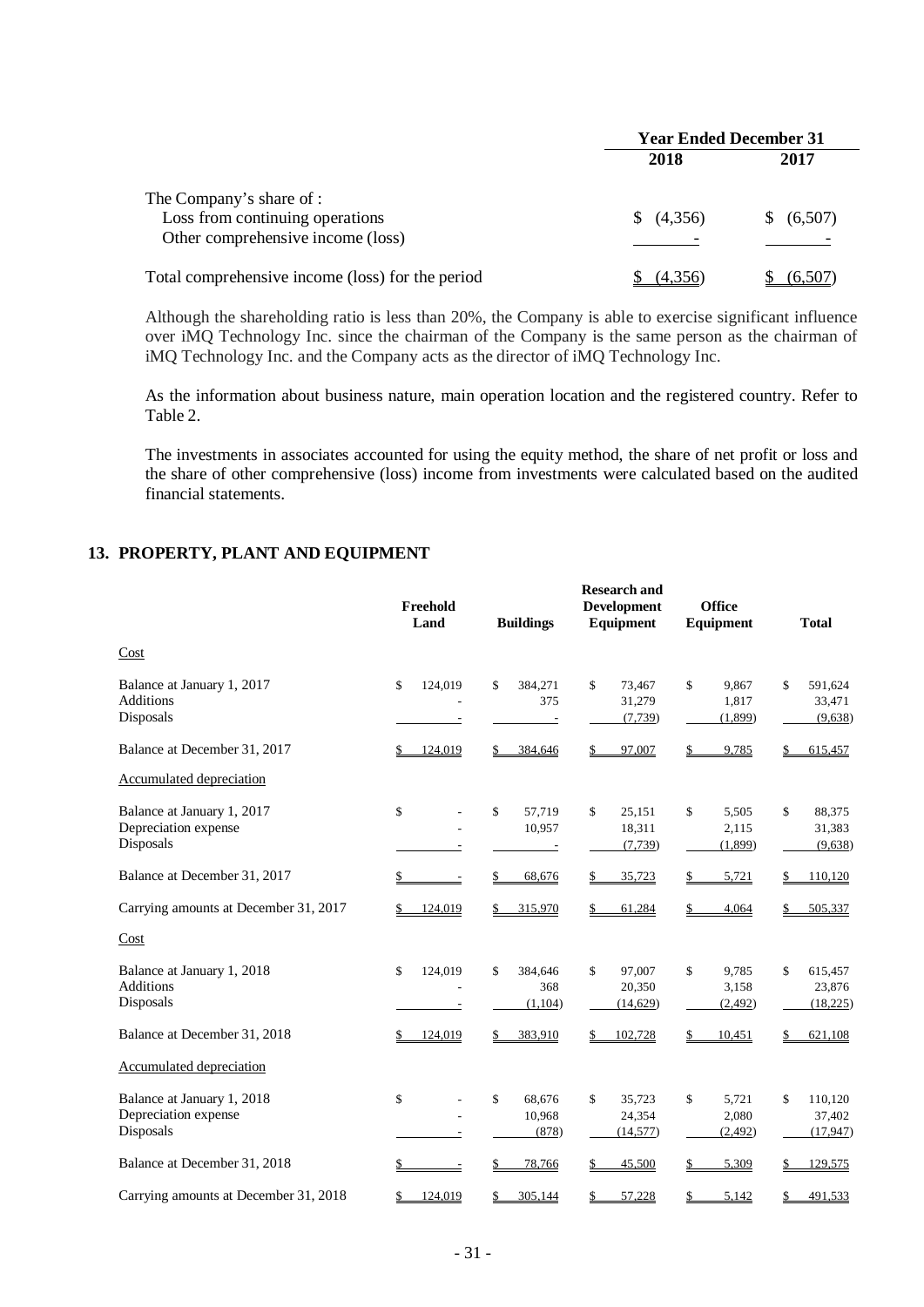The Company's property, plant and equipment were depreciated on a straight-line basis over the following estimated useful life:

| $35-50$ years |
|---------------|
| $5-10$ years  |
| 5-8 years     |
| 5 years       |
| 3-8 years     |
| 3-5 years     |
|               |

#### **14. INTANGIBLE ASSETS**

|                                                                 | <b>Patents</b>                    | <b>Software</b>                            | <b>Trademark</b>              | <b>Total</b>                                 |
|-----------------------------------------------------------------|-----------------------------------|--------------------------------------------|-------------------------------|----------------------------------------------|
| Cost                                                            |                                   |                                            |                               |                                              |
| Balance at January 1, 2017<br><b>Additions</b><br>Disposals     | $\mathcal{S}$<br>81,441<br>16,170 | \$<br>10,563<br>2,490<br>(1,666)           | $\mathcal{S}$<br>4,254<br>157 | 96,258<br>\$<br>18,817<br>(1,666)            |
| Balance at December 31, 2017                                    | \$<br>97,611                      | 11,387<br>\$                               | \$<br>4,411                   | 113,409<br>\$                                |
| Accumulated amortization                                        |                                   |                                            |                               |                                              |
| Balance at January 1, 2017<br>Amortization expense<br>Disposals | $\mathcal{S}$<br>34,717<br>7,594  | \$<br>4,037<br>3,200<br>(1,666)            | $\mathcal{S}$<br>2,708<br>389 | \$<br>41,462<br>11,183<br>(1,666)            |
| Balance at December 31, 2017                                    | 42,311<br>\$                      | \$<br>5,571                                | \$<br>3,097                   | 50,979                                       |
| Carrying amounts at December 31,<br>2017                        | 55,300<br>\$                      | $\frac{1}{2}$<br>5,816                     | $\mathcal{L}$<br>1,314        | 62,430                                       |
| Cost                                                            |                                   |                                            |                               |                                              |
| Balance at January 1, 2018<br><b>Additions</b><br>Disposals     | $\mathcal{S}$<br>97,611<br>15,310 | \$<br>11,387<br>2,617<br>(2,309)           | $\mathcal{S}$<br>4,411<br>7   | 113,409<br>17,934<br>(2,309)                 |
| Balance at December 31, 2018                                    | \$112,921                         | 11,695                                     | \$<br>4,418                   | 129,034                                      |
| <b>Accumulated amortization</b>                                 |                                   |                                            |                               |                                              |
| Balance at January 1, 2018<br>Amortization expense<br>Disposals | $\mathcal{S}$<br>42,311<br>9,482  | $\mathsf{\$}$<br>5,571<br>3,294<br>(2,309) | $\mathcal{S}$<br>3,097<br>426 | 50,979<br>$\mathcal{S}$<br>13,202<br>(2,309) |
| Balance at December 31, 2018                                    | 51,793                            | \$<br>6,556                                | 3,523<br>\$                   | 61,872                                       |
| Carrying amounts at December 31,<br>2018                        | \$<br>61,128                      | \$<br>5,139                                | \$<br>895                     | \$<br>67,162                                 |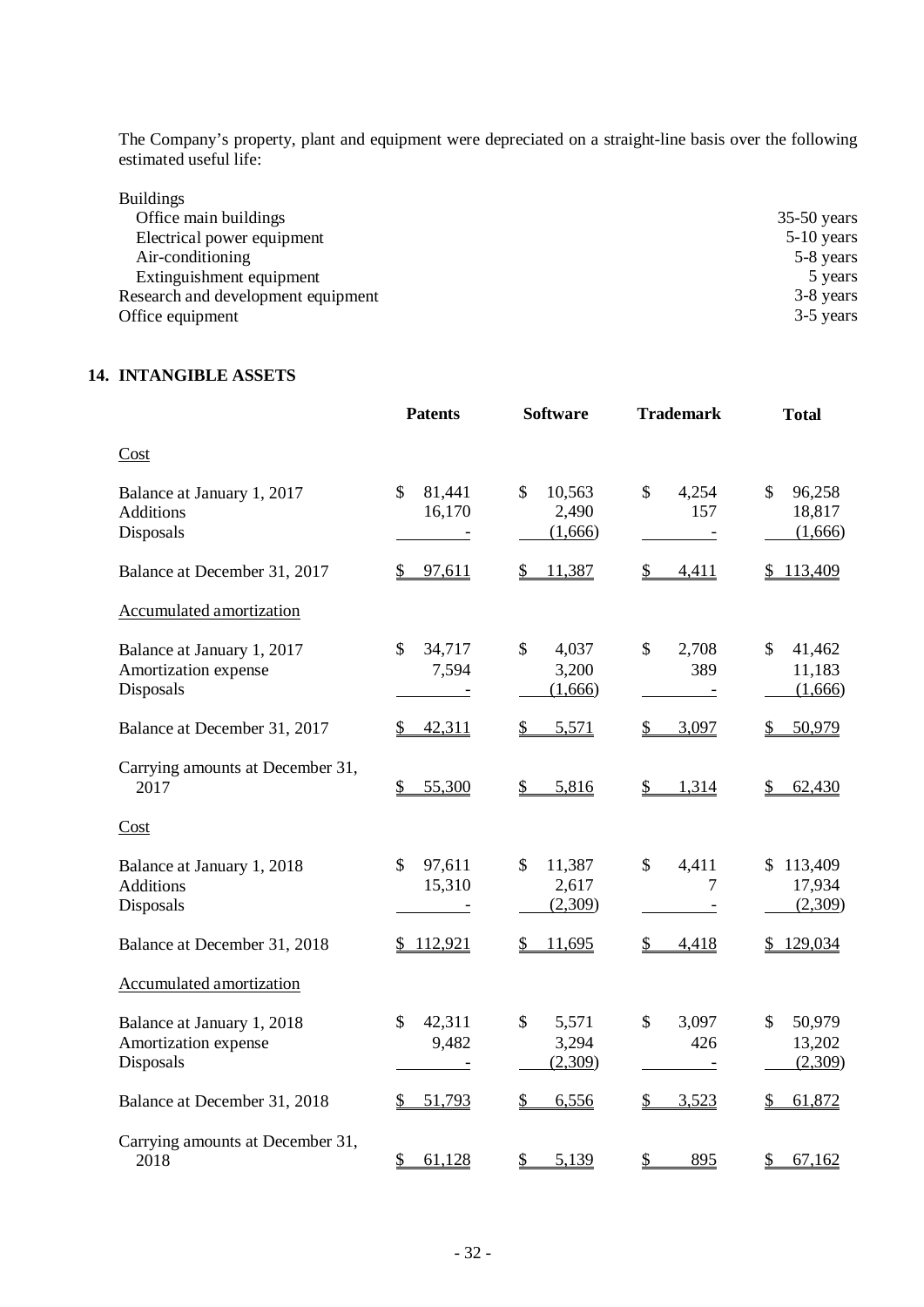The Company's major products are NeoBit®, NeoFlash®, NeoEE®, NeoFuse® and NeoMTP®, etc. There are 835 patents currently owned or applied in progress for the products mentioned above. According to the requirements of IAS 38, the research and development costs were recognized as research and development expenses, instead of capitalized, in the periods when incurred. The costs of the patents and the trademarks mentioned above were the costs of the relevant fees and professional service expenses for legal right applications.

The above intangible assets with finite useful lives are amortized on a straight-line basis over the following estimated useful life:

| Patents   | 5 years |
|-----------|---------|
| Software  | 3 years |
| Trademark | 5 years |

#### **15. OTHER ASSETS**

|                   | December 31 |       |
|-------------------|-------------|-------|
|                   | 2018        | 2017  |
| Current           |             |       |
| Temporary payment | 2,902<br>¢  | 2,023 |

#### **16. OTHER LIABILITIES**

|                                      | December 31 |                         |
|--------------------------------------|-------------|-------------------------|
|                                      | 2018        | 2017                    |
| Current                              |             |                         |
| Other payables                       |             |                         |
| <b>Bonus</b>                         | \$62,917    | \$43,601                |
| Payable for annual leave             | 3,343       | 6,233                   |
| Payable for professional service fee | 1,056       | 1,467                   |
| Others                               | 26,788      | 29,626                  |
|                                      | \$94,104    | \$80,927                |
| Other liabilities                    |             |                         |
| Receipt under custody                | \$<br>1,008 | \$<br>891               |
| Receipt in advance                   | 550         | 34,021                  |
| Temporary receipt                    | 58          | 10                      |
|                                      | \$<br>1,616 | 34,922<br>$\frac{1}{2}$ |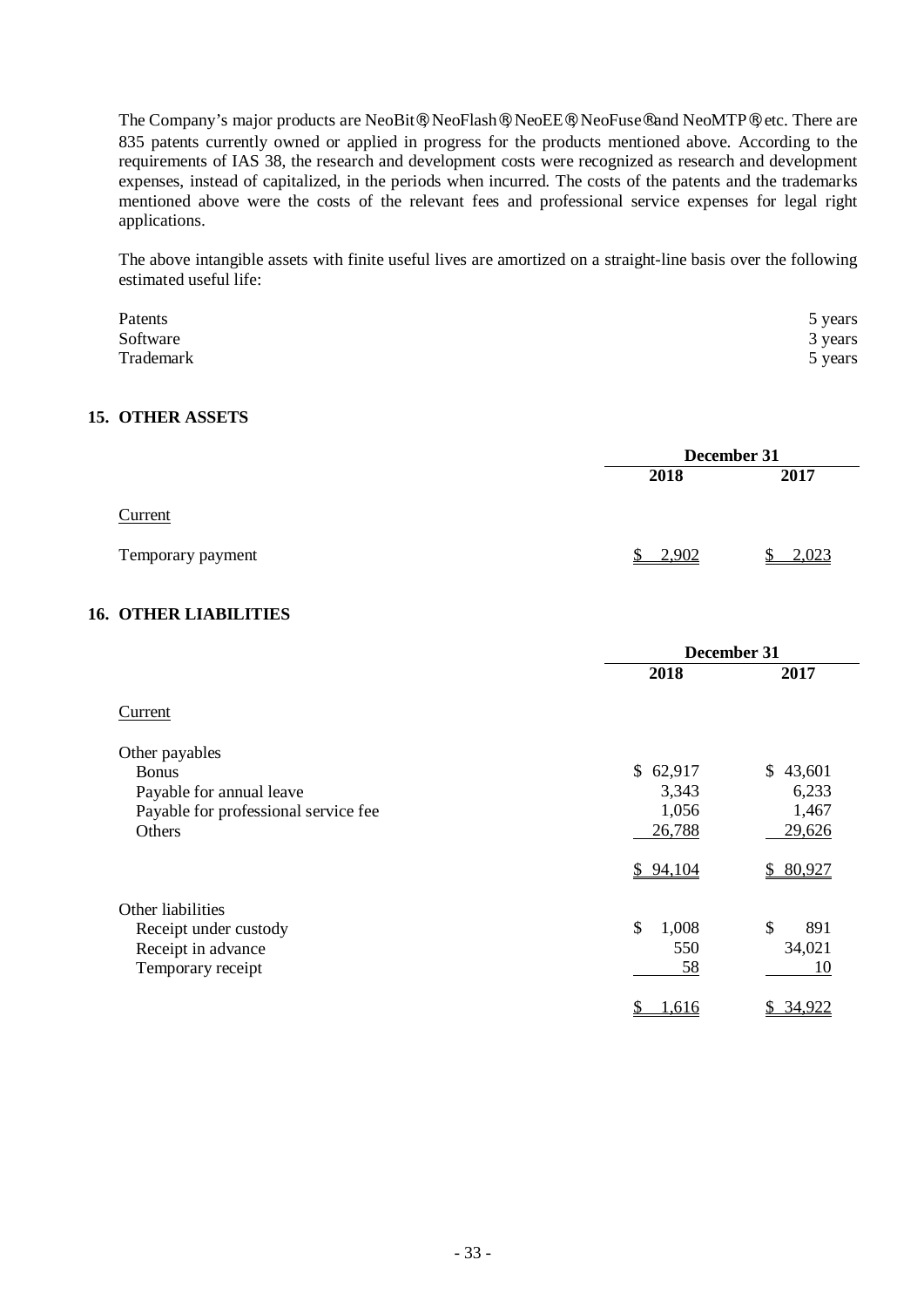#### **17. RETIREMENT BENEFIT PLANS**

#### a. Defined contribution plans

The Company adopted a pension plan under the Labor Pension Act (the "LPA"), which is a state-managed defined contribution plan. Under the LPA, an entity makes monthly contributions to employees' individual pension accounts at 6% of monthly salaries and wages.

#### b. Defined benefit plans

The defined benefit plan adopted by the Company in accordance with the Labor Standards Law is operated by the government. Pension benefits are calculated on the basis of the length of service and average monthly salaries of the 6 months before retirement. The Company contributes amounts equal to 2% of total monthly salaries and wages to a pension fund administered by the pension fund monitoring committee. Pension contributions are deposited in the Bank of Taiwan in the committee's name. Before the end of each year, the Company assesses the balance in the pension fund. If the amount of the balance in the pension fund is inadequate to pay retirement benefits for employees who conform to retirement requirements in the next year, the Company is required to fund the difference in one appropriation that should be made before the end of March of the next year. The pension fund is managed by the Bureau of Labor Funds, Ministry of Labor (the Bureau); the Company has no right to influence the investment policy and strategy.

The amounts based on the actuary report of the Company's defined benefit plans were as follows:

|                                                                                 | December 31         |                      |
|---------------------------------------------------------------------------------|---------------------|----------------------|
|                                                                                 | 2018                | 2017                 |
| Present value of funded defined benefit obligation<br>Fair value of plan assets | \$28,793<br>(8.459) | \$26,575<br>(7, 333) |
| Net defined benefit liability                                                   | \$20,334            | \$19,242             |

Movements in net defined benefit liabilities were as follows:

|                                           | <b>Present Value</b><br>of the Defined<br><b>Benefit</b><br>Obligation | <b>Fair Value of</b><br>the Plan Assets | <b>Net Defined</b><br><b>Benefit</b><br><b>Liabilities</b> |
|-------------------------------------------|------------------------------------------------------------------------|-----------------------------------------|------------------------------------------------------------|
| Balance at January 1, 2017                | 25,963                                                                 | (6,440)                                 | 19,523                                                     |
| Net interest expense (income)             | 389                                                                    | (103)                                   | 286                                                        |
| Recognized in profit or loss              | 389                                                                    | (103)                                   | 286                                                        |
| Remeasurement                             |                                                                        |                                         |                                                            |
| Return on plan assets (excluding amounts) |                                                                        |                                         |                                                            |
| included in net interest)                 |                                                                        | 39                                      | 39                                                         |
| Actuarial (gain) loss                     |                                                                        |                                         |                                                            |
| Changes in demographic assumptions        | 1,348                                                                  |                                         | 1,348                                                      |
| Experience adjustments                    | (1,125)                                                                |                                         | (1, 125)                                                   |
| Recognized in other comprehensive loss    | 223                                                                    | 39                                      | 262                                                        |
| Contributions from the employer           |                                                                        | (829)                                   | (829)                                                      |
| Balance at December 31, 2017              | 26,575                                                                 | (7, 333)                                | 19,242                                                     |
| Net interest expense (income)             | 398                                                                    | (116)                                   | 282                                                        |
| Recognized in profit or loss              | 398                                                                    | (116)                                   | 282                                                        |
|                                           |                                                                        |                                         | (Continued)                                                |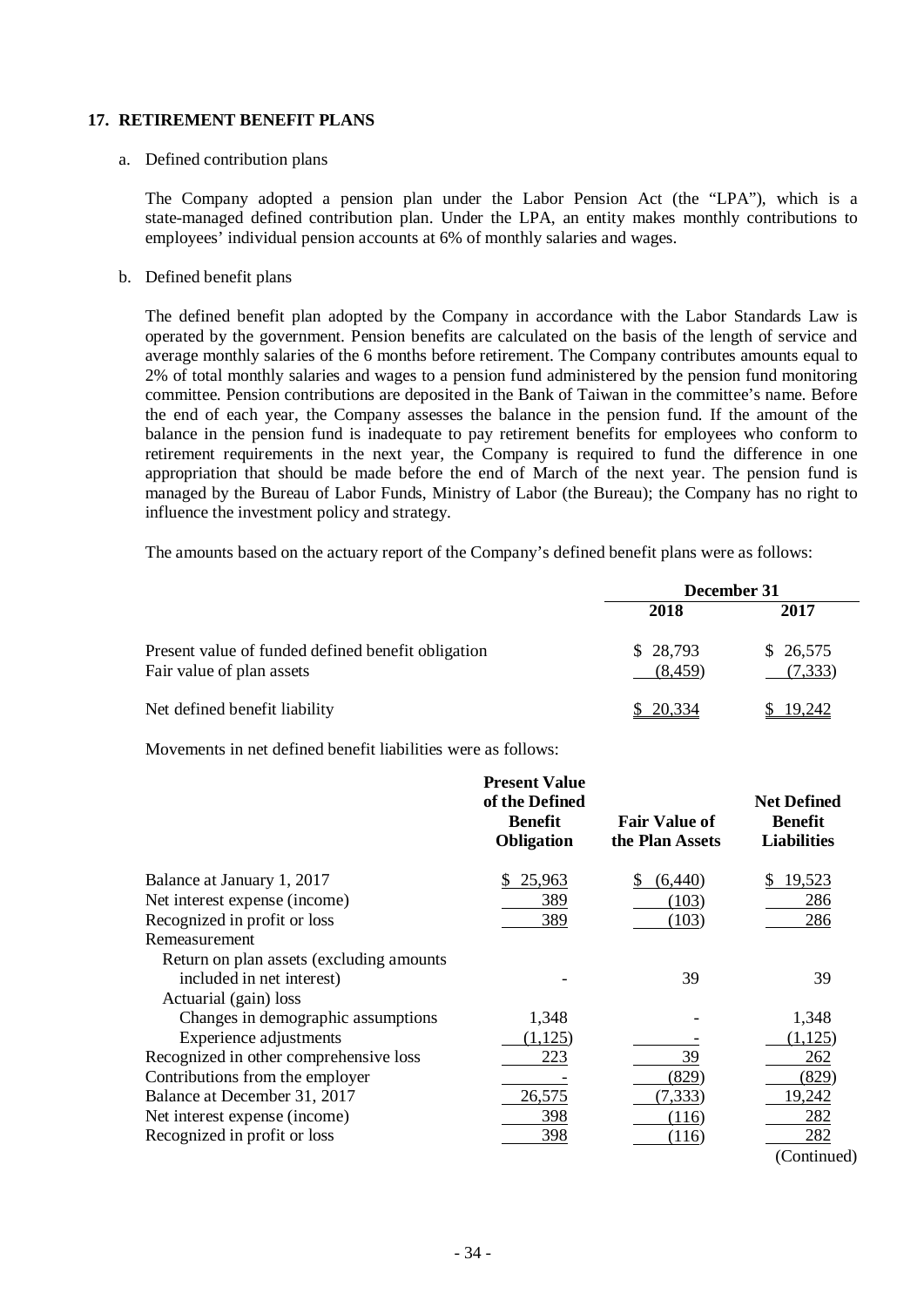|                                           | <b>Present Value</b><br>of the Defined<br><b>Benefit</b><br>Obligation | <b>Fair Value of</b><br>the Plan Assets | <b>Net Defined</b><br><b>Benefit</b><br><b>Liabilities</b> |
|-------------------------------------------|------------------------------------------------------------------------|-----------------------------------------|------------------------------------------------------------|
| Remeasurement                             |                                                                        |                                         |                                                            |
| Return on plan assets (excluding amounts) |                                                                        |                                         |                                                            |
| included in net interest)                 | \$                                                                     | \$<br>(170)                             | $\mathbb{S}$<br>(170)                                      |
| Actuarial (gain) loss                     |                                                                        |                                         |                                                            |
| Changes in demographic assumptions        | 352                                                                    |                                         | 352                                                        |
| Changes in financial assumptions          | 538                                                                    |                                         | 538                                                        |
| Experience adjustments                    | 930                                                                    |                                         | 930                                                        |
| Recognized in other comprehensive loss    |                                                                        |                                         |                                                            |
| (income)                                  | 1,820                                                                  | (170)                                   | 1,650                                                      |
| Contributions from the employer           |                                                                        | (840)                                   | (840)                                                      |
| Balance at December 31, 2018              | 28,793                                                                 | (8, 459)                                | 20,334<br>(Concluded)                                      |

Through the defined benefit plans under the Labor Standards Law, the Company is exposed to the following risks:

- 1) Investment risk: The plan assets are invested in domestic and foreign equity and debt securities, bank deposits, etc. The investment is conducted at the discretion of the Bureau or under the mandated management. However, in accordance with relevant regulations, the return generated by plan assets should not be below the interest rate for a 2-year time deposit with local banks.
- 2) Interest risk: A decrease in the government bond interest rate will increase the present value of the defined benefit obligation; however, this will be partially offset by an increase in the return on the plans' debt investments.
- 3) Salary risk: The present value of the defined benefit obligation is calculated by reference to the future salaries of plan participants. As such, an increase in the salary of the plan participants will increase the present value of the defined benefit obligation.

The actuarial valuations of the present value of the defined benefit obligation were carried out by qualified actuaries. The significant assumptions used for the purposes of the actuarial valuations were as follows:

|                                  | December 31 |       |
|----------------------------------|-------------|-------|
|                                  | 2018        | 2017  |
| Discount rate                    | 1.375%      | 1.50% |
| Expected rate of salary increase | 4.00%       | 4.00% |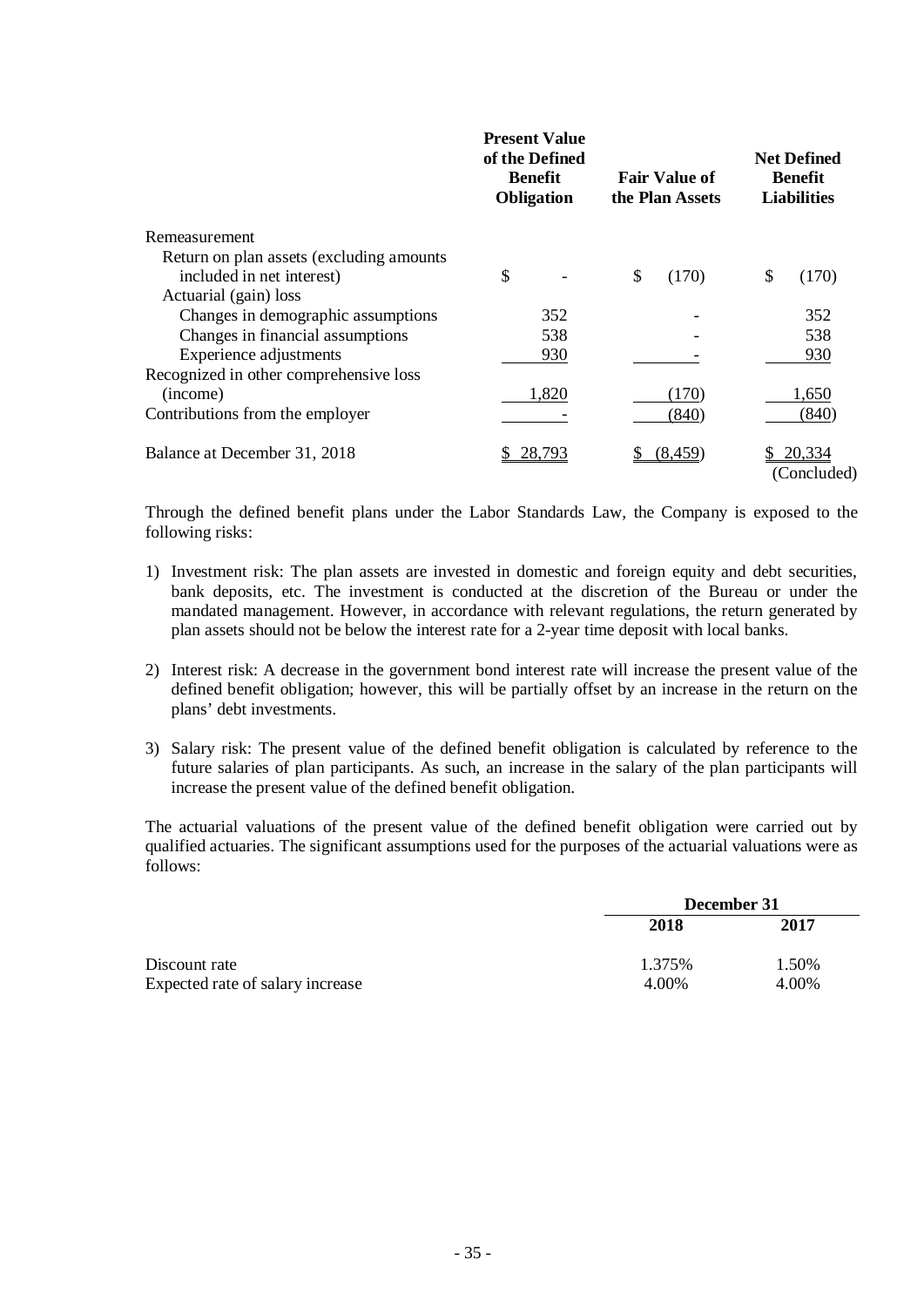If possible reasonable changes in each of the significant actuarial assumptions will occur and all other assumptions will remain constant, the present value of the defined benefit obligation would increase (decrease) as follows:

|                                  | December 31 |         |  |
|----------------------------------|-------------|---------|--|
|                                  | 2018        | 2017    |  |
| Discount rate                    |             |         |  |
| $0.25\%$ increase                | (1,0/1)     | (1,045) |  |
| 0.25% decrease                   | .121        | .096    |  |
| Expected rate of salary increase |             |         |  |
| 0.25% increase                   | 1,077       | 1,055   |  |
| 0.25% decrease                   |             |         |  |

The sensitivity analysis presented above may not be representative of the actual changes in the present value of the defined benefit obligation as it is unlikely that changes in assumptions would occur in isolation of one another as some of the assumptions may be correlated.

#### **18. EQUITY**

#### a. Ordinary shares

|                                                                  | December 31         |                     |  |
|------------------------------------------------------------------|---------------------|---------------------|--|
|                                                                  | 2018                | 2017                |  |
| Numbers of shares authorized (in thousands)<br>Shares authorized | 100,000<br>,000,000 | 100,000<br>,000,000 |  |
| Number of shares issued and fully paid (in thousands)            | 75,791              | 75,783              |  |
| Shares issued                                                    | .908                |                     |  |

For the year Ended December 31, 2018, the shares increased due to the employees' exercise of their employee share options.

#### b. Capital surplus

|                                                                                                                                  | December 31   |               |
|----------------------------------------------------------------------------------------------------------------------------------|---------------|---------------|
|                                                                                                                                  | 2018          | 2017          |
| May be used to offset a deficit, distributed as cash dividends, or<br>transferred to share capital (1)                           |               |               |
| Arising from issuance of ordinary shares                                                                                         | 310,759<br>S. | 337,596<br>S. |
| May be used to offset a deficit only                                                                                             |               |               |
| Arising from share of changes in capital surplus of associates<br>Arising from issuance of ordinary - exercised/invalid employee | 41,384        | 41,375        |
| share options                                                                                                                    | 2,445         | 830           |
| May not be used for any purpose                                                                                                  |               |               |
| Arising from employee share options                                                                                              | 61,949        | 47,695        |
|                                                                                                                                  | 416,537<br>S. | 427,496<br>S. |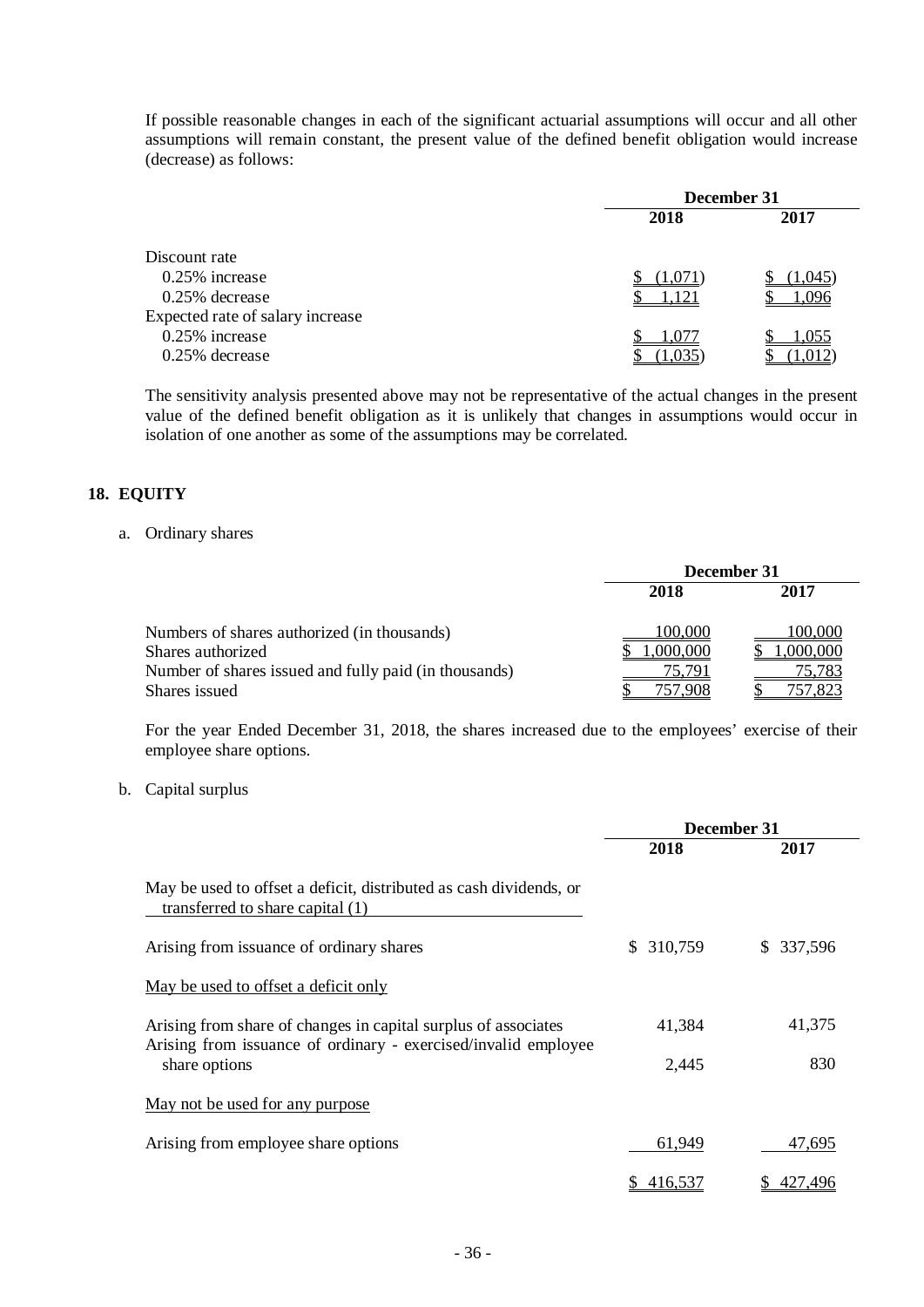- 1) Such capital surplus may be used to offset a deficit; in addition, when the Company has no deficit, such capital surplus may be distributed as cash dividends or transferred to share capital (limited to a certain percentage of the Company's capital surplus and to once a year).
- c. Retained earnings and dividend policy

The Company's Articles of Incorporation state that, where the Company made profit in a fiscal year, the profit shall be first utilized for paying taxes, offsetting accumulated losses, setting aside as legal reserve 10% of the remaining profit, setting aside or reversing a special reserve in accordance with the laws and regulations, and then any remaining profit together with any undistributed retained earnings shall be used by the Company's board of directors as the basis for proposing a distribution plan, which should be resolved in the shareholders' meeting for the distribution of dividends and bonuses to shareholders. For the policies on the distribution of employees' compensation and remuneration of directors after the amendment, refer to "Employees' compensation and remuneration of directors" in Note 21 (e).

The Company shall distribute dividend with considerations of the market situation and development stage, as well as future capital needs, long-term corporate development and the shareholders' cash flow needs. The Company's dividend policy, in principle, shall not be less than 50% of distributable earnings, of which at least 10% will be paid as cash dividend and the remainder will be in the form of stock dividend. The board of directors shall map out the distribution proposal in consideration of future operation and capital expenditure, and present the proposal at the shareholders' meeting for approval.

An appropriation of earnings to a legal reserve shall be made until the legal reserve equals the Company's paid-in capital. The legal reserve may be used to offset deficits. If the Company has no deficit and the legal reserve has exceeded 25% of the Company's paid-in capital, the excess may be transferred to capital or distributed in cash.

Items referred to under Rule No. 1010012865, Rule No. 1010047490 and Rule No. 1030006415 issued by the FSC and the directive titled "Questions and Answers for Special Reserves Appropriated Following Adoption of IFRSs" should be appropriated to or reversed from a special reserve by the Company.

The appropriations of earnings for 2017 and 2016 which had been approved in the shareholders' meetings on June 14, 2018 and June 13, 2017, respectively, were as follows:

|                                 |                   | <b>Appropriation of Earnings</b><br><b>Year Ended December 31</b> | <b>Dividends Per Share (NT\$)</b><br><b>Year Ended December 31</b> |       |
|---------------------------------|-------------------|-------------------------------------------------------------------|--------------------------------------------------------------------|-------|
|                                 | 2017              | 2016                                                              | 2017                                                               | 2016  |
| Legal reserve<br>Cash dividends | 59,862<br>538,736 | 48,561<br>436,885                                                 | \$<br>7.109                                                        | 5.765 |
|                                 | 598,598           | 485,446                                                           |                                                                    |       |

The Company's shareholders also resolved to issue cash dividends from capital surplus of \$29,631 thousand and \$55,700 thousand in the shareholders' meetings on June 14, 2018 and June 13, 2017, respectively.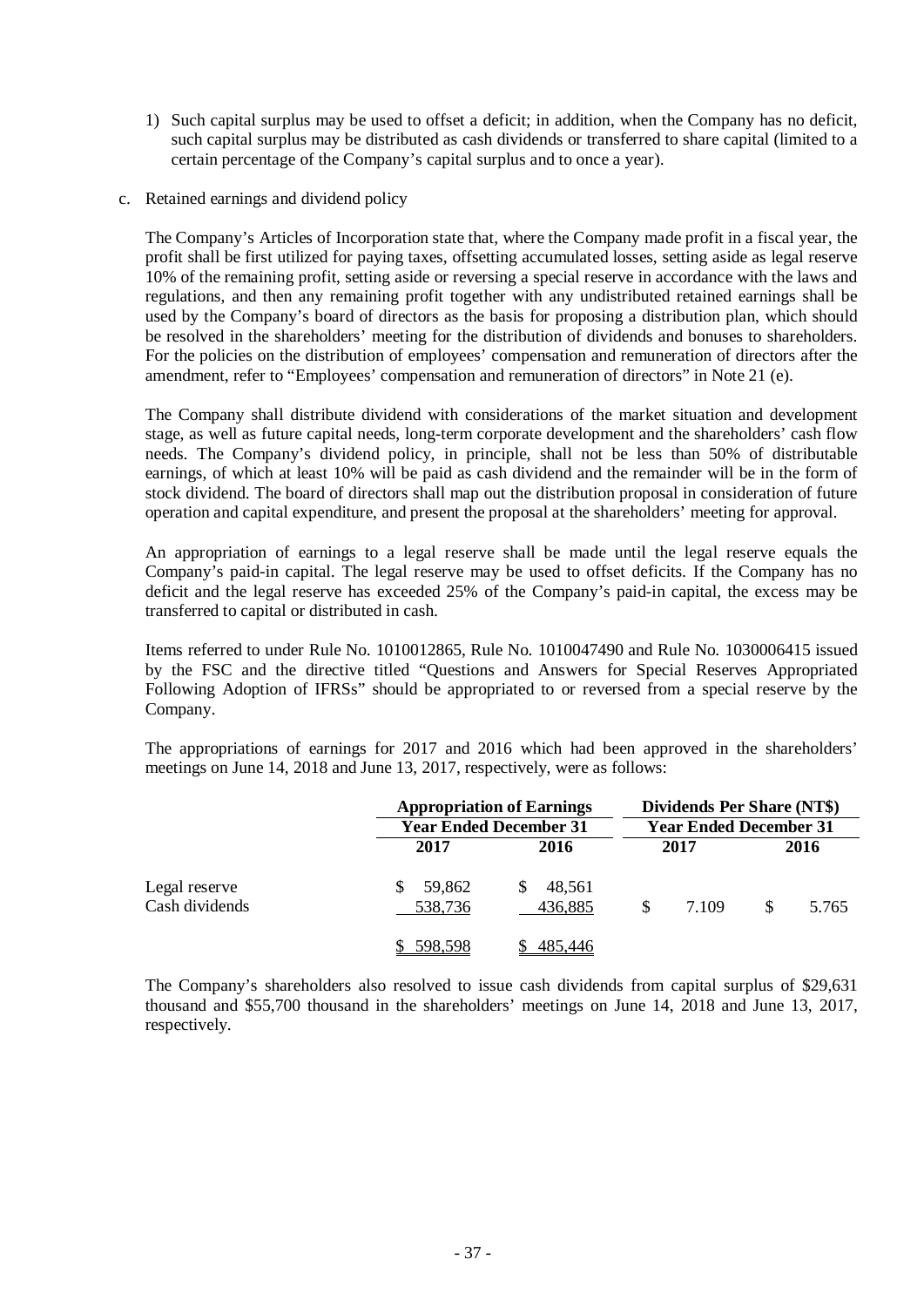The appropriations of earnings for 2018 had been proposed by the Company's board of directors on February 26, 2019. The appropriations and dividends per share were as follows:

|                                 | Appropriation<br>of Earnings | <b>Dividends Per</b><br><b>Share (NT\$)</b> |
|---------------------------------|------------------------------|---------------------------------------------|
| Legal reserve<br>Cash dividends | 61,311<br>S.<br>556,678      | \$<br>7.50                                  |
|                                 | \$ 617,989                   |                                             |

Issuance of cash dividends from capital surplus of \$37,112 thousand also had been proposed by the Company's board of directors on February 26, 2019.

The appropriations of earnings for 2018 are subject to the resolution of the shareholders' meeting to be held on June 13, 2019.

#### d. Other equity items

Unrealized gain/(loss) on financial assets at FVTOCI

|                                                    | <b>Year Ended</b><br>December 31,<br>2018 |
|----------------------------------------------------|-------------------------------------------|
| Balance at January 1 per IAS 39                    |                                           |
| Adjustment on initial application of IFRS 9        | (62,992)                                  |
| Balance at January 1 per IFRS 9                    | (62,992)                                  |
| Recognized for the year                            |                                           |
| Unrealized gain - equity instruments               | 1,060                                     |
| Other comprehensive income recognized for the year | 1,060                                     |
| Balance at December 31                             |                                           |

e. Treasury shares

#### **Unit: In Thousands of Shares**

| <b>Purpose of Buy-Back</b>      | Number of<br><b>Shares</b> at<br><b>January 1</b> | <b>Increase</b><br>During the<br>Year | <b>Decrease</b><br>During the<br>Year | Number of<br><b>Shares</b> at<br>December 31 |
|---------------------------------|---------------------------------------------------|---------------------------------------|---------------------------------------|----------------------------------------------|
| 2018                            |                                                   |                                       |                                       |                                              |
| Shares transferred to employees |                                                   | 1,567                                 |                                       | 1,567                                        |

In September 2018, for shares transferred to employees, the Company's board of directors resolved to buy back 2,500 thousand shares of the Company's ordinary shares from the TPEx market from September 14, 2018 to November 13, 2018 with the price interval ranging from NT\$177.80 to NT\$400 per share. The Company has bought back 1,567 thousand shares with total cost of NT\$404,238 thousand.

Under the Securities and Exchange Act, the Company shall neither pledge treasury shares nor exercise shareholders' rights on these shares, such as rights to dividends and to vote.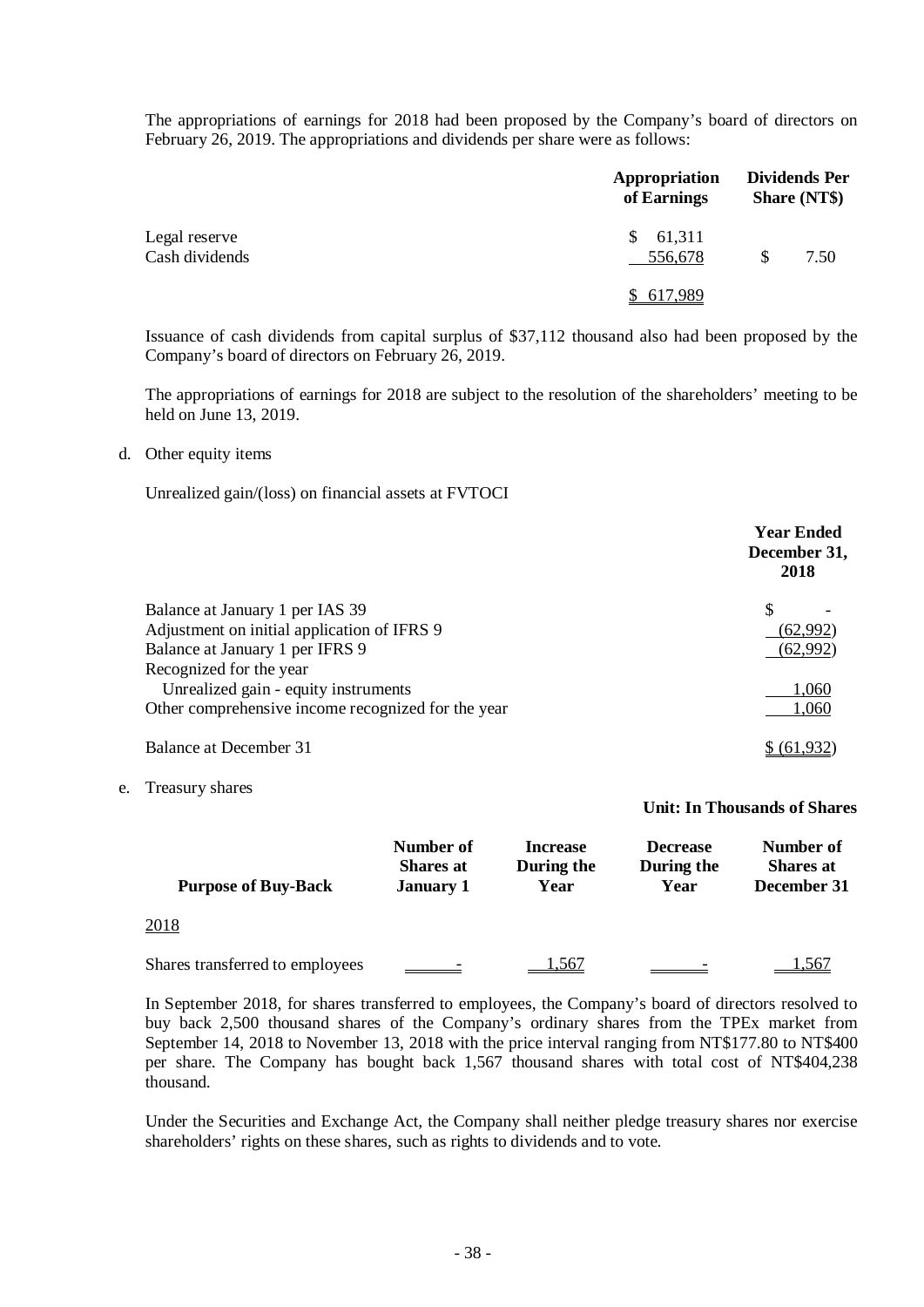#### **19. SHARE-BASED PAYMENT**

a. Cash-settled share-based payments of the Company

The Company issued share appreciation rights ("SARs") to certain employees on January 1, April 1, July 1 and October 1, 2015. As of December 31, 2017, the above-mentioned employee share appreciation rights have been paid to employees according to the embedded value of the share appreciation rights at the time of employee execution.

The Company recorded total expenses of NT\$4,240 thousand in respect of issuance of the SARs for the year ended 2017.

b. Employee share option plan of the Company

Qualified employees of the Company were granted 500 options in February, 2016. Each option entitles the holder to subscribe for one thousand ordinary shares of the Company. The options granted are valid for 10 years and exercisable at certain percentages after the second anniversary from the grant date. The options were granted at an exercise price equal to the closing price of the Company's ordinary shares listed on the TPEx on the grant date. For any subsequent changes in the Company's ordinary shares or for any cash dividends issued in excess of the ratio required in the issuance rule, the exercise price is adjusted accordingly.

The information of employee share options was as follows:

|                                       |                                               |                                                                   | <b>Year Ended December 31</b>                 |                                                                   |
|---------------------------------------|-----------------------------------------------|-------------------------------------------------------------------|-----------------------------------------------|-------------------------------------------------------------------|
|                                       | 2018                                          |                                                                   | 2017                                          |                                                                   |
|                                       | Number of<br><b>Options</b> (In<br>Thousands) | Weighted-<br>average<br><b>Exercise</b><br><b>Price</b><br>(NT\$) | Number of<br><b>Options</b> (In<br>Thousands) | Weighted-<br>average<br><b>Exercise</b><br><b>Price</b><br>(NT\$) |
| Balance at January 1                  | 487                                           | \$<br>338.7                                                       | 500                                           | \$<br>344.5                                                       |
| Options exercised                     | (8)                                           | 338.7                                                             |                                               |                                                                   |
| Options forfeited                     | (9)                                           | 338.7                                                             | (13)                                          |                                                                   |
| Balance at December 31                | 470                                           | 331.6                                                             | 487                                           | 338.7                                                             |
| Options exercisable, end of<br>period | 135                                           | 331.6                                                             |                                               |                                                                   |

Options granted in February 2016 were priced using the Black-Scholes pricing model and the inputs in the model were as follows:

| Grant-date share price (NT\$) | 351             |
|-------------------------------|-----------------|
| Exercise price (NT\$)         | 351             |
| <b>Expected volatility</b>    | 43.24%          |
| Expected life (in years)      | 6-7 years       |
| Expected dividend yield       |                 |
| Risk-free interest rate       | $0.71 - 0.75\%$ |

Compensation costs recognized were NT\$15,869 thousand and NT\$25,159 thousand for the years ended December 31, 2018 and 2017, respectively.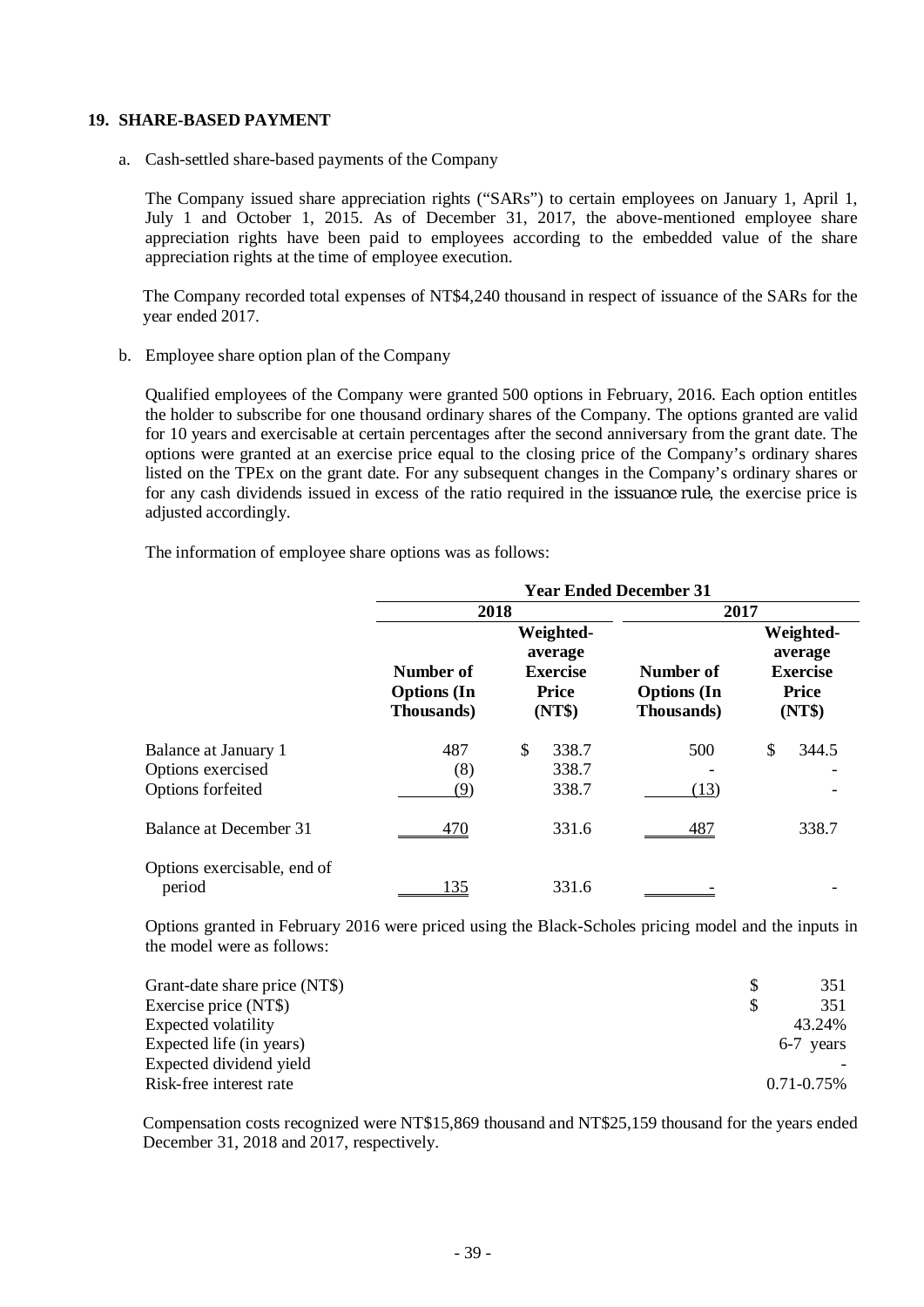On December 19, 2018, the board of directors resolved to issue 3,000 units of employee share options that were effectively registered to be granted in January 2, 2019. Each option entitles the holder to subscribe for one thousand ordinary shares of the Company.

#### **20. REVENUE**

|                                                          | <b>Year Ended December 31</b> |                      |
|----------------------------------------------------------|-------------------------------|----------------------|
|                                                          | 2018                          | 2017                 |
| Royalty revenue                                          | \$1,026,710                   | \$<br>987,574        |
| Technical service revenue                                | 449,806                       | 388,184              |
|                                                          | \$1,476,516                   | 1,375,758<br>S.      |
| a. Contact balances                                      |                               |                      |
|                                                          |                               | December 31,<br>2018 |
| Accounts receivables (Note 11)                           |                               | 158,335              |
| <b>Contract liabilities</b><br>Technical service revenue |                               | 37,822<br>\$         |

Revenue of the reporting period recognized from the beginning contract liabilities in the previous periods is as follows:

|                                                                                                      | <b>Year Ended</b><br>December 31<br>2018                                            |
|------------------------------------------------------------------------------------------------------|-------------------------------------------------------------------------------------|
| From the beginning contract liabilities<br>Technical service revenue                                 | \$23,107                                                                            |
| b. Partially completed contracts                                                                     |                                                                                     |
|                                                                                                      | <b>Year Ended</b><br>December 31<br>2018                                            |
| Taiwan (Company located)<br>China<br>Singapore<br>Korea<br><b>United States of America</b><br>Others | \$<br>880,511<br>267,184<br>128,410<br>72,705<br>36,755<br>90,951<br>1,476,516<br>S |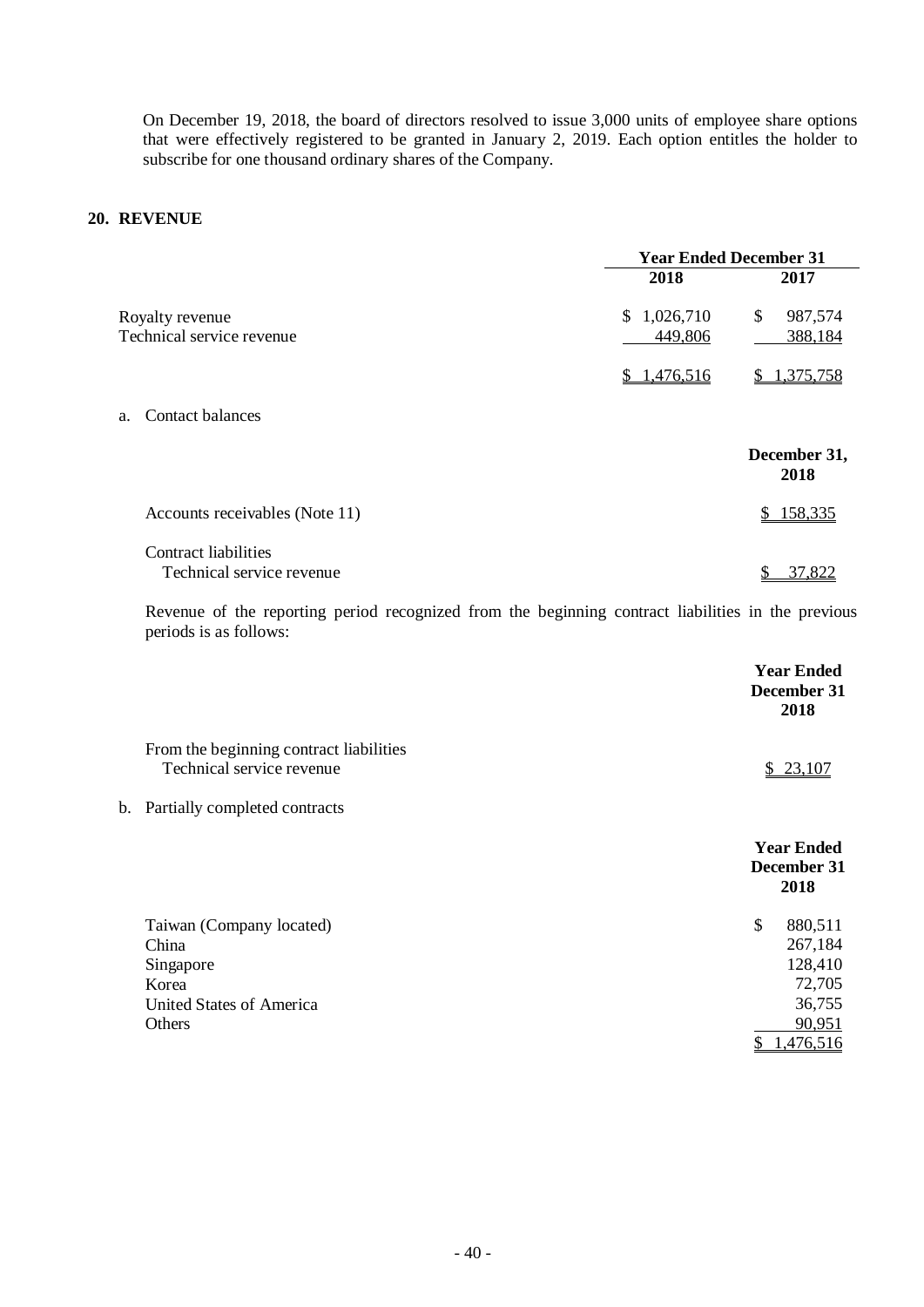## **21. NET PROFIT FROM CONTINUING OPERATIONS**

a. Other income

|                                    | <b>Year Ended December 31</b> |            |  |
|------------------------------------|-------------------------------|------------|--|
|                                    | 2018                          | 2017       |  |
| Interest income                    |                               |            |  |
| Bank deposits                      | \$10,663                      | 9,451<br>S |  |
| Remuneration of directors received | 10,023                        | 9,000      |  |
| Rental income                      | 3,395                         | 1,694      |  |
| Dividend income                    | 943                           | 539        |  |
|                                    |                               | 20.684     |  |

## b. Other gains and losses

|                                                                                                                                   | <b>Year Ended December 31</b>         |                        |
|-----------------------------------------------------------------------------------------------------------------------------------|---------------------------------------|------------------------|
|                                                                                                                                   | 2018                                  | 2017                   |
| Net foreign exchange gain (loss)<br>Gain on disposal of investment<br>Loss on disposal of property, plant and equipment<br>Others | 5,615<br><sup>\$</sup><br>79<br>(278) | \$(10,035)<br>h<br>697 |
|                                                                                                                                   | 5,428                                 | <u>(9.332)</u>         |

c. Depreciation and amortization

|                                         | <b>Year Ended December 31</b> |        |
|-----------------------------------------|-------------------------------|--------|
|                                         | 2018                          | 2017   |
| An analysis of depreciation by function |                               |        |
| Operating expenses                      | <u>\$37,402</u>               | 31.383 |
| An analysis of amortization by function |                               |        |
| Selling and marketing expenses          | \$                            | \$     |
| General and administrative expenses     | 2,130                         | 1,940  |
| Research and development expenses       | 11,072                        | 9,243  |
|                                         |                               |        |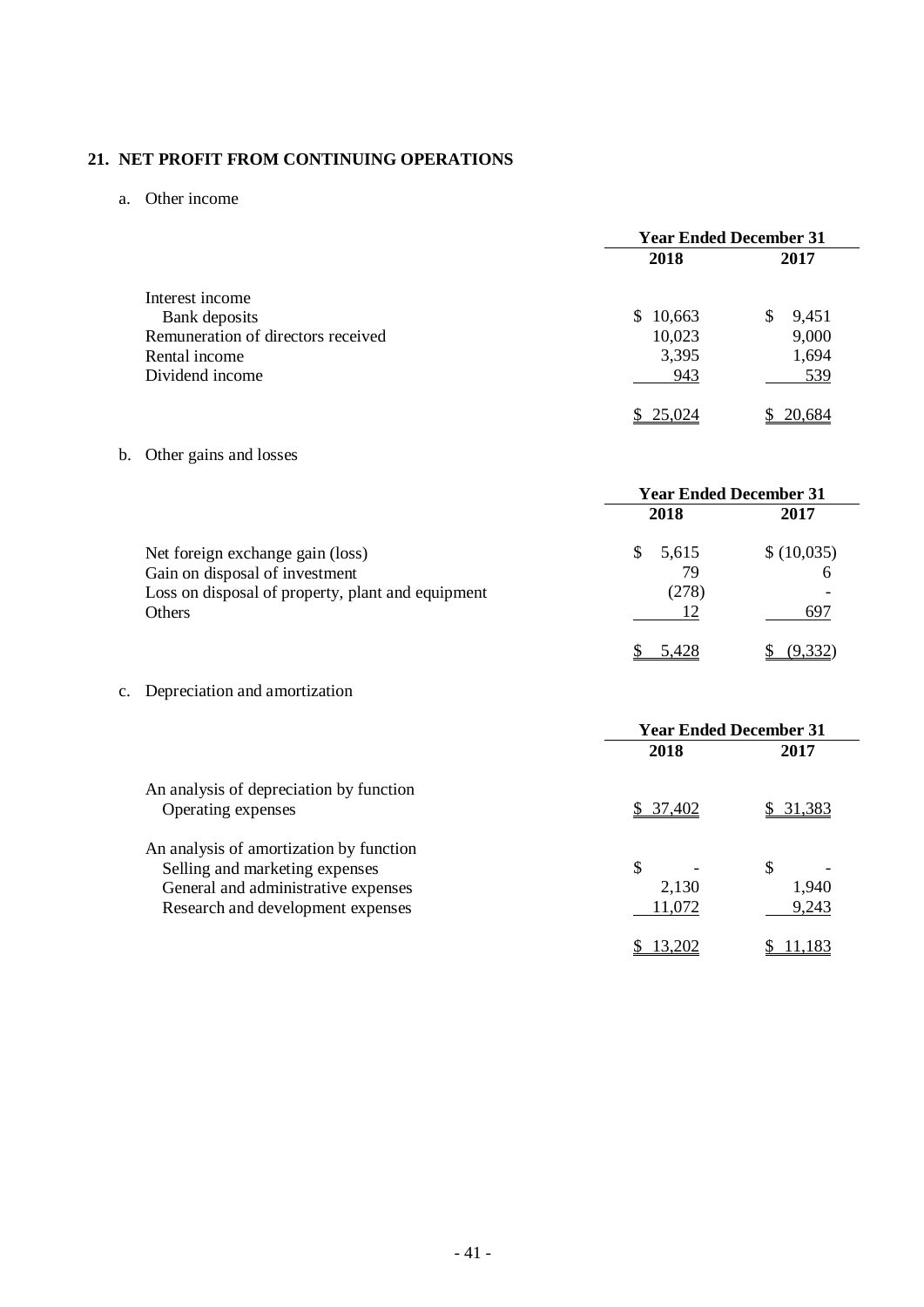#### d. Employee benefits expense

|                                                      | <b>Year Ended December 31</b> |              |
|------------------------------------------------------|-------------------------------|--------------|
|                                                      | 2018                          | 2017         |
| Post-employment benefits (see Note 17)               |                               |              |
| Defined contribution plans                           | \$<br>15,328                  | \$<br>14,661 |
| Defined benefit plans                                | 282                           | 286          |
|                                                      | 15,610                        | 14,947       |
| Share-based payments (see Note 19)                   |                               |              |
| Cash-settled                                         |                               | 4,240        |
| Equity-settled                                       | 15,869                        | 25,159       |
|                                                      | 15,869                        | 29,399       |
| Other employee benefits                              | 597,535                       | 564,698      |
|                                                      | \$629,014                     | 609,044      |
|                                                      |                               |              |
| An analysis of employee benefits expense by function |                               |              |
| Operating expenses                                   | 629,014                       | 609,044      |

#### e. Employees' compensation and remuneration of directors

According to the Articles of Incorporation of the Company, the Company accrued employees' compensation and remuneration of directors at rates of 1-25% and no higher than 2%, respectively, of net profit before income tax, employees' compensation, and remuneration of directors. The employees' compensation and the remuneration of directors for the years ended December 31, 2018 and 2017, which were approved by the Company's board of directors on February 26, 2019 and February 27, 2018, respectively, are as follows:

#### Accrual rate

|                           | <b>Year Ended December 31</b> |         |
|---------------------------|-------------------------------|---------|
|                           | 2018                          | 2017    |
| Employees' compensation   | 15%                           | 15%     |
| Remuneration of directors | $1.5\%$                       | $1.5\%$ |

#### Amount

|                                                      | <b>Year Ended December 31</b> |      |
|------------------------------------------------------|-------------------------------|------|
|                                                      | 2018                          | 2017 |
| Employees' compensation<br>Remuneration of directors | 125,538                       |      |

If there is a change in the amounts after the parent company only financial statements are authorized for issue, the differences are recorded as a change in the accounting estimate.

There is no difference between the actual amounts of employees' compensation and remuneration of directors paid and the amounts recognized in the parent company only financial statements for the years ended December 31, 2017 and 2016.

Information on the employees' compensation and remuneration of directors resolved by the Company's board of directors in 2019 and 2018 is available at the Market Observation Post System website of the Taiwan Stock Exchange.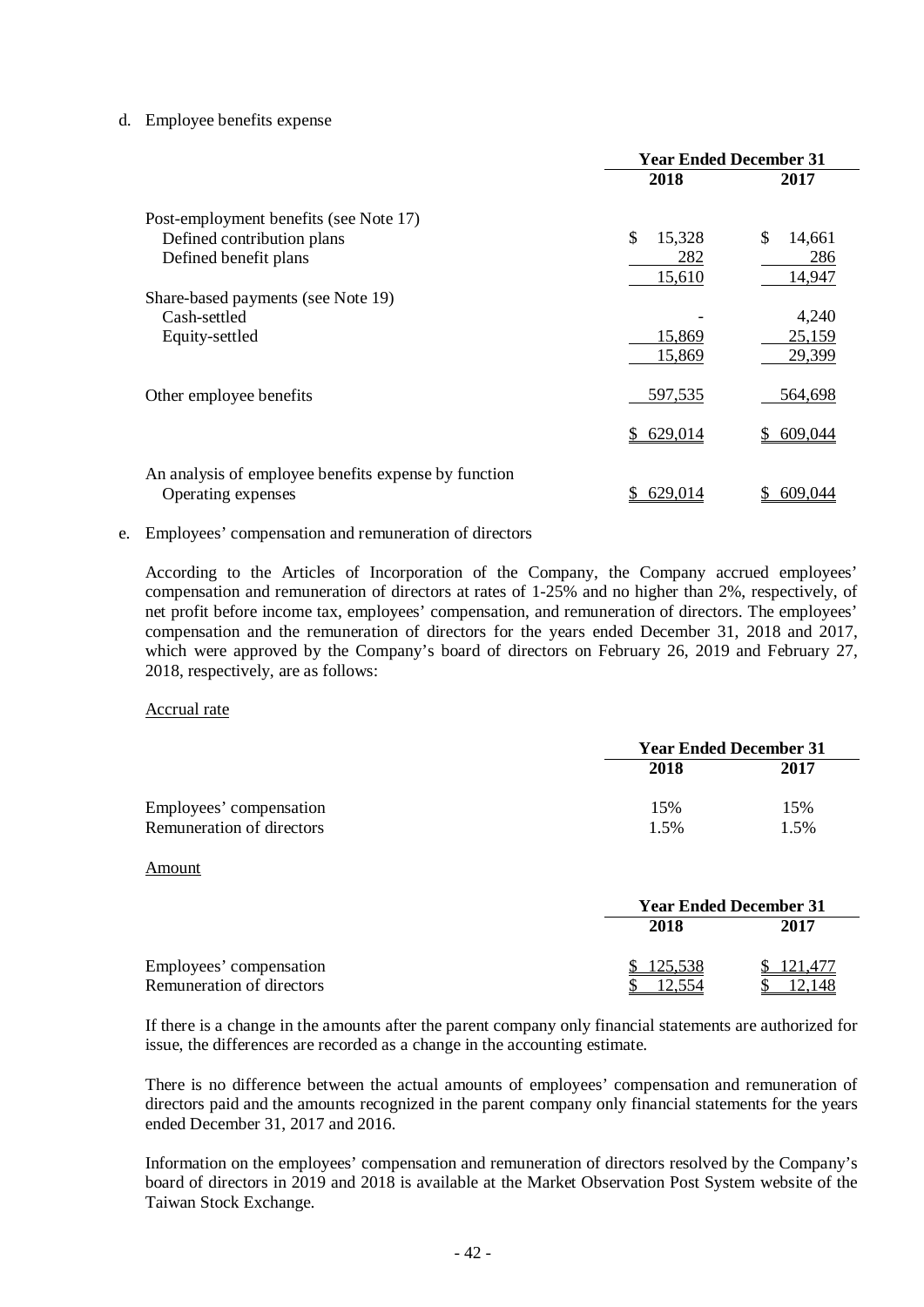#### **22. INCOME TAXES RELATING TO CONTINUING OPERATIONS**

#### a. Income tax recognized in profit or loss

The major components of tax expense (income) were as follows:

|                                                                  | <b>Year Ended December 31</b> |          |
|------------------------------------------------------------------|-------------------------------|----------|
|                                                                  | 2018                          | 2017     |
| Current tax                                                      |                               |          |
| In respect of the current year                                   | 87,079<br>S.                  | \$75,067 |
| Adjustments for prior periods                                    | (754)                         | (102)    |
|                                                                  | 86,325                        | 74,965   |
| Deferred tax                                                     |                               |          |
| In respect of the current year                                   | (228)                         | 2.640    |
| Adjustments to deferred tax attributable to changes in tax rates |                               |          |
| and laws                                                         | (372)                         |          |
| Income tax expense recognized in profit or loss                  | 85,725                        | 77.605   |

A reconciliation of accounting profit and income tax expense is as follows:

|                                                                  | <b>Year Ended December 31</b> |               |
|------------------------------------------------------------------|-------------------------------|---------------|
|                                                                  | 2018                          | 2017          |
| Profit before tax                                                | 698,831<br>S.                 | 676,314<br>S. |
| Income tax expense calculated at the statutory rate              | 139,766<br>\$.                | 114,973<br>S  |
| Nondeductible expenses in determining taxable income             | 741                           | (10, 321)     |
| Tax-exempt income                                                | (93, 488)                     | (64, 139)     |
| Additional income tax under the Alternative Minimum Tax Act      | 36,614                        | 34,389        |
| Unrecognized deductible temporary differences and investment     |                               |               |
| credits                                                          | 3,218                         | 2,805         |
| Adjustments to deferred tax attributable to changes in tax rates |                               |               |
| and laws                                                         | (372)                         |               |
| Adjustments for prior years' tax                                 | (754)                         | (102)         |
| Income tax expense recognized in profit or loss                  | 85,725                        | 77.605        |

In 2017, the applicable corporate income tax rate used by the Company entities in the ROC is 17%. However, the Income Tax Act in the ROC was amended in 2018, and the corporate income tax rate was adjusted from 17% to 20%, effective in 2018. In addition, the rate of the corporate surtax applicable to the 2018 unappropriated earnings will be reduced from 10% to 5%.

As the status of 2019 appropriations of earnings is uncertain, the potential income tax consequences of 2018 unappropriated earnings are not reliably determinable.

b. Current tax liabilities

|                         |           | December 31 |  |
|-------------------------|-----------|-------------|--|
|                         | 2018      | 2017        |  |
| Current tax liabilities |           |             |  |
| Income tax payable      | \$ 71.897 | \$61,476    |  |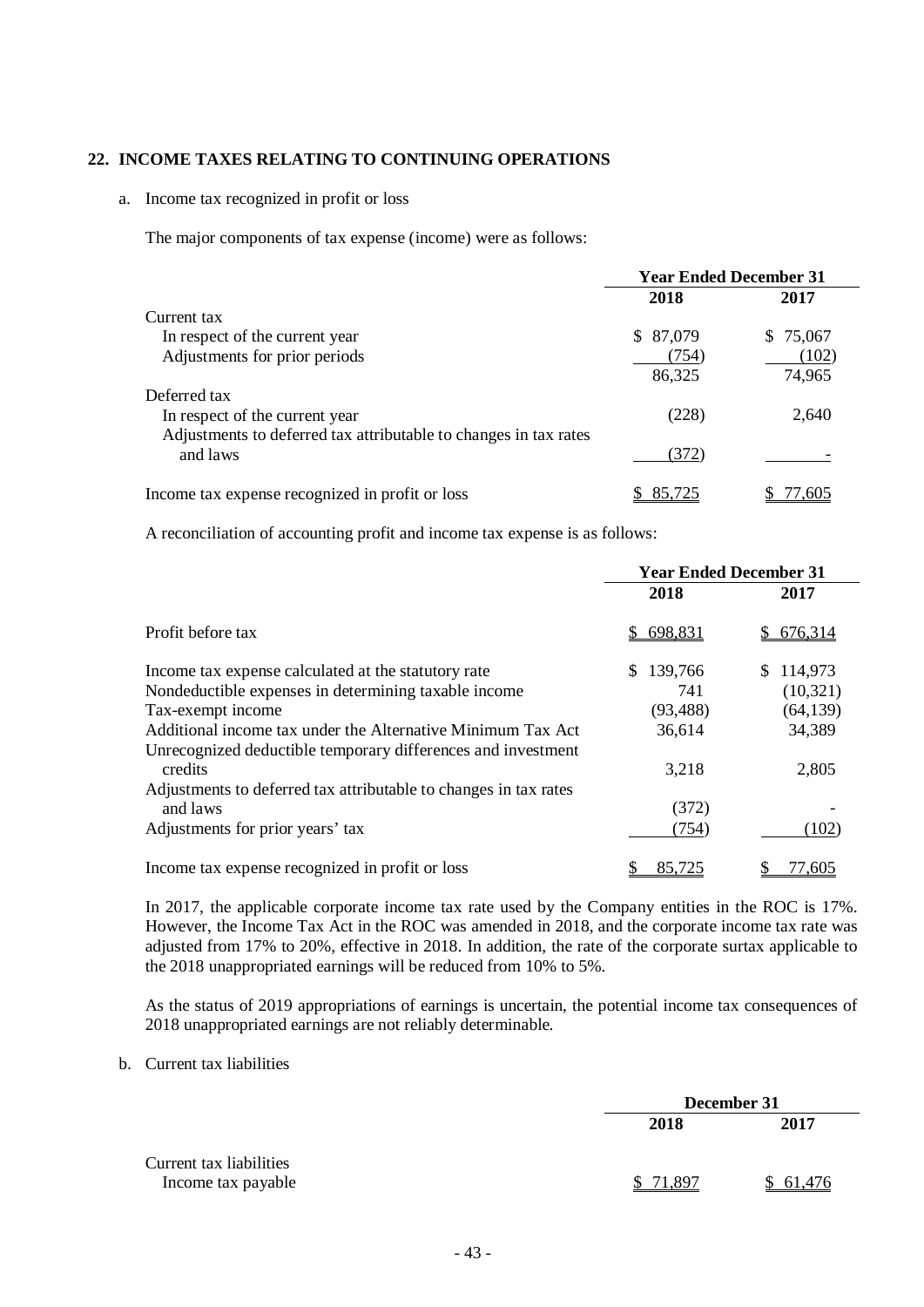#### c. Deferred tax assets

The movements of deferred tax assets and deferred tax liabilities were as follows:

#### Year ended December 31, 2017

|                              | <b>Opening</b><br><b>Balance</b> | <b>Recognized in</b><br><b>Profit or Loss</b> | <b>Closing</b><br><b>Balance</b> |
|------------------------------|----------------------------------|-----------------------------------------------|----------------------------------|
| Deferred tax assets          |                                  |                                               |                                  |
| Temporary differences        | 4,748                            | (2,640)                                       | 2,108                            |
| Year ended December 31, 2018 |                                  |                                               |                                  |
|                              | <b>Opening</b><br><b>Balance</b> | <b>Recognized in</b><br><b>Profit or Loss</b> | <b>Closing</b><br><b>Balance</b> |
| Deferred tax assets          |                                  |                                               |                                  |
| Temporary differences        | 2.108                            | 600                                           | $-708$                           |

#### d. Information about tax-exemption

As of December 31, 2018, profits attributable to the following expansion projects were exempted from income tax for a five-year period:

| <b>Expansion of Construction Project</b>    | <b>Tax-exemption Period</b>       |
|---------------------------------------------|-----------------------------------|
|                                             |                                   |
| Fourth expansion of the manufacturing plant | January 1, 2014-December 31, 2018 |
| Fifth expansion of the manufacturing plant  | January 1, 2015-December 31, 2019 |
| Sixth expansion of the manufacturing plant  | January 1, 2016-December 31, 2020 |

#### e. Income tax assessments

The tax returns through 2016 have been assessed by the tax authorities.

#### **23. EARNINGS PER SHARE**

#### **Unit: NT\$ Per Share**

|                                                        | <b>Year Ended December 31</b> |             |
|--------------------------------------------------------|-------------------------------|-------------|
|                                                        | 2018                          | 2017        |
| Basic earnings per share<br>Diluted earnings per share | 8.07                          | 7.90<br>.86 |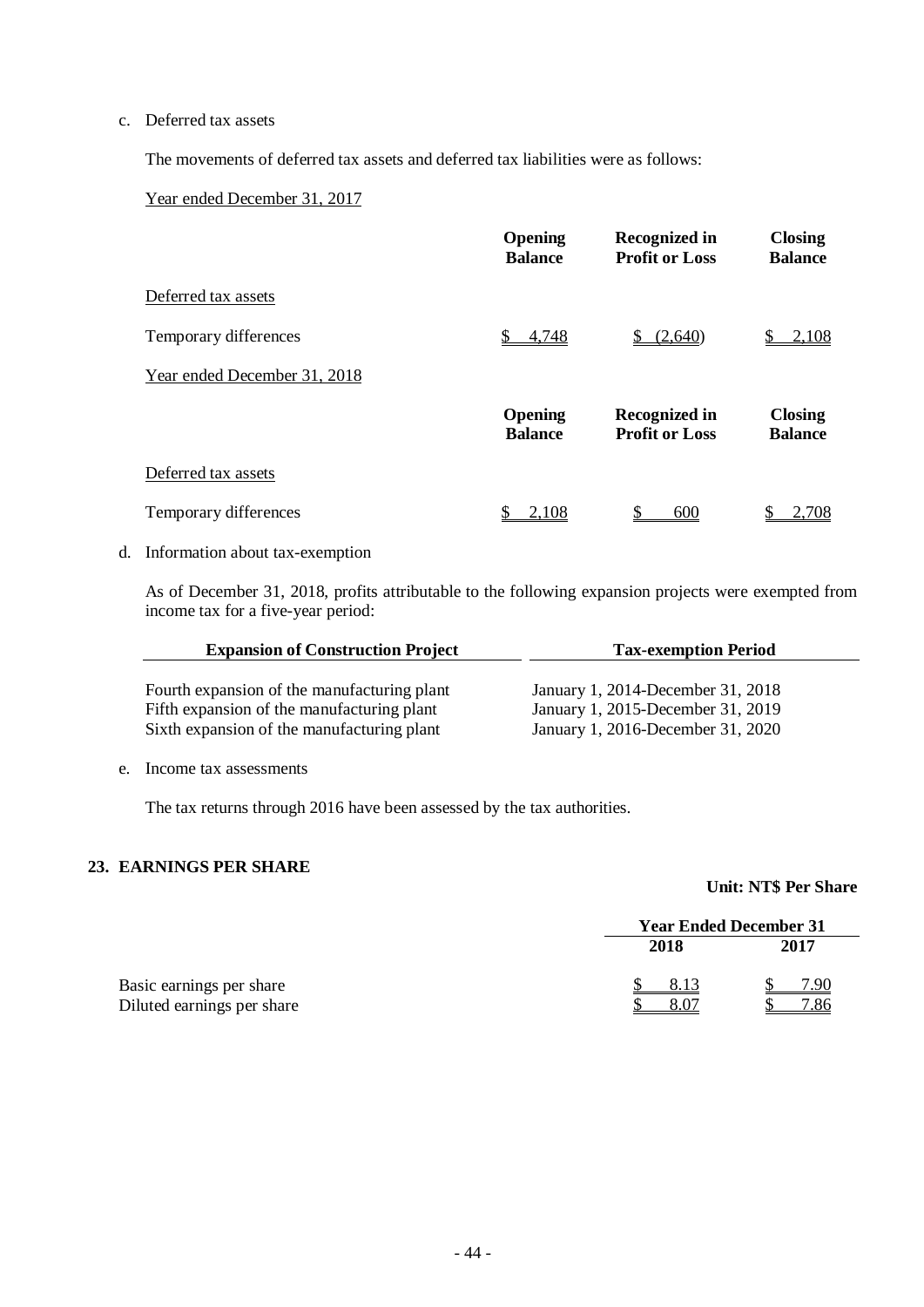The earnings and weighted average number of ordinary shares outstanding used in the computation of earnings per share were as follows:

#### **Net Profit for the Year**

|                                                                                                                                            | <b>Year Ended December 31</b> |           |
|--------------------------------------------------------------------------------------------------------------------------------------------|-------------------------------|-----------|
|                                                                                                                                            | 2018                          | 2017      |
| Earnings used in the computation of basic earnings per share<br>Effect of potentially dilutive ordinary shares:<br>Employees' compensation | \$613,106                     | \$598,709 |
| Employee share options                                                                                                                     |                               |           |
| Earnings used in the computation of diluted earnings per share                                                                             | 613.106                       | 598.709   |

Weighted average number of ordinary shares outstanding (in thousand shares):

|                                                        | <b>Year Ended December 31</b> |        |
|--------------------------------------------------------|-------------------------------|--------|
|                                                        | 2018                          | 2017   |
| Weighted average number of ordinary shares used in the |                               |        |
| computation of basic earnings per share                | 75,425                        | 75,783 |
| Effect of potentially dilutive ordinary shares:        |                               |        |
| Employees' compensation                                | 528                           | 317    |
| Employee share options                                 |                               | 79     |
| Weighted average number of ordinary shares used in the |                               |        |
| computation of diluted earnings per share              | 75.953                        | /6.179 |

Since the Company can offer to settle bonus to employees in cash or shares, the Company assumes the entire amount of the bonus would be settled in shares and the resulting potential shares are included in the weighted average number of shares outstanding used in the computation of diluted earnings per share, if the effect is dilutive. Such dilutive effect of the potential shares is included in the computation of diluted earnings per share until the shareholders resolve the number of shares to be distributed to employees at their meeting in the following year.

Since the exercise price of the options or warrants issued by the Company exceeded the average market price of the shares during 2018, they are anti-dilutive and excluded from the computation of diluted earnings per share.

#### **24. OPERATING LEASE ARRANGEMENTS**

- a. The Company as lessee
	- 1) The Company leases the sites of its offices and parking lots from the Richtek Technology Corporation, Winsome Development Co., Ltd and the Hsinchu Science Park Bureau with lease terms expiring at various dates from April 2019, December 2019 and December 2020, respectively. The rental payable to Science Park Bureau can be adjusted according to the lease contract, and the lease is renewable upon expiration.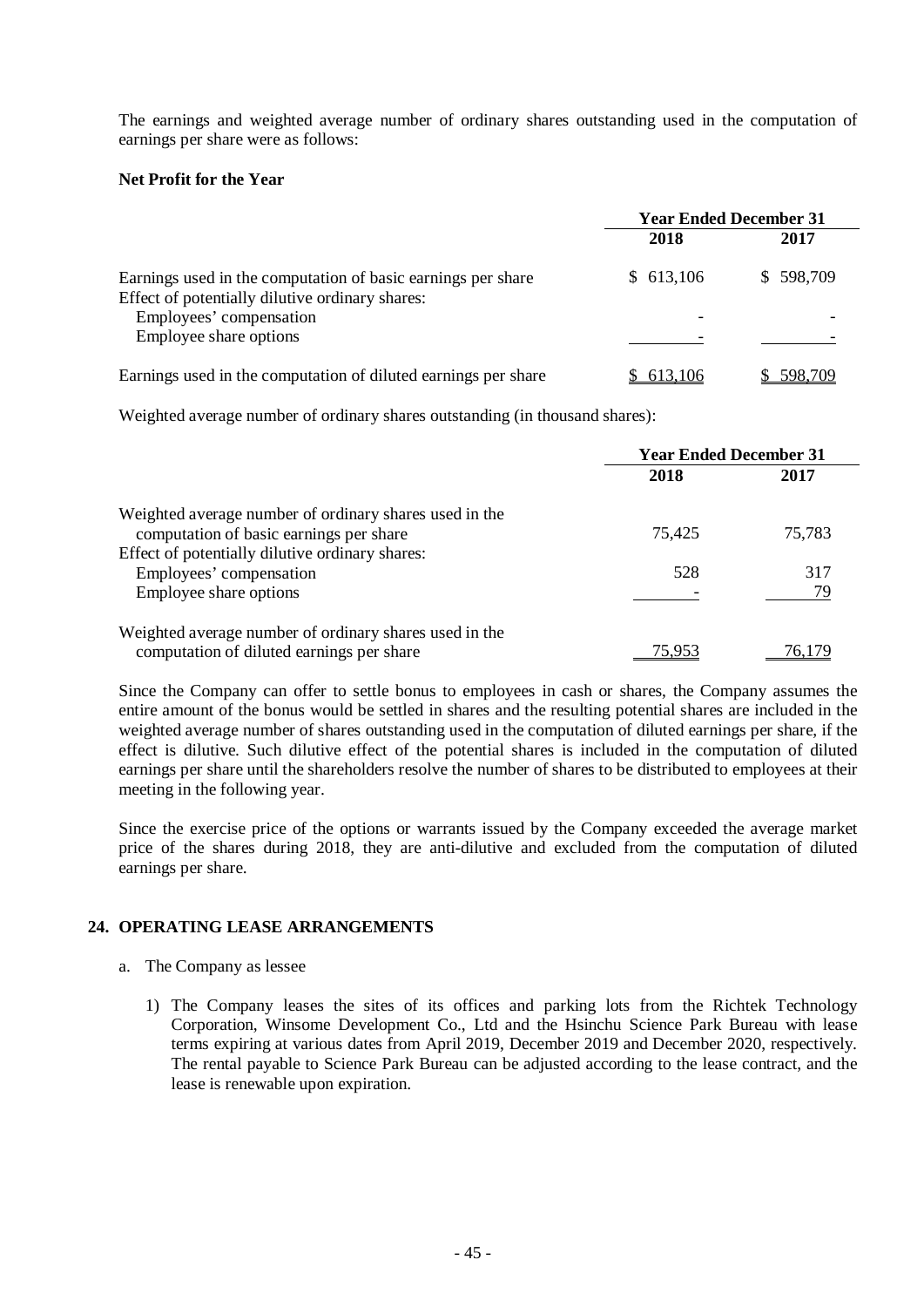The future minimum lease payments for non-cancellable operating lease commitments are as follows:

|                                                                       | December 31  |                |  |
|-----------------------------------------------------------------------|--------------|----------------|--|
|                                                                       | 2018         | 2017           |  |
| Not later than 1 year<br>Later than 1 year and not later than 5 years | 1,549<br>550 | 1,064<br>1,089 |  |
|                                                                       | -009         | 2,153          |  |

The lease payments recognized as expenses were as follows:

|                       |       | <b>Year Ended December 31</b> |  |  |
|-----------------------|-------|-------------------------------|--|--|
|                       | 2018  | 2017                          |  |  |
| Minimum lease payment | 1.596 | 1.501                         |  |  |

#### b. The Company as lessor

The Company leases out portions of its offices to HeFeChip Corporation Limited and Optigate Inc. under operating lease agreements. The lease terms were agreed upon and detailed in the lease agreements.

The future minimum lease payments receivable on non-cancellable operating leases are as follows:

|                       |         | December 31 |  |  |
|-----------------------|---------|-------------|--|--|
|                       | 2018    | 2017        |  |  |
| Not later than 1 year | \$3,363 | .984        |  |  |

As of December 31, 2018 and 2017, guarantee deposits received under operating lease agreements were both \$530 thousand.

#### **25. CAPITAL MANAGEMENT**

The Company manages its capital to ensure that entities in the Company will be able to continue a going concern while maximizing the return to shareholders through the optimization of the debt and equity balance. The Company's overall strategy has no significant changes.

The capital structure of the Company consists of issued ordinary shares, capital surplus, retained earnings and other equity.

The Company is not subject to any externally imposed capital requirements.

### **26. FINANCIAL INSTRUMENTS**

a. Fair value of financial instruments that are not measured at fair value

The management believes the carrying amounts of financial assets and financial liabilities not carried at fair value approximate their fair values or their fair values cannot be reliably measured.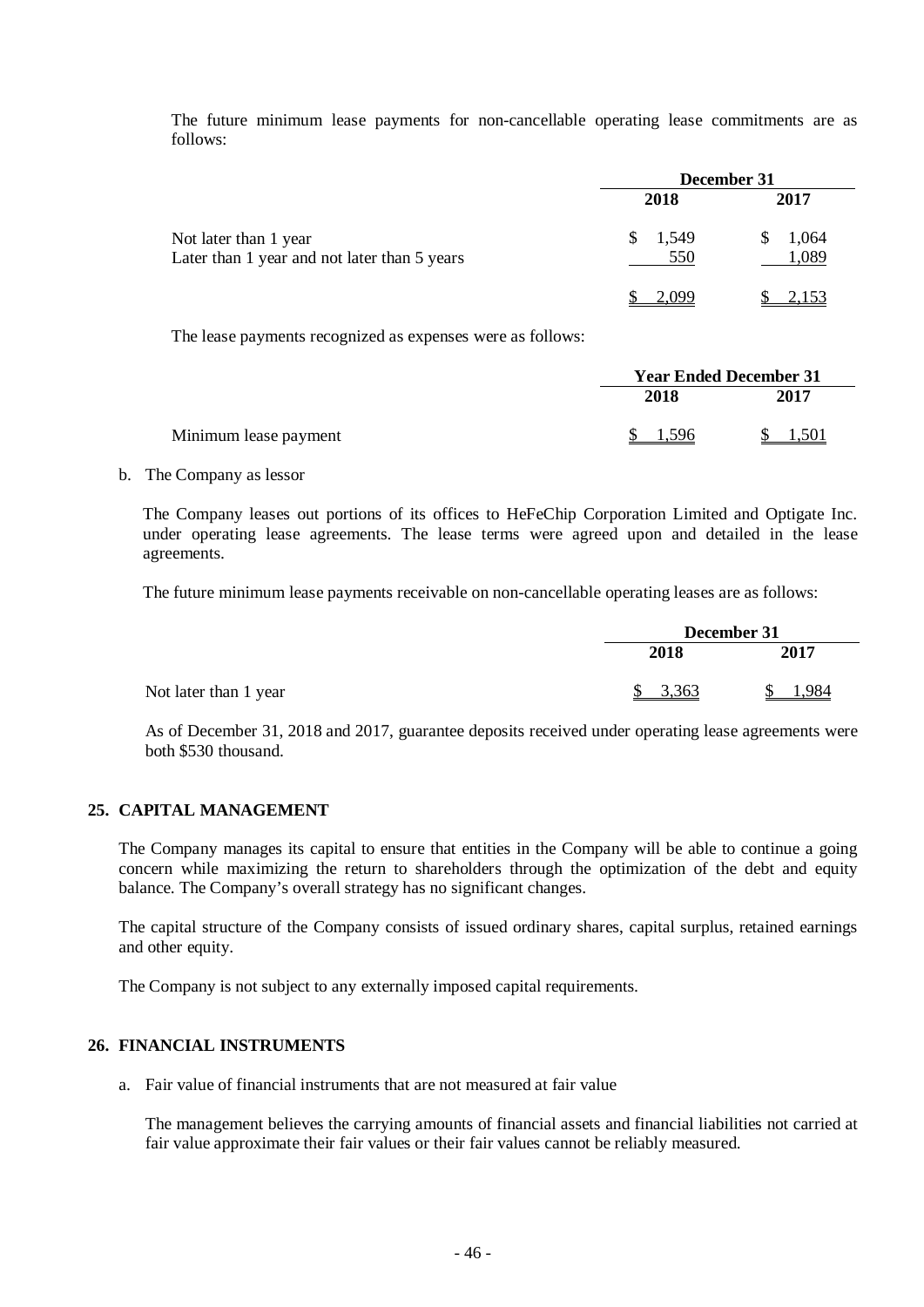- b. Fair value of financial instruments that are measured at fair value on a recurring basis
	- 1) Fair value hierarchy

December 31, 2018 **Level 1 Level 2 Level 3 Total** Financial assets at FVTOCI Investments in equity instruments at FVTOCI Unlisted shares  $\frac{\$ \_\_\_\_$   $\frac{\$ \_19,180} \$ \_5 \_\_\_}$  \$ 19,180

There were no transfers between Levels 1 and 2 in the current and prior periods.

2) Valuation techniques and inputs applied for Level 2 fair value measurement

| <b>Financial Instruments</b> | <b>Valuation Techniques and Inputs</b>                        |
|------------------------------|---------------------------------------------------------------|
| Unlisted shares - ROC        | Estimate the value of the target by estimating the assets and |
|                              | liabilities items or use the observable stocks price company  |
|                              | comparing items of balance sheet or income statement,         |
|                              | calculate the implied value multiplier for the price and      |
|                              | evaluate the value of the target at balance sheet dates.      |

c. Categories of financial instruments

|                                            | December 31 |                 |  |
|--------------------------------------------|-------------|-----------------|--|
|                                            | 2018        | 2017            |  |
| Financial assets                           |             |                 |  |
| Loans and receivables (Note 1)             | \$          | 1,782,583<br>S. |  |
| Financial asset at amortized cost (Note 2) | 1,497,322   |                 |  |
| Investment in equity instrument at FVTOCI  | 19,180      |                 |  |
| <b>Financial liabilities</b>               |             |                 |  |
| Amortized cost (Note 3)                    | 24,171      | 25,209          |  |

Note 1: The balances included loans and receivables measured at amortized cost, which comprise cash, accounts receivable, other receivables, other receivables - related parties, other current assets and investments in debt instrument without active market.

Note 2: The balances include financial assets measured at amortized cost, which comprise cash, accounts receivables, other receivables, other receivables-related parties and other current assets.

Note 3: The balances included financial liabilities measured at amortized cost, which comprise other payables and payables on equipment.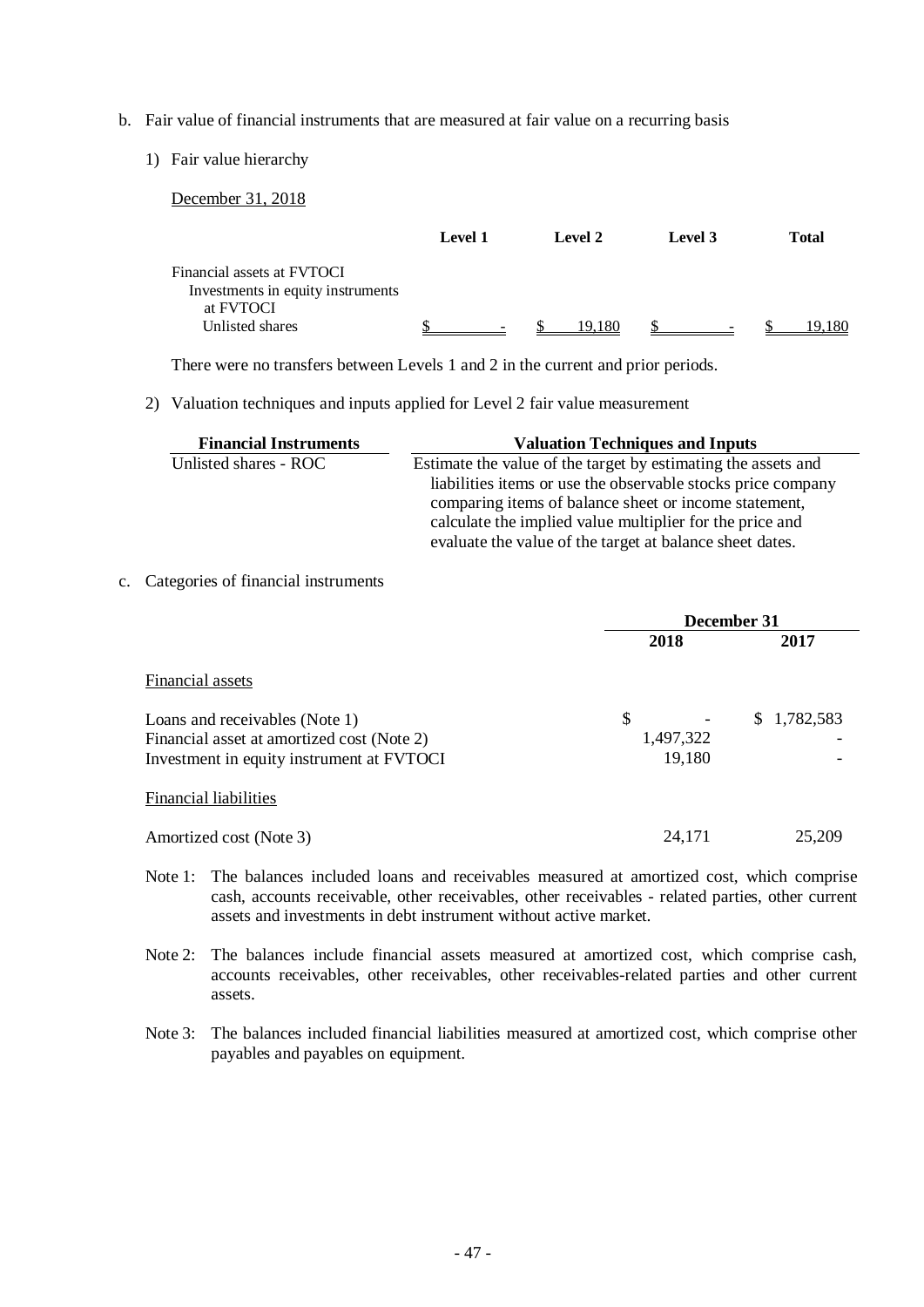d. Financial risk management objectives and policies

The Company's major financial instruments included equity investments, accounts receivable and other payables. The Company's corporate financial management function provides services to the business, coordinates access to domestic and international financial markets, monitors and manages the financial risks relating to the operations of the Company through internal risk reports which analyze exposures by degree and magnitude of risks. These risks include market risk (including currency risk, interest rate risk and other price risk), credit risk and liquidity risk.

The Company's main financial plans are reviewed by the board of directors in accordance with relevant regulations and internal control system.

1) Market risk

The Company's activities exposed it primarily to the financial risks of changes in foreign currency exchange rates (see (a) below) and interest rates (see (b) below).

There had been no change in the Company's exposure to market risks or the manner in which these risks were managed and measured.

a) Foreign currency risk

The Company's operating activities are partially denominated in foreign currencies and apply the natural hedge. The purpose of the Company's management of the foreign currency risk is to hedge the risk instead of making a profit.

The carrying amounts of the Company's foreign currency denominated monetary assets and monetary liabilities are set out in Note 29.

#### Sensitivity analysis

The Company is mainly exposed to the exchange rate fluctuation of USD, CNY and JPY.

The sensitivity analysis included only outstanding foreign currency denominated monetary items and adjusts their translation at the end of the reporting period for a 5% change in foreign currency rates. A positive number below indicates an increase in pre-tax profit associated with the New Taiwan dollar weakening 5% against the relevant currency. For a 5% strengthening of the New Taiwan dollar against the relevant currency, there would be an equal and opposite impact on pre-tax profit and the balances below would be negative. The sensitivity analysis included cash, accounts receivable, other receivables, payables on equipment and other payables.

|                | <b>USD Impact</b>             |        |                               | <b>CNY</b> Impact |  |                               | <b>JPY</b> Impact |       |  |      |  |      |
|----------------|-------------------------------|--------|-------------------------------|-------------------|--|-------------------------------|-------------------|-------|--|------|--|------|
|                | <b>Year Ended December 31</b> |        | <b>Year Ended December 31</b> |                   |  | <b>Year Ended December 31</b> |                   |       |  |      |  |      |
|                |                               | 2018   |                               | 2017              |  | 2018                          |                   | 2017  |  | 2018 |  | 2017 |
| Profit or loss | S.                            | 10.954 |                               | 5.605             |  | 1.131                         |                   | 1.144 |  |      |  |      |

b) Interest rate risk

The Company is exposed to interest rate risk arising from financial assets both at fixed and floating interest rates.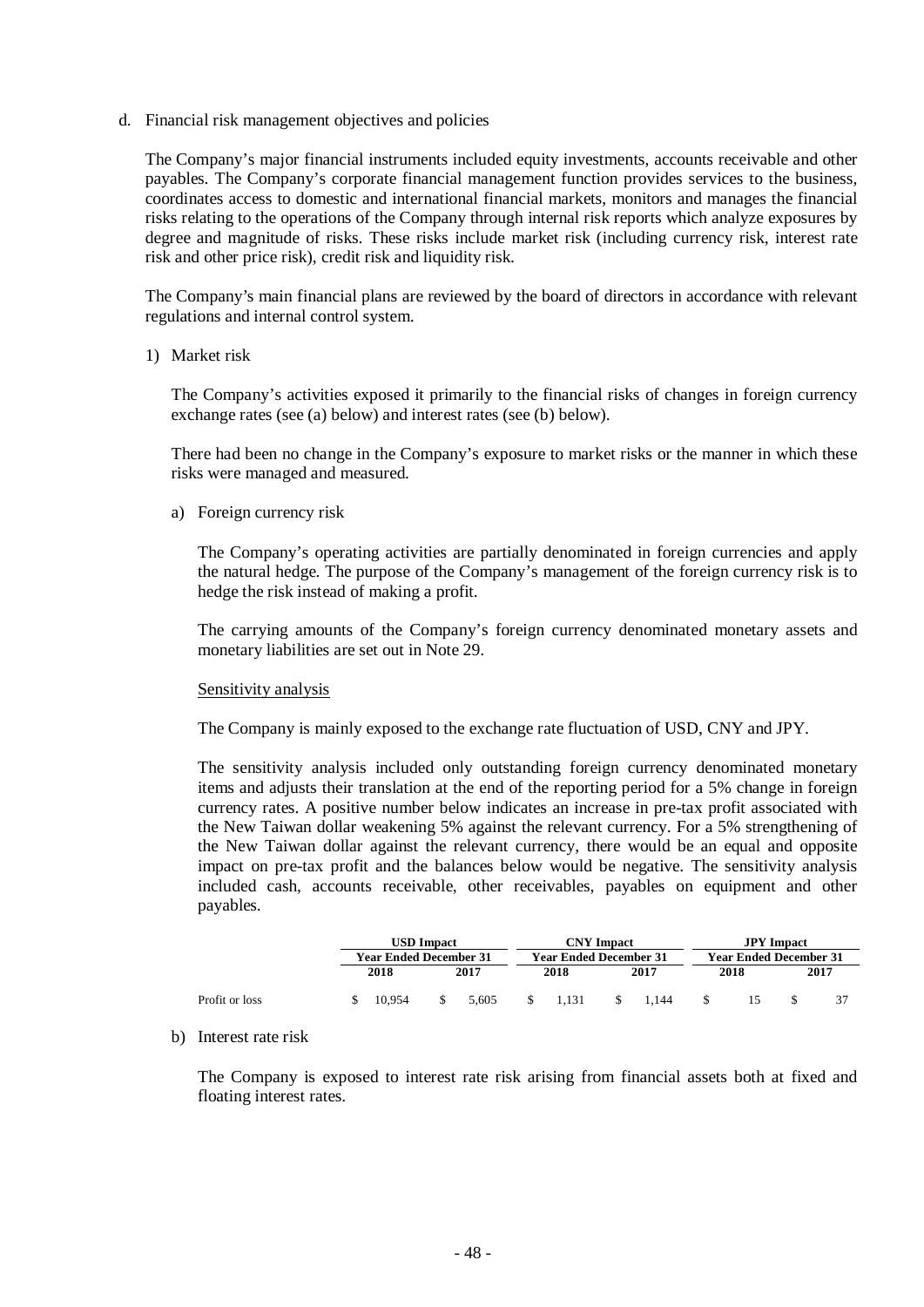The carrying amounts of the Company's financial assets with exposure to interest rates at the end of the reporting periods were as follows:

|                                                                                                       | December 31 |                    |                        |
|-------------------------------------------------------------------------------------------------------|-------------|--------------------|------------------------|
|                                                                                                       |             | 2018               | 2017                   |
| Fair value interest rate risk<br>Financial assets<br>Cash flow interest rate risk<br>Financial assets | \$.         | 843,230<br>492,360 | \$1,220,216<br>477,054 |

#### Sensitivity analysis

The sensitivity analyses below are determined based on the Company's exposure to interest rates for non-derivative instruments at the end of the reporting period. For floating rate assets, the analysis was prepared assuming the amount of the asset outstanding at the end of the reporting period was outstanding for the whole year.

If the market interest rates had increased/decreased by 0.1% and all other variables were held constant, the Company's pre-tax profit for the years ended December 31, 2018 and 2017 would increase/decrease by \$492 thousand and \$477 thousand, respectively, mainly due to the Company's exposure to floating interest rate assets.

2) Credit risk management

Credit risk refers to the risk that counterparty will default on its contractual obligations and result in financial loss to the Company. As at the end of the reporting period, the Company's maximum exposure to credit risk which will cause a financial loss to the Company due to failure of counterparties to discharge an obligation mainly arise from the carrying amount of the respective recognized financial assets as stated in the parent company only balance sheets.

In order to minimize credit risk, the Company has made credit and receivable management regulations to ensure that follow-up action is taken to recover overdue debts. In addition, the Company reviews the recoverable amount of each individual trade debt at the end of the reporting period to ensure that adequate allowances are made for irrecoverable amounts. In this regard, management believes the Company's credit risk was significantly reduced.

The credit risk on liquid funds was limited because the counterparties are banks with good credit.

Apart from the customers whose balances exceeded 5% of the accounts receivable, the Company did not have significant credit risk exposure to any single counterparty or any Company of counterparties having similar characteristics.

The customers whose balances exceeded 5% of the accounts receivable are creditworthy counterparties. Therefore, the credit risk is limited.

#### 3) Liquidity risk

The Company manages liquidity risk by monitoring and maintaining a level of cash deemed adequate to finance the Company's operations and mitigate the effects of fluctuations in cash flows.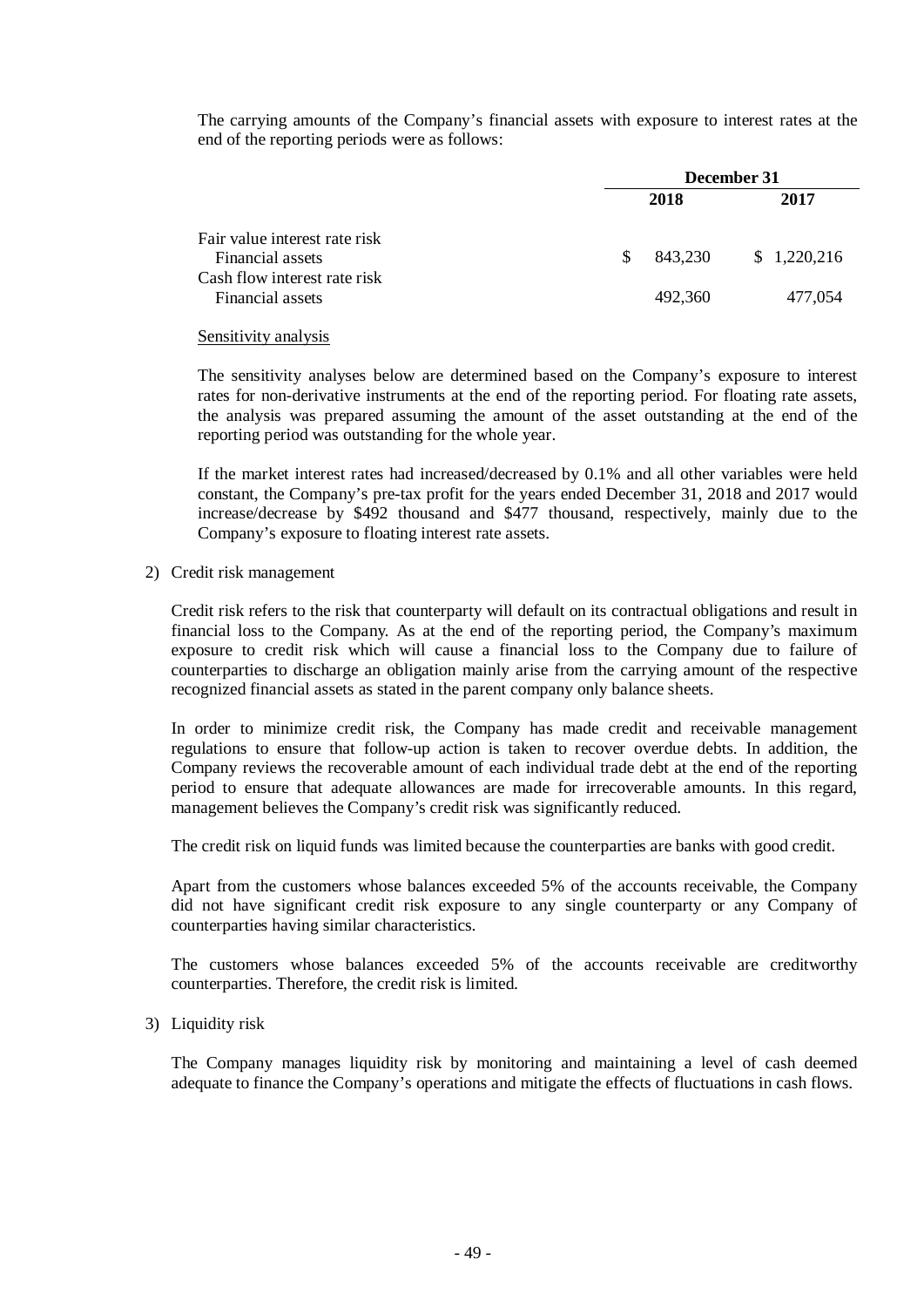#### Liquidity and interest risk rate tables

The following table details the Company's remaining contractual maturity for its non-derivative financial liabilities with agreed repayment periods. The tables had been drawn up based on the undiscounted cash flows of financial liabilities from the earliest date on which the Company can be required to pay. The tables included both interest and principal cash flows.

#### December 31, 2018

|                                         | <b>On Demand or</b><br><b>Less than</b><br>1 Month | 1-3 Months | 3 Months to<br>1 Year | <b>Total</b> |
|-----------------------------------------|----------------------------------------------------|------------|-----------------------|--------------|
| Non-derivative<br>financial liabilities |                                                    |            |                       |              |
| Non-interest bearing                    | 8,106                                              | \$15,759   | S<br>836              | 24,701<br>S. |
| December 31, 2017                       |                                                    |            |                       |              |
|                                         | <b>On Demand or</b><br><b>Less than</b><br>1 Month | 1-3 Months | 3 Months to<br>1 Year | <b>Total</b> |
| Non-derivative<br>financial liabilities |                                                    |            |                       |              |
| Non-interest bearing                    | 9,015                                              | 15,888     | 836                   | 25,739<br>S  |

#### **27. TRANSACTIONS WITH RELATED PARTIES**

The transactions between the Company and its related parties, other than those disclosed in other notes, are summarized as follows:

a. Related party name and category

| <b>Related Party Name</b>                   | <b>Related Party Category</b> |  |  |
|---------------------------------------------|-------------------------------|--|--|
|                                             |                               |  |  |
| Lotus Glade Investment Inc.                 | <b>Subsidiaries</b>           |  |  |
| iMQ Technology Inc.                         | Associates                    |  |  |
| Powerchip Technology Corporation            | Substantive related parties   |  |  |
| Powerchip Semiconductor Manufacturing Corp. | Substantive related parties   |  |  |
| PowerFlash Technology Corp.                 | Substantive related parties   |  |  |
| <b>Syntronix Corporation</b>                | Substantive related parties   |  |  |
| HeFeChip Corporation Limited                | Substantive related parties   |  |  |
| Optigate Inc.                               | Substantive related parties   |  |  |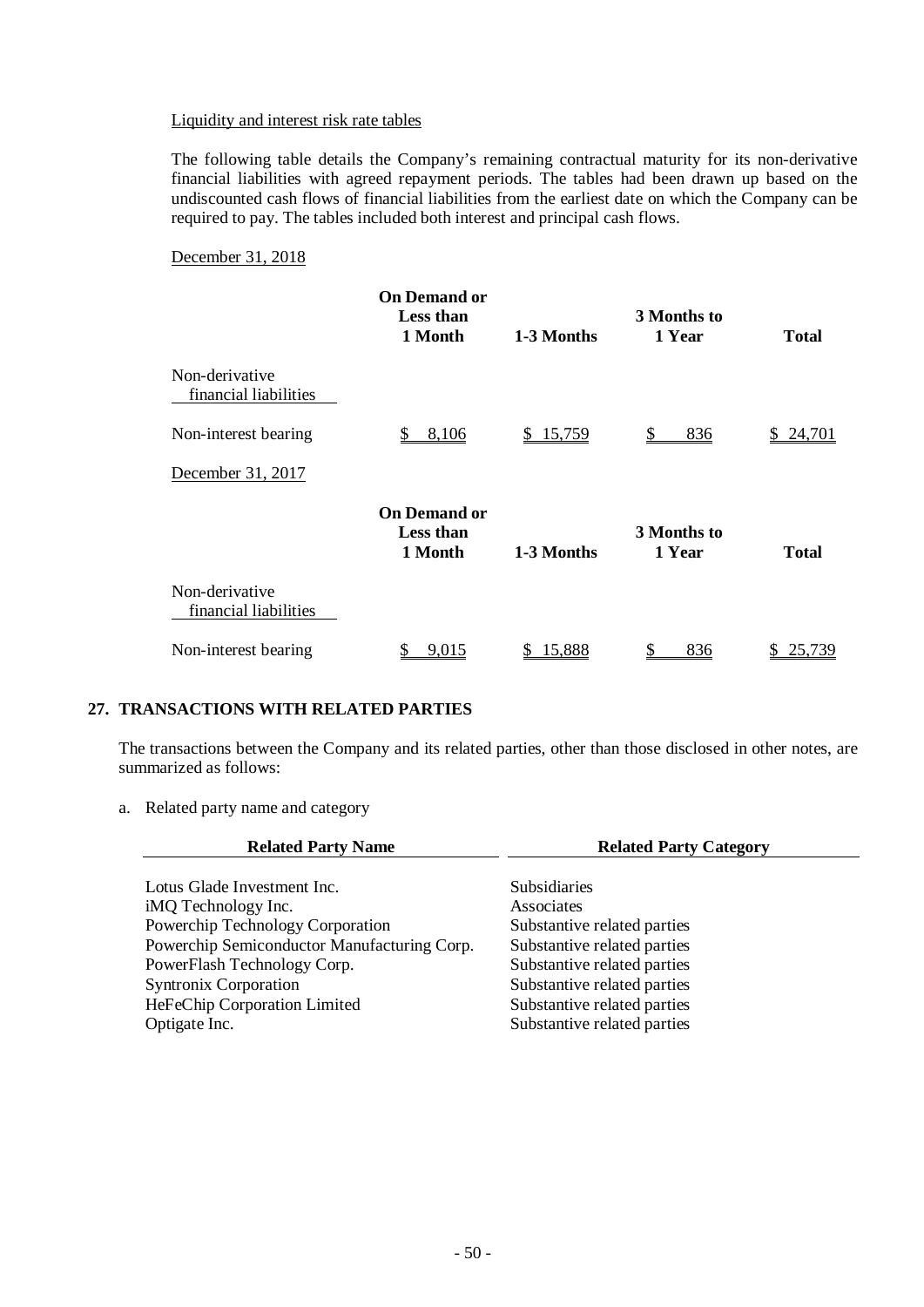b. Operating revenue

|                   |                                           | <b>Year Ended December 31</b> |                  |  |  |
|-------------------|-------------------------------------------|-------------------------------|------------------|--|--|
| <b>Line Items</b> | <b>Related Party Category</b>             | 2018                          | 2017             |  |  |
| Sales             | Substantive related parties<br>Associates | \$44,707<br>1,802             | \$76,443<br>,823 |  |  |
|                   |                                           | 46,509                        | 78,266           |  |  |

The prices that the Company transferred and granted the professional technology to related parties were decided by the two sides. The payment term was open account 30 days.

c. Operating expense

|    |                                       |                                                                                                      | <b>Year Ended December 31</b> |                          |  |  |
|----|---------------------------------------|------------------------------------------------------------------------------------------------------|-------------------------------|--------------------------|--|--|
|    | <b>Line Items</b>                     | <b>Related Party Category</b>                                                                        | 2018                          | 2017                     |  |  |
|    | Other operating expense               | Substantive related parties                                                                          | \$                            | 35<br>\$                 |  |  |
| d. | Other income                          |                                                                                                      |                               |                          |  |  |
|    |                                       |                                                                                                      | <b>Year Ended December 31</b> |                          |  |  |
|    | <b>Line Items</b>                     | <b>Related Party Category</b>                                                                        | 2018                          | 2017                     |  |  |
|    | Remuneration of directors<br>received | Substantive related parties<br>Powerchip Technology<br>Corporation                                   | 10,000<br>\$                  | \$<br>9,000              |  |  |
|    |                                       | Others                                                                                               | 23                            |                          |  |  |
|    |                                       |                                                                                                      | \$10,023                      | 9,000                    |  |  |
|    | Rental income                         | Substantive related parties<br>HeFeChip Corporation Limited<br>PowerFlash Technology Corp.<br>Others | 3,335<br>\$<br>10             | \$<br>1,390<br>284<br>20 |  |  |
|    |                                       |                                                                                                      | 3,345                         | 1,694                    |  |  |
|    | Dividend income                       | Substantive related parties<br>Powerchip Technology<br>Corporation                                   |                               | <u>539</u>               |  |  |

The prices and payment terms of the lease agreements between the Company and related parties were decided by the two sides.

e. Receivables from related parties (excluding loans to related parties)

|                                        |                                                             | December 31 |      |  |  |
|----------------------------------------|-------------------------------------------------------------|-------------|------|--|--|
| <b>Line Items</b>                      | <b>Related Party Category</b>                               | 2018        | 2017 |  |  |
| Other receivables -<br>related parties | Substantive related parties<br>HeFeChip Corporation Limited | 251         | 577  |  |  |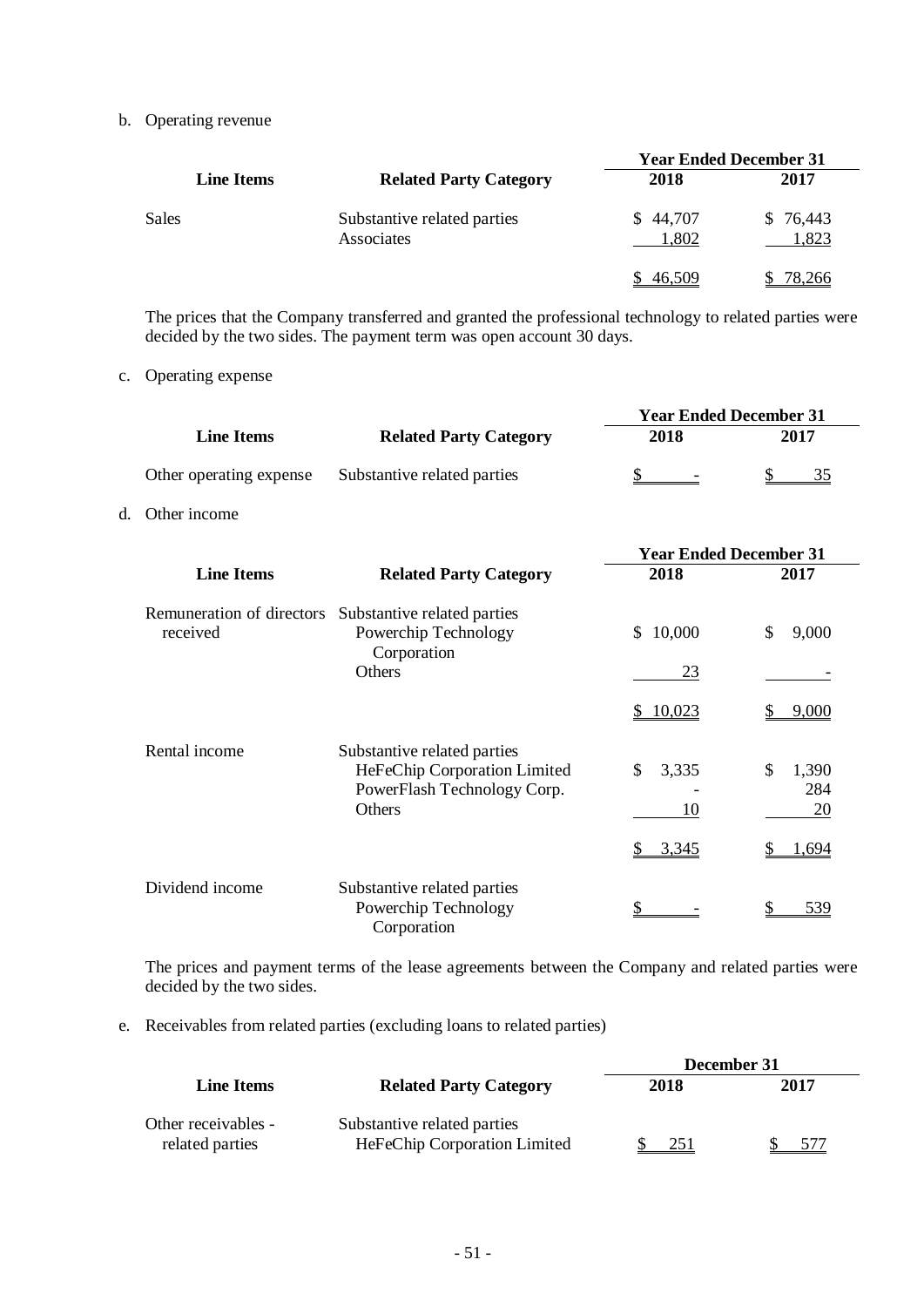#### f. Contract Liabilities

| <b>Related Party Category</b>             | December 31,<br>2018         |
|-------------------------------------------|------------------------------|
| Associates<br>Substantive related parties | 1,312<br><sup>S</sup><br>452 |
|                                           | l.764                        |

g. Other current liabilities

|                    |                                                                           | December 31     |                     |
|--------------------|---------------------------------------------------------------------------|-----------------|---------------------|
| <b>Line Items</b>  | <b>Related Party Category</b>                                             | 2018            | 2017                |
| Receipt in advance | Substantive related parties<br>HeFeChip Corporation Limited<br>Associates | 550<br>S<br>550 | 550<br>457<br>1,007 |
| Temporary receipt  | Substantive related parties<br>Optigate Inc.                              |                 |                     |

## h. Guarantee deposits received

|                                |                                                                       |      | December 31 |
|--------------------------------|-----------------------------------------------------------------------|------|-------------|
| <b>Line Items</b>              | <b>Related Party Category</b>                                         | 2018 | 2017        |
| Guarantee deposits<br>received | Substantive related parties<br>HeFeChip Corporation Limited<br>Others | 520  | 520<br>10   |
|                                |                                                                       | 520  | 530         |

## i. Compensation of key management personnel

The compensation to directors and the key management personnel were as follows:

|                                  |          | <b>Year Ended December 31</b> |  |  |
|----------------------------------|----------|-------------------------------|--|--|
|                                  | 2018     | 2017                          |  |  |
| Short-term employee benefits     | \$85,100 | \$79,284                      |  |  |
| Post-employment benefits         | 1,002    | 989                           |  |  |
| Share-based payment transactions | 4,696    | 7,358                         |  |  |
|                                  | 90.798   | 87.631                        |  |  |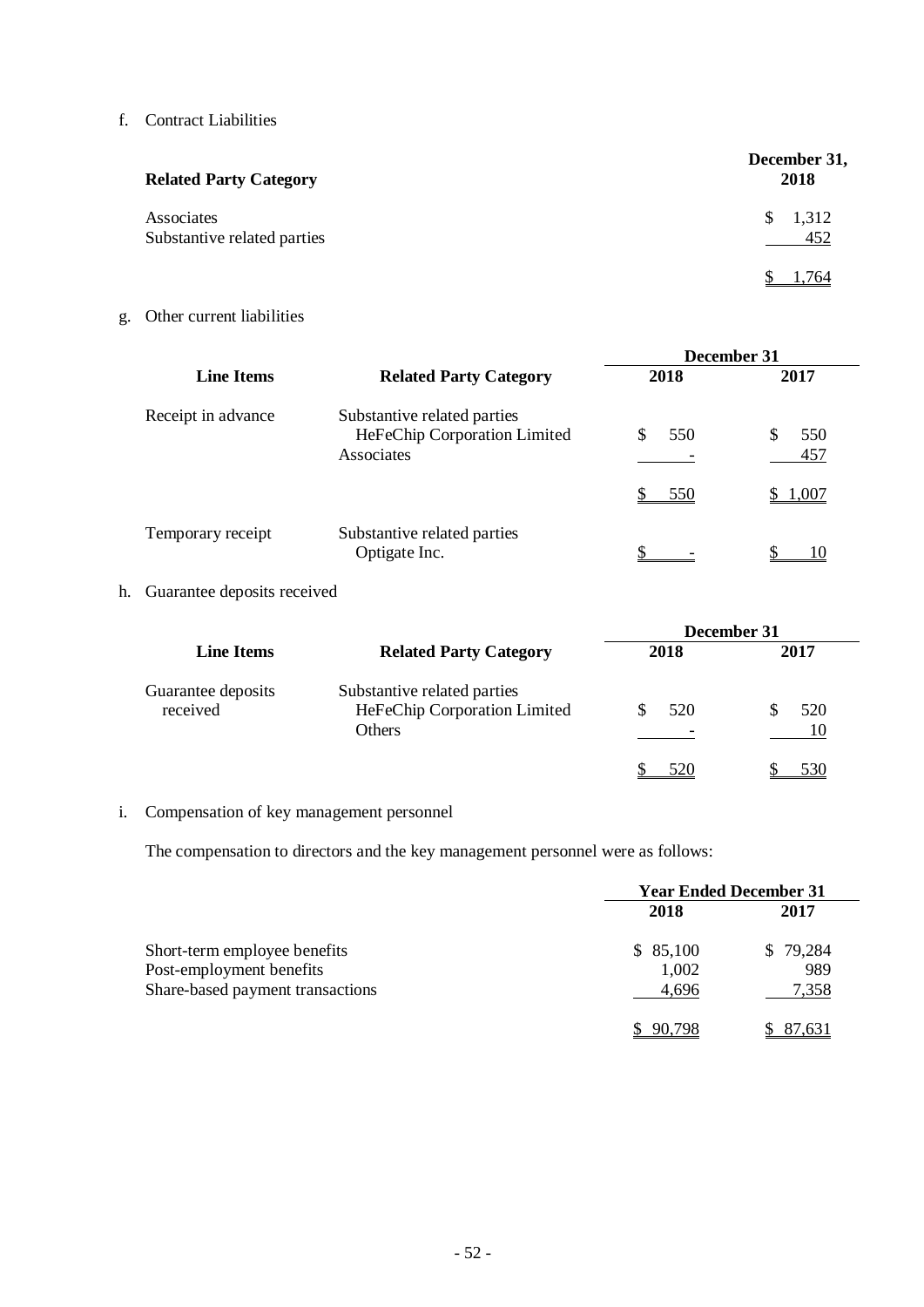#### **28. ASSETS PLEDGED AS COLLATERAL OR FOR SECURITY**

The following assets of the Company were provided as deposits for the tariff of imported raw materials:

|                                                                                                                                                | December 31                     |      |  |  |
|------------------------------------------------------------------------------------------------------------------------------------------------|---------------------------------|------|--|--|
|                                                                                                                                                | 2018                            | 2017 |  |  |
| Pledged time deposits (classified as financial assets a amortized cost)<br>Pledged time deposits (classified as investments in debt instrument | $\frac{\text{S}}{\text{I}}$ 112 |      |  |  |
| without active market)                                                                                                                         |                                 |      |  |  |
|                                                                                                                                                |                                 |      |  |  |

#### **29. SIGNIFICANT ASSETS AND LIABILITIES DENOMINATED IN FOREIGN CURRENCIES**

The Company's significant financial assets and liabilities denominated in foreign currencies aggregated by the foreign currencies other than functional currencies and the related exchange rates between foreign currencies and respective functional currencies were as follows:

December 31, 2018

|                                                          | Foreign<br><b>Currencies</b>  | <b>Exchange Rate</b>      | <b>Carrying</b><br><b>Amount</b>                           |
|----------------------------------------------------------|-------------------------------|---------------------------|------------------------------------------------------------|
| Financial assets                                         |                               |                           |                                                            |
| Monetary items<br><b>USD</b><br><b>CNY</b><br><b>JPY</b> | \$<br>7,158<br>5,057<br>1,087 | 30.715<br>4.472<br>0.2782 | \$219,843<br>22,614<br>302<br>\$ 242,759                   |
| <b>Financial liabilities</b>                             |                               |                           |                                                            |
| Monetary items<br><b>USD</b>                             | 25                            | 30.715                    | $\mathbb{S}$<br>754                                        |
| December 31, 2017                                        |                               |                           |                                                            |
|                                                          | Foreign<br><b>Currencies</b>  | <b>Exchange Rate</b>      | <b>Carrying</b><br><b>Amount</b>                           |
| Financial assets                                         |                               |                           |                                                            |
| Monetary items<br><b>USD</b><br><b>CNY</b><br><b>JPY</b> | \$<br>3,778<br>5,014<br>2,821 | 29.760<br>4.565<br>0.2642 | \$112,435<br>22,889<br>745<br>136,069<br>\$<br>(Continued) |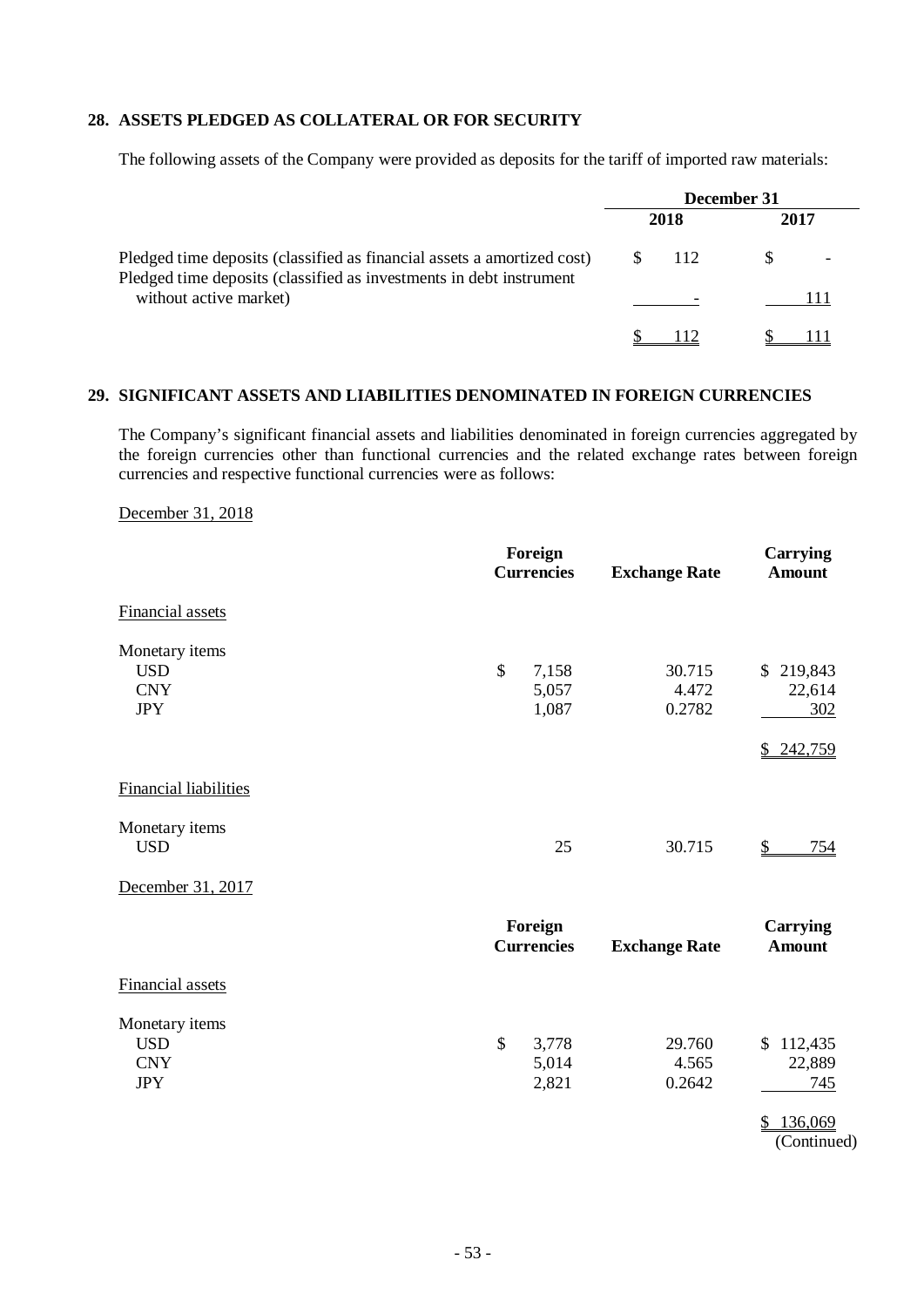|                                            | Foreign<br><b>Currencies</b> | <b>Exchange Rate</b> | Carrying<br><b>Amount</b> |
|--------------------------------------------|------------------------------|----------------------|---------------------------|
| <b>Financial liabilities</b>               |                              |                      |                           |
| Monetary items<br><b>USD</b><br><b>EUR</b> | \$<br>12<br>4                | 29.760<br>35.570     | \$<br>344<br>141          |
|                                            |                              |                      | 485<br>(Concluded)        |

The significant unrealized foreign exchange gains (losses) were as follows:

|                              |                      |                                                         | <b>Year Ended December 31</b> |                                                         |
|------------------------------|----------------------|---------------------------------------------------------|-------------------------------|---------------------------------------------------------|
|                              | 2018                 |                                                         | 2017                          |                                                         |
| Foreign<br><b>Currencies</b> | <b>Exchange Rate</b> | <b>Net Foreign</b><br><b>Exchange Gains</b><br>(Losses) | <b>Exchange Rate</b>          | <b>Net Foreign</b><br><b>Exchange Gains</b><br>(Losses) |
| USD                          | 30.715 (USD:NTD)     | 2,070                                                   | 29.760 (USD:NTD)              | (1,996)                                                 |

#### **30. SEPARATELY DISCLOSED ITEMS**

- a. Information about significant transactions and investees:
	- 1) Marketable securities held (excluding investment in subsidiaries, associates and jointly controlled entities). (Table 1)
	- 2) Information on investees. (Table 2)
- b. Information on investments in mainland China: (None)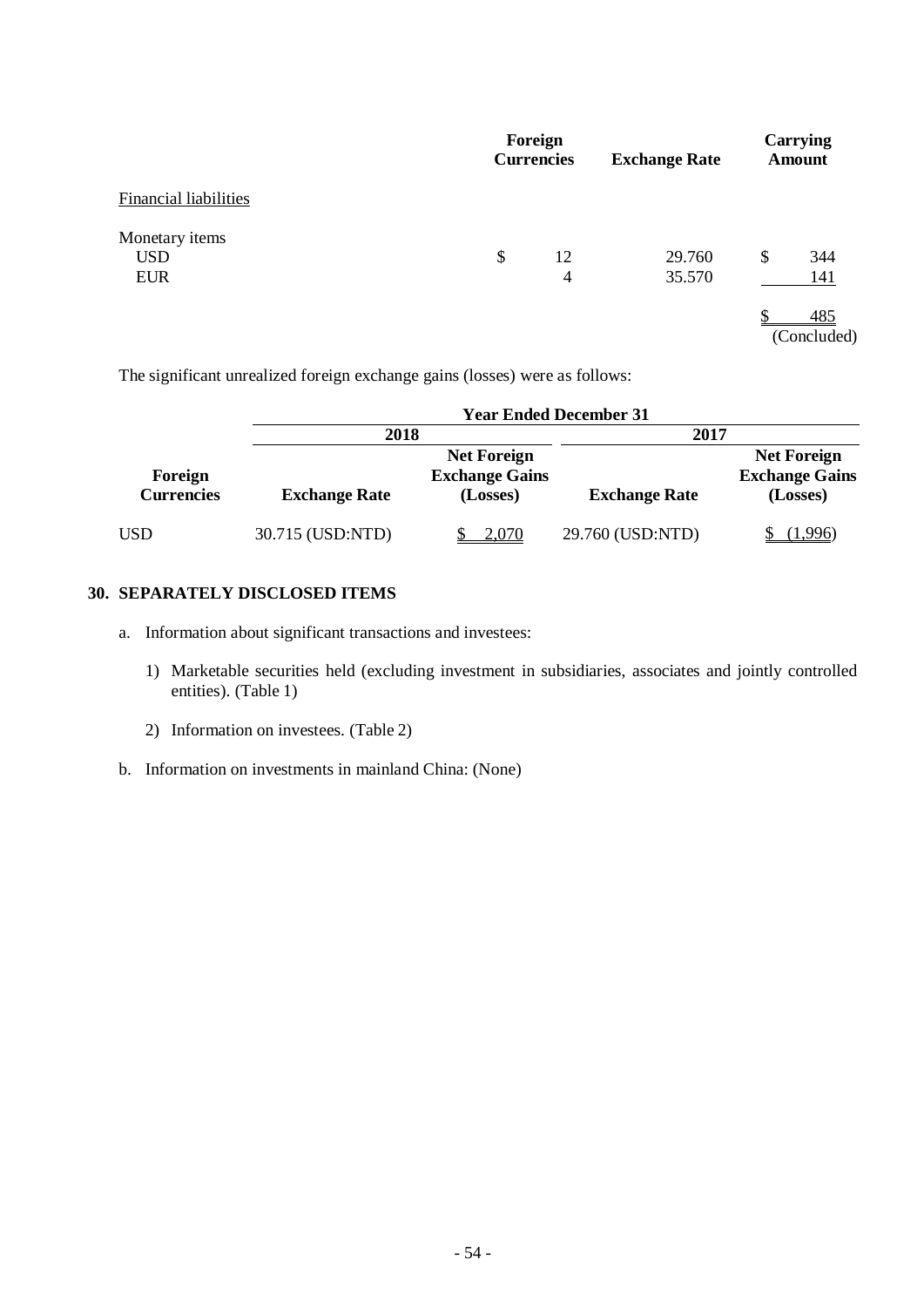#### **MARKETABLE SECURITIES HELD DECEMBER 31, 2018 (In Thousands of New Taiwan Dollars, Unless Stated Otherwise)**

|                             | <b>Type and Name of Marketable Securities</b>                                                             | <b>Relationship with the Holding</b><br>Company |                                                                                                                                                                                                                | December 31, 2018               |                                             |                                    |                                             |                            |
|-----------------------------|-----------------------------------------------------------------------------------------------------------|-------------------------------------------------|----------------------------------------------------------------------------------------------------------------------------------------------------------------------------------------------------------------|---------------------------------|---------------------------------------------|------------------------------------|---------------------------------------------|----------------------------|
| <b>Holding Company Name</b> |                                                                                                           |                                                 | <b>Financial Statement Account</b>                                                                                                                                                                             | <b>Shares</b><br>(In Thousands) | Carrying Value                              | Percentage of<br>Ownership $(\% )$ | <b>Market Value or</b><br>Net Asset Value   | <b>Note</b>                |
| eMemory Technology Inc.     | <b>Shares</b><br>Powerchip Technology Corporation<br>Syntronix Corporation<br>PowerFlash Technology Corp. | The Company is its director.                    | Financial assets at fair value<br>through other comprehensive<br>income - noncurrent<br>Financial assets at fair value<br>through other comprehensive<br>income - noncurrent<br>Financial assets at fair value | 583<br>1,100<br>40              | 12,260<br>6,920<br>$\overline{\phantom{0}}$ | $\sim$<br>2.81<br>3.99             | 12,260<br>6,920<br>$\overline{\phantom{0}}$ | Note 2<br>Note 2<br>Note 2 |
|                             |                                                                                                           |                                                 | through other comprehensive<br>income - noncurrent                                                                                                                                                             |                                 |                                             |                                    |                                             |                            |

Note 1: Marketable securities mentioned in the table include shares, bonds, beneficiary certificates and the derivative securities from aforementioned items, which is under the definition of IFRS 9.

Note 2: The market value was based on the fair value as of December 31, 2018.

Note 3: As of December 31, 2018, the above marketable securities had not been pledged or mortgaged.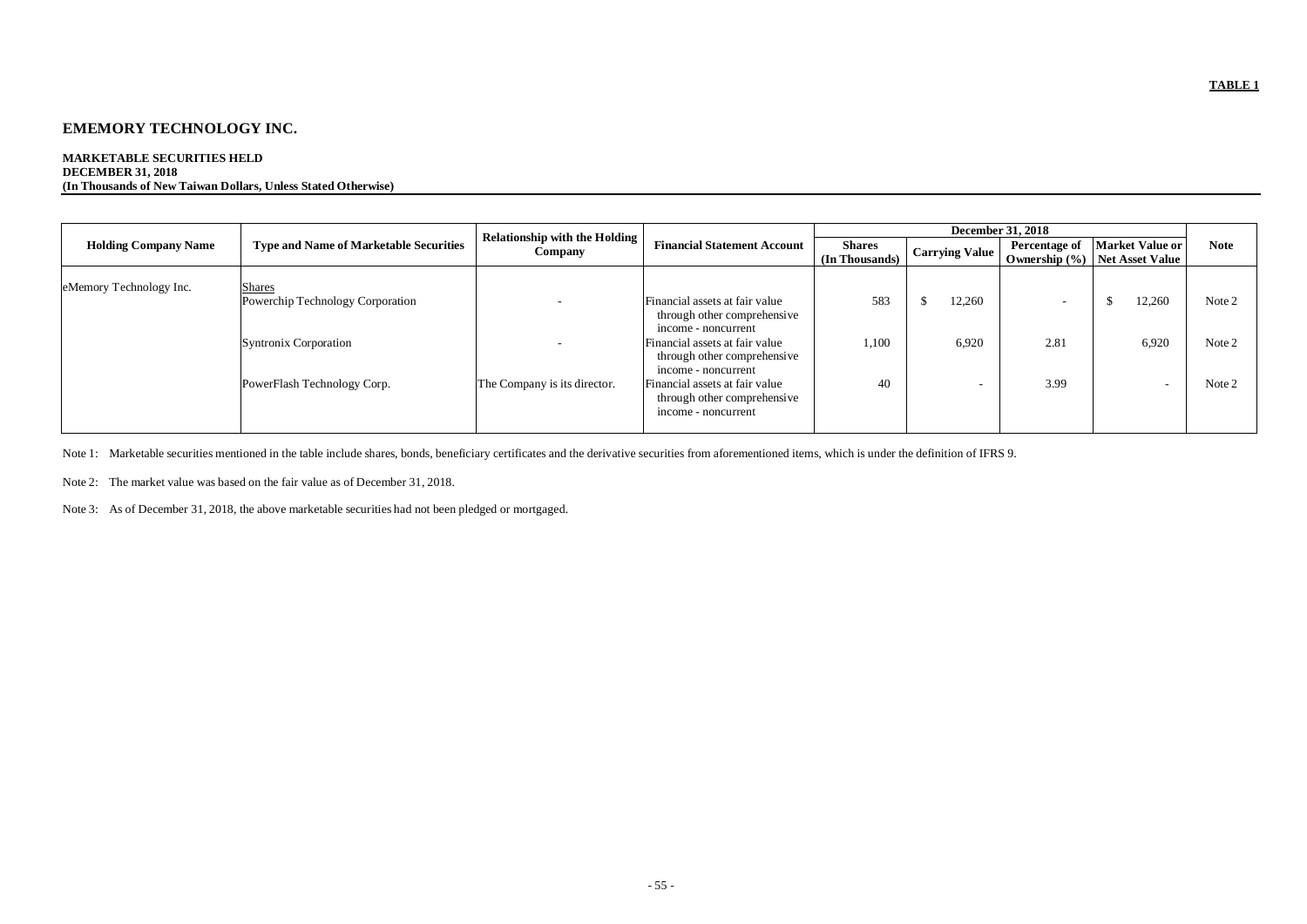#### **INFORMATION ON INVESTEES FOR THE YEAR ENDED DECEMBER 31, 2018 (In Thousands of New Taiwan Dollars, Unless Stated Otherwise)**

|                                             | <b>Investee Company</b> | Location     | Main Businesses and Products   December 31,      | <b>Original Investment Amount</b> |                      | <b>Balance as of December 31, 2018</b> |                                   |                        |                                                       |                                   |                                                       |
|---------------------------------------------|-------------------------|--------------|--------------------------------------------------|-----------------------------------|----------------------|----------------------------------------|-----------------------------------|------------------------|-------------------------------------------------------|-----------------------------------|-------------------------------------------------------|
| <b>Investor Company</b>                     |                         |              |                                                  | 2018                              | December 31.<br>2017 | <b>Shares</b><br>(In Thousands)        | Percentage of<br>Ownership<br>(%) | Carrying<br>Amount     | <b>Net Income</b><br>(Loss) of the<br><b>Investee</b> | <b>Share of</b><br>Profits (Loss) | <b>Note</b>                                           |
| eMemory Technology Inc. iMQ Technology Inc. |                         | Hsinchu City | Electronic Parts and Components<br>Manufacturing | \$27,900                          | \$27,900             | 2,057                                  | 4.25                              | 6,046<br>$\mathcal{P}$ | \$(102,503)                                           | (4,356)                           | Investment<br>accounted for<br>using equity<br>method |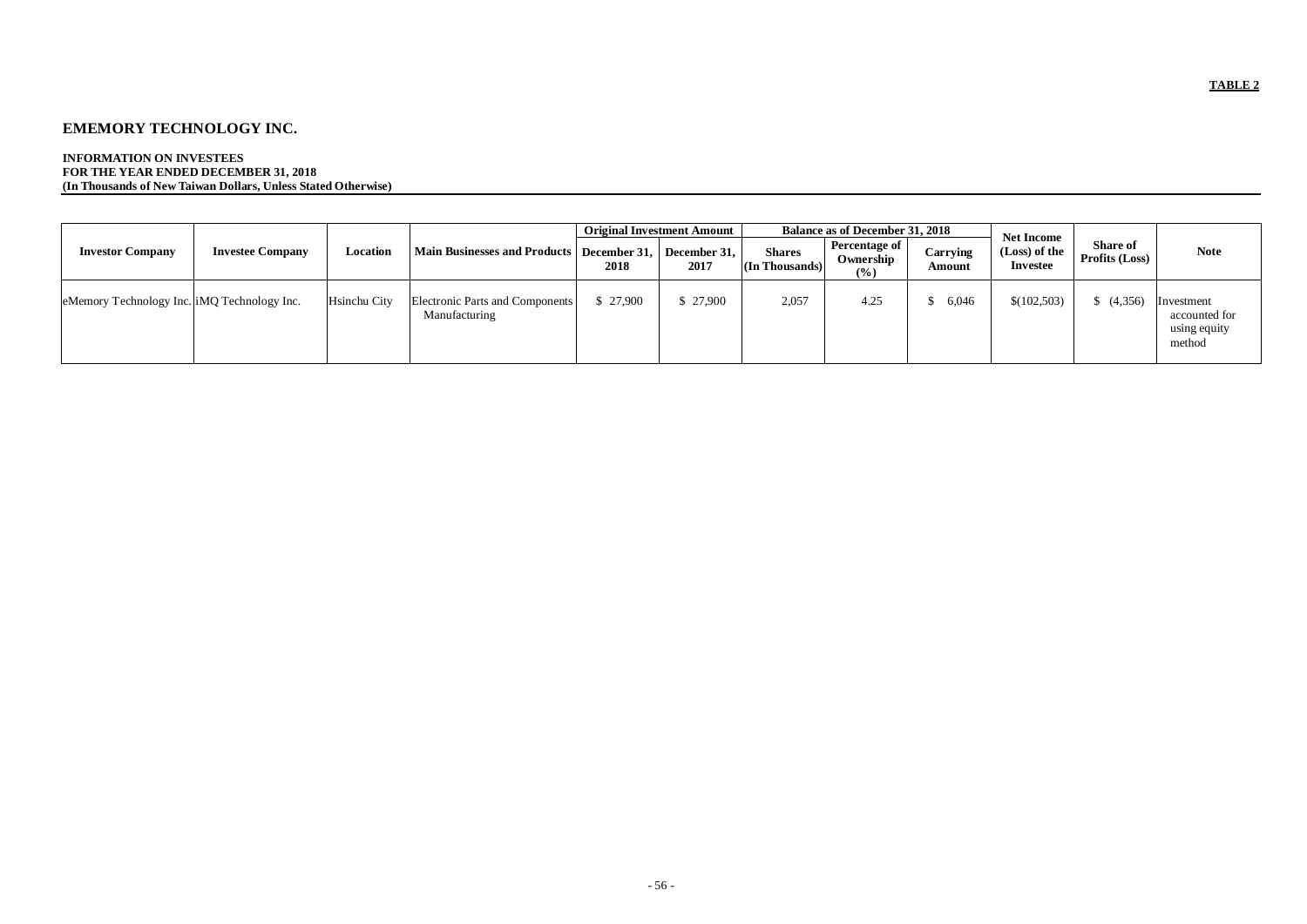## **THE CONTENTS OF STATEMENTS OF MAJOR ACCOUNTING ITEMS**

#### **ITEM STATEMENT INDEX**

| MAJOR ACCOUNTING ITEMS IN ASSETS, LIABILITIES AND EQUITY |                |
|----------------------------------------------------------|----------------|
| STATEMENT OF CASH                                        | 1              |
| STATEMENT OF ACCOUNTS RECEIVABLE                         | $\mathbf{2}$   |
| STATEMENT OF PREPAYMENTS                                 | $\overline{3}$ |
| STATEMENT OF OTHER CURRENT ASSETS                        | Note 15        |
| STATEMENT OF CHANGES IN FINANCIAL ASSETS AT FAIR VALUE   | 4              |
| THROUGH OTHER COMPREHENSIVE INCOME - NONCURRENT          |                |
| STATEMENT OF FINANCIAL ASSETS AT AMORTIZED COST -        | Note 8         |
| <b>NONCURRENT</b>                                        |                |
| STATEMENT OF CHANGES IN INVESTMENTS ACCOUNTED FOR        | 5              |
| USING EQUITY METHOD                                      |                |
| STATEMENT OF CHANGES IN PROPERTY, PLANT AND EQUIPMENT    | Note 13        |
| STATEMENT OF CHANGES IN ACCUMULATED DEPRECIATION OF      | Note 13        |
| PROPERTY, PLANT AND EQUIPMENT                            |                |
| STATEMENT OF CHANGES IN INTANGIBLE ASSETS                | Note 14        |
| STATEMENT OF DEFERRED TAX ASSETS                         | Note 22        |
| STATEMENT OF OTHER PAYABLES                              | Note 16        |
| STATEMENT OF OTHER CURRENT LIABILITIES                   | Note 16        |
| <b>MAJOR ACCOUNTING ITEMS IN PROFIT OR LOSS</b>          |                |
| STATEMENT OF NET REVENUE                                 | Note 20        |
| STATEMENT OF OPERATING EXPENSES                          | 6              |
| STATEMENT OF OTHER GAINS AND LOSSES                      | Note 21        |
| SUMMARY OF EMPLOYEE BENEFITS, DEPRECIATION AND           | 7              |
| AMORTIZATION EXPENSES BY FUNCTION                        |                |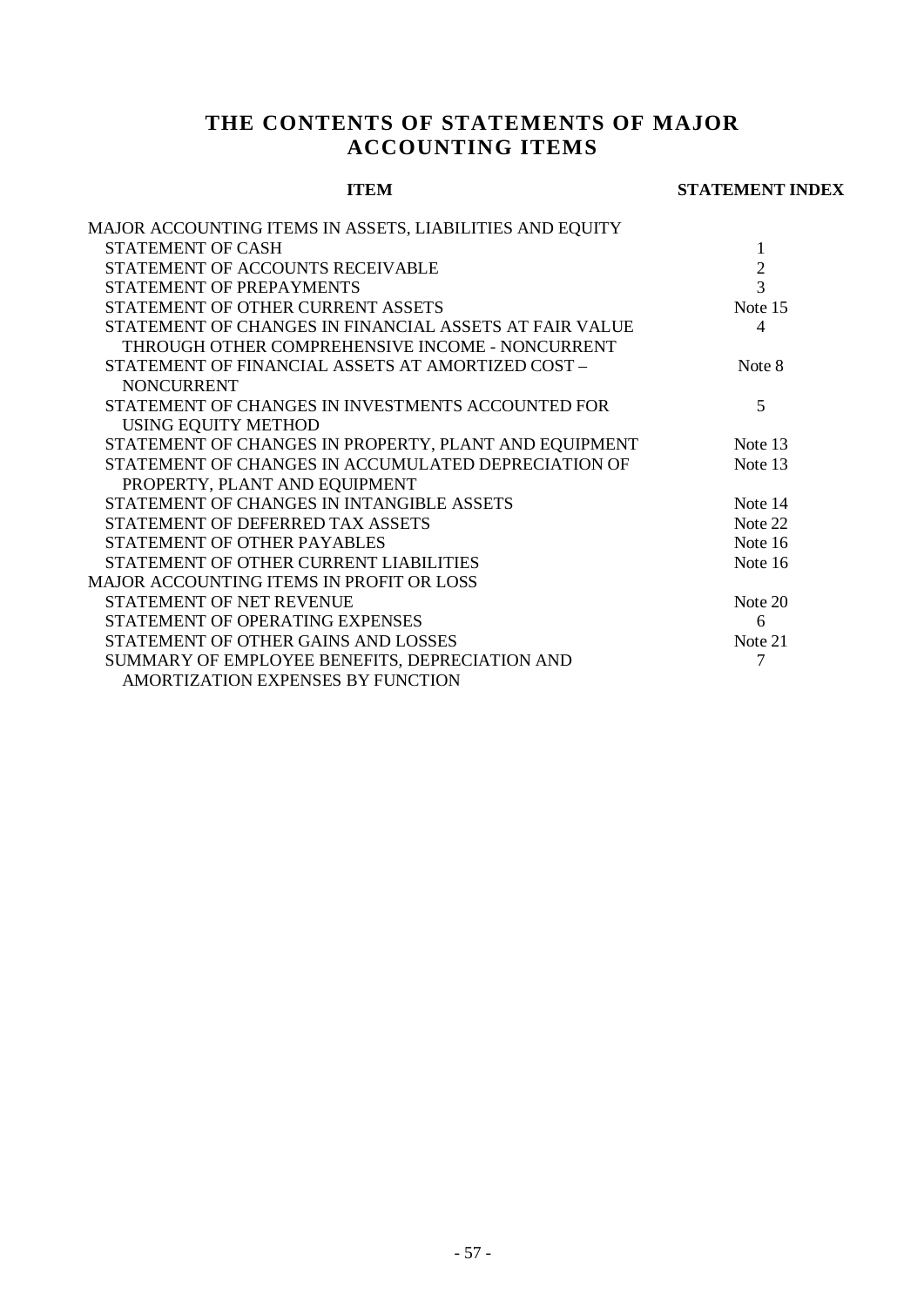#### **STATEMENT OF CASH DECEMBER 31, 2018 (In Thousands of New Taiwan Dollars, Unless Stated Otherwise)**

| <b>Item</b>                   | <b>Description</b>                                                                                               | Annual<br><b>Interest</b><br>Rate $(\% )$ | Amount      |
|-------------------------------|------------------------------------------------------------------------------------------------------------------|-------------------------------------------|-------------|
| Cash in banks                 |                                                                                                                  |                                           |             |
| Time deposits                 | Expired by the end of December, 2019.                                                                            | $0.13 - 1.065$                            | \$1,171,223 |
| Current accounts              |                                                                                                                  |                                           | 56,420      |
| Foreign currency time deposit | Including RMB\$5,000 thousand $@4.472$<br>and US\$500 thousand $@30.715$ ,<br>expired by the end of March, 2019. | 2.95-3.55                                 | 37,717      |
| Foreign currency accounts     | Including US\$1,174 thousand $@30.715$ ,<br>RMB\$57 thousand @4.472 and<br>JPY1,087 thousand @0.2782.            |                                           | 36,618      |
| Cash on hand                  |                                                                                                                  |                                           | 25          |
|                               |                                                                                                                  |                                           | 1.302.003   |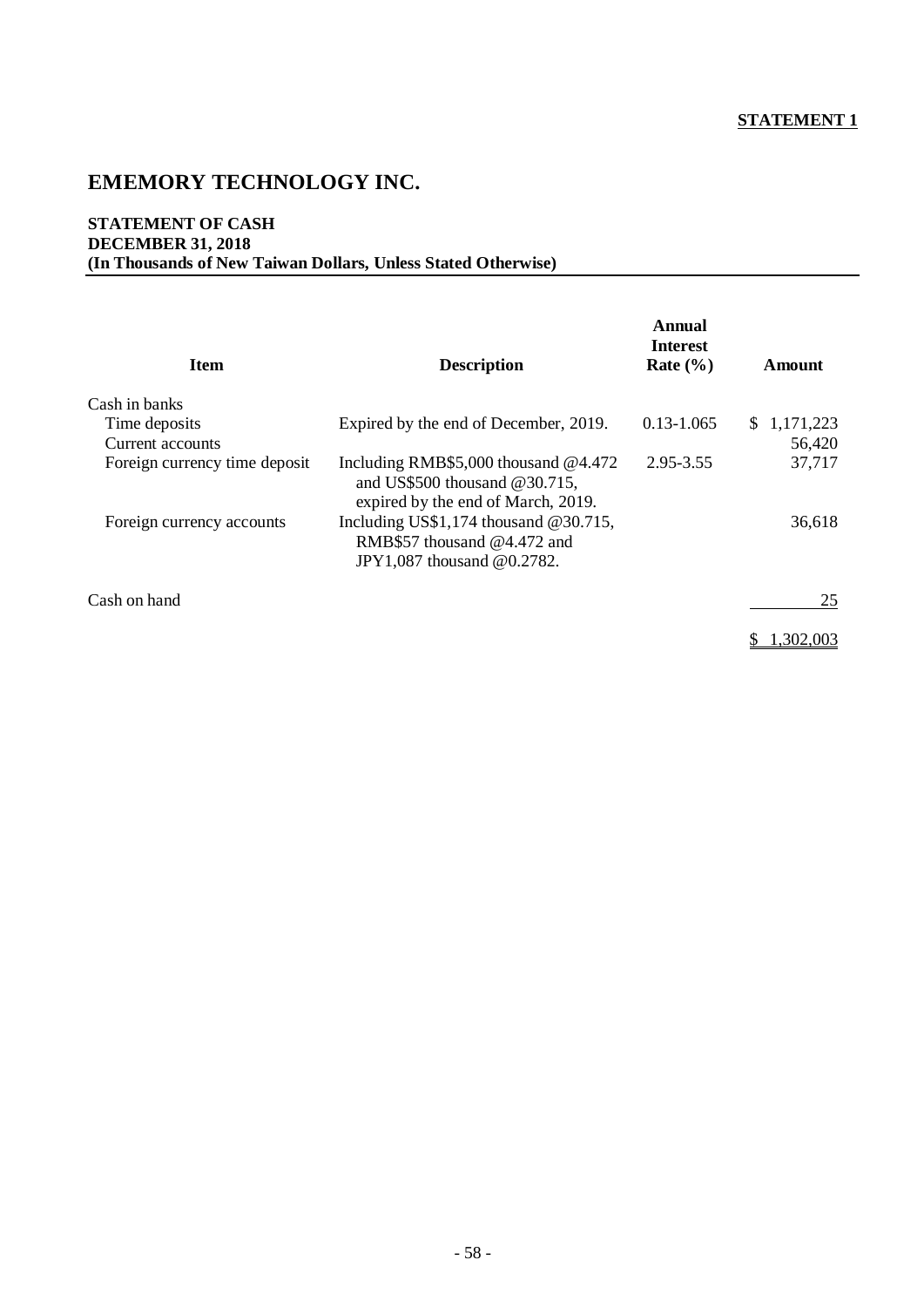#### **STATEMENT OF ACCOUNTS RECEIVABLE DECEMBER 31, 2018 (In Thousands of New Taiwan Dollars)**

| <b>Client Name</b>                  | Amount       |
|-------------------------------------|--------------|
| Client A                            | 93,305<br>\$ |
| Client B                            | 13,556       |
| Others (Note)                       | 61,563       |
|                                     | 168,424      |
| Less: Allowance for impairment loss | (10,089)     |
|                                     | 158,335      |

Note: The amount of individual client in others does not exceed 5% of the account balance.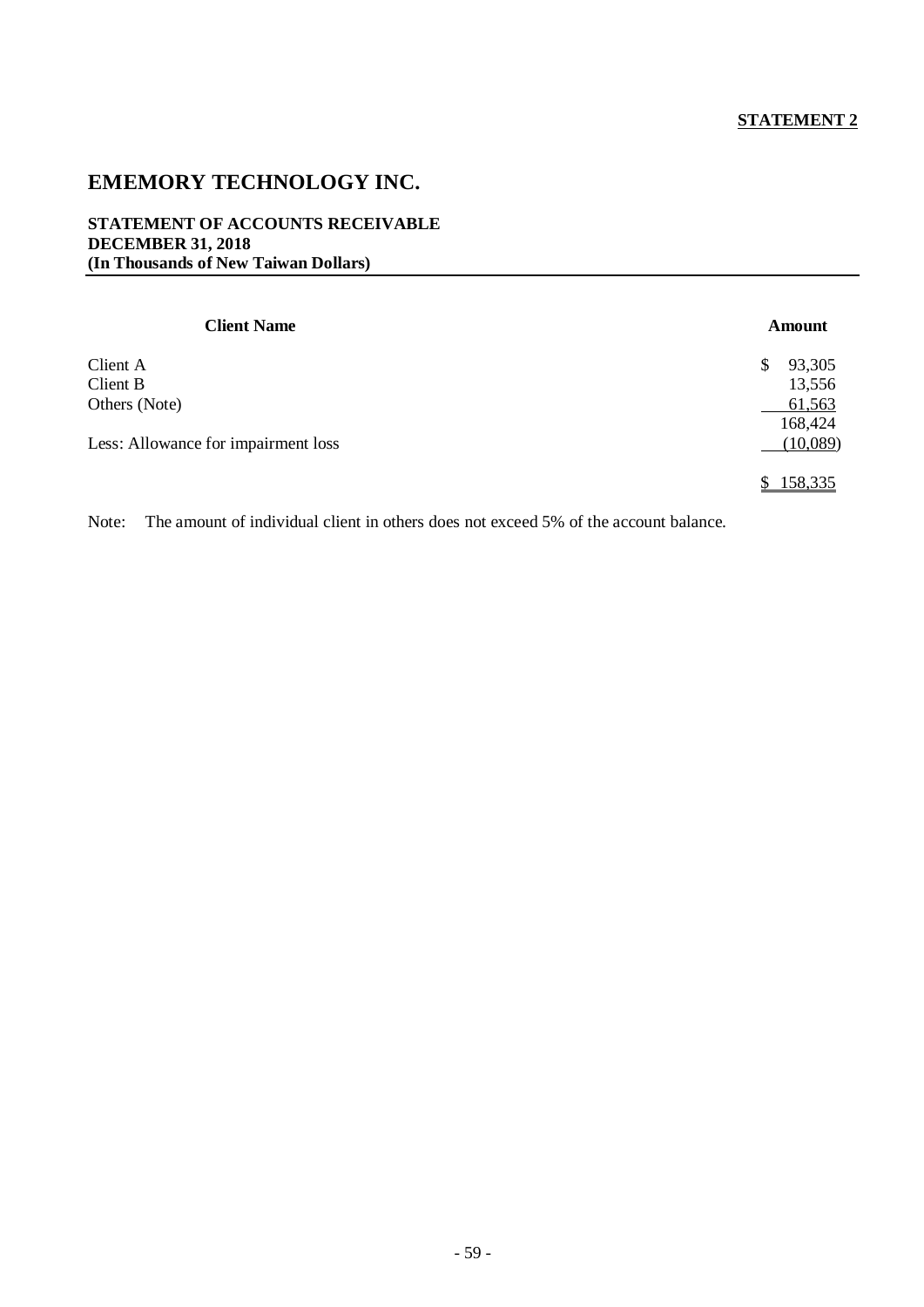#### **STATEMENT OF PREPAYMENTS DECEMBER 31, 2018 (In Thousands of New Taiwan Dollars)**

| Item                                     | Amount   |
|------------------------------------------|----------|
| Prepayment for software                  | \$12,559 |
| Prepayment for annual fee on the patents | 4,680    |
| Prepayment for software maintenance      | 1,107    |
| Others (Note)                            | 1,543    |
|                                          | 19,889   |

Note: The amount of each item in others does not exceed 5% of the account balance.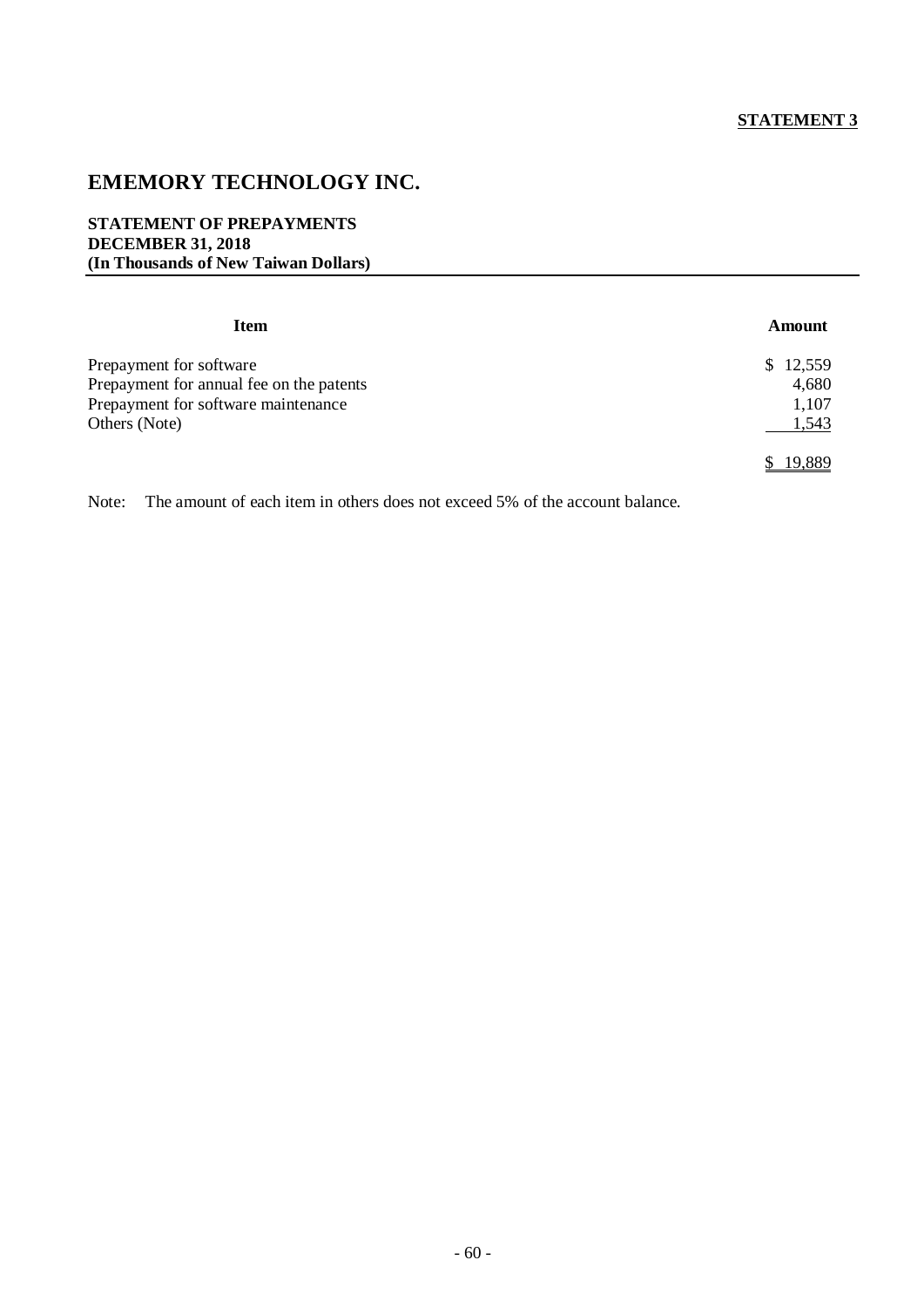#### **STATEMENT OF CHANGES IN FINANCIAL ASSETS AT FAIR VALUE THROUGH OTHER COMPREHENSIVE INCOME - NONCURRENT FOR THE YEAR ENDED DECEMBER 31, 2018**

**(In Thousands of New Taiwan Dollars, Unless Stated Otherwise)**

|                                                                                             |                                 | <b>Balance, January 1, 2018</b> |                 |                                    | <b>Additions</b> |                          |  |                                        | <b>Balance, December 31, 2018</b> |  |                 |  |
|---------------------------------------------------------------------------------------------|---------------------------------|---------------------------------|-----------------|------------------------------------|------------------|--------------------------|--|----------------------------------------|-----------------------------------|--|-----------------|--|
| <b>Name of Financial Assets</b>                                                             | <b>Shares</b><br>(In Thousands) |                                 | Amount          | <b>Shares</b><br>(In Thousands)    |                  | Amount                   |  | <b>Changes in</b><br><b>Fair Value</b> | <b>Shares</b><br>(In Thousands)   |  | Amount          |  |
| <b>Unlisted Company</b><br>Powerchip Technology Corporation<br><b>Syntronix Corporation</b> | 555<br>1,100                    |                                 | 11.190<br>6,930 | 28                                 |                  |                          |  | 1.070<br>(10)                          | 583<br>1,100                      |  | 12,260<br>6,920 |  |
| PowerFlash Technology Corp.                                                                 | 40                              |                                 |                 | $\overline{\phantom{0}}$<br>$\sim$ |                  | $\overline{\phantom{0}}$ |  |                                        | 40                                |  |                 |  |
|                                                                                             |                                 |                                 | 18,120          |                                    |                  |                          |  | 1,060                                  |                                   |  | 19,180          |  |

Note 1: Above financial assets were not pledged as security.

Note 2: The number of shares of Powerchip Technology Corporation increased this year due to distribution of stock dividends.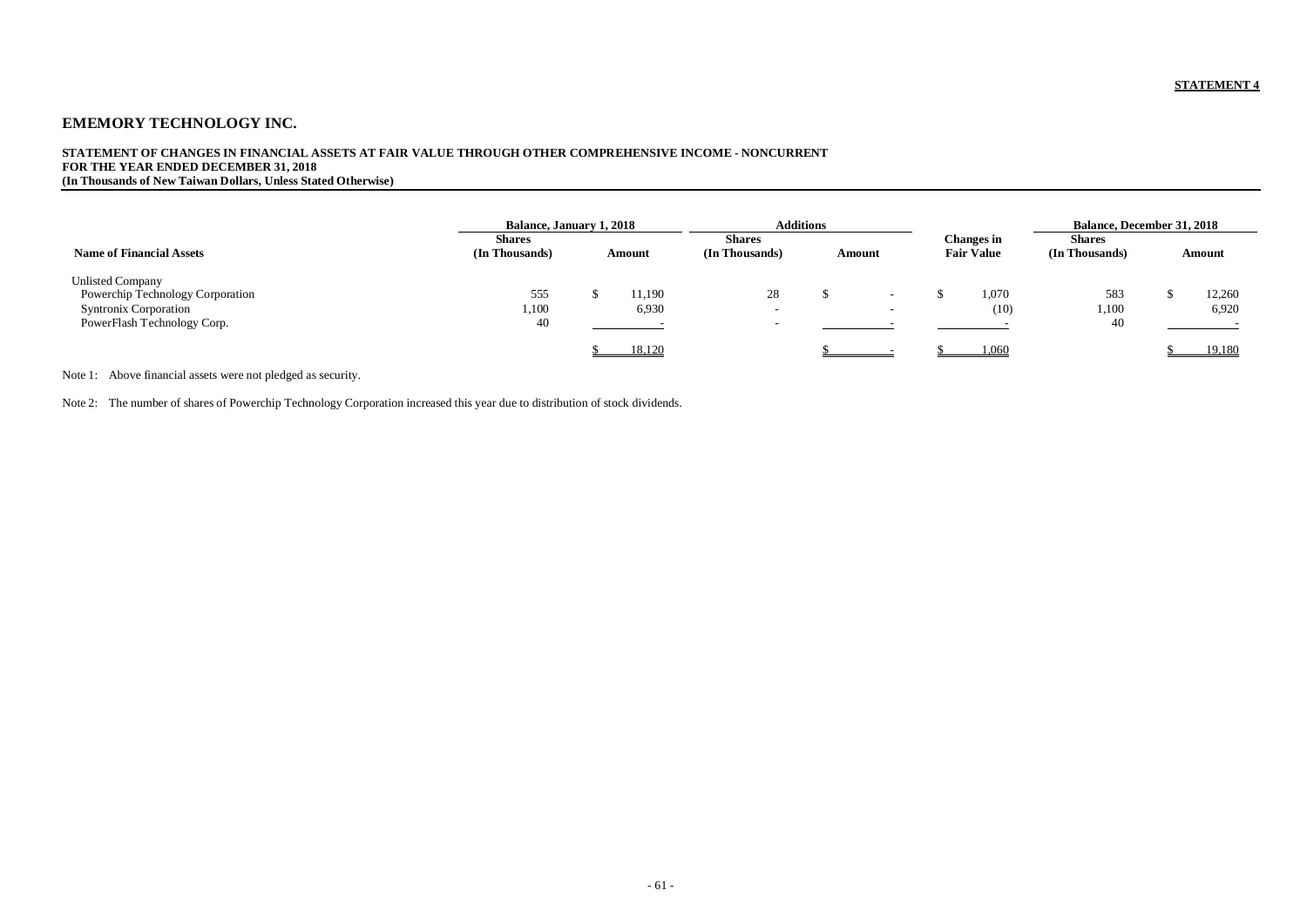#### **STATEMENT OF CHANGES IN INVESTMENTS ACCOUNTED FOR USING EQUITY METHOD FOR THE YEAR ENDED DECEMBER 31, 2018 (In Thousands of New Taiwan Dollars, Unless Stated Otherwise)**

|                     | Balance, January 1, 2018        |               |        |                               | Capital<br>Surplus<br>Recognized by  |                                 | <b>Balance, December 31, 2018</b> |        |                                   |                |
|---------------------|---------------------------------|---------------|--------|-------------------------------|--------------------------------------|---------------------------------|-----------------------------------|--------|-----------------------------------|----------------|
| <b>Investees</b>    | <b>Shares</b><br>(In Thousands) | $\frac{6}{9}$ | Amount | <b>Using Equity</b><br>Method | <b>Using Equity</b><br><b>Method</b> | <b>Shares</b><br>(In Thousands) | $\%$                              | Amount | <b>Net Assets</b><br><b>Value</b> | <b>Remarks</b> |
| iMQ Technology Inc. | 2,057                           | 4.25          | 10,393 | (4,356)                       |                                      | 2,057                           | 4.25                              | 6.046  | 6,046                             | Note 1         |

Note 1: The net value was based on audited financial statements of the same period.

Note 2: Above investments accounted for using equity method were not pledged as security.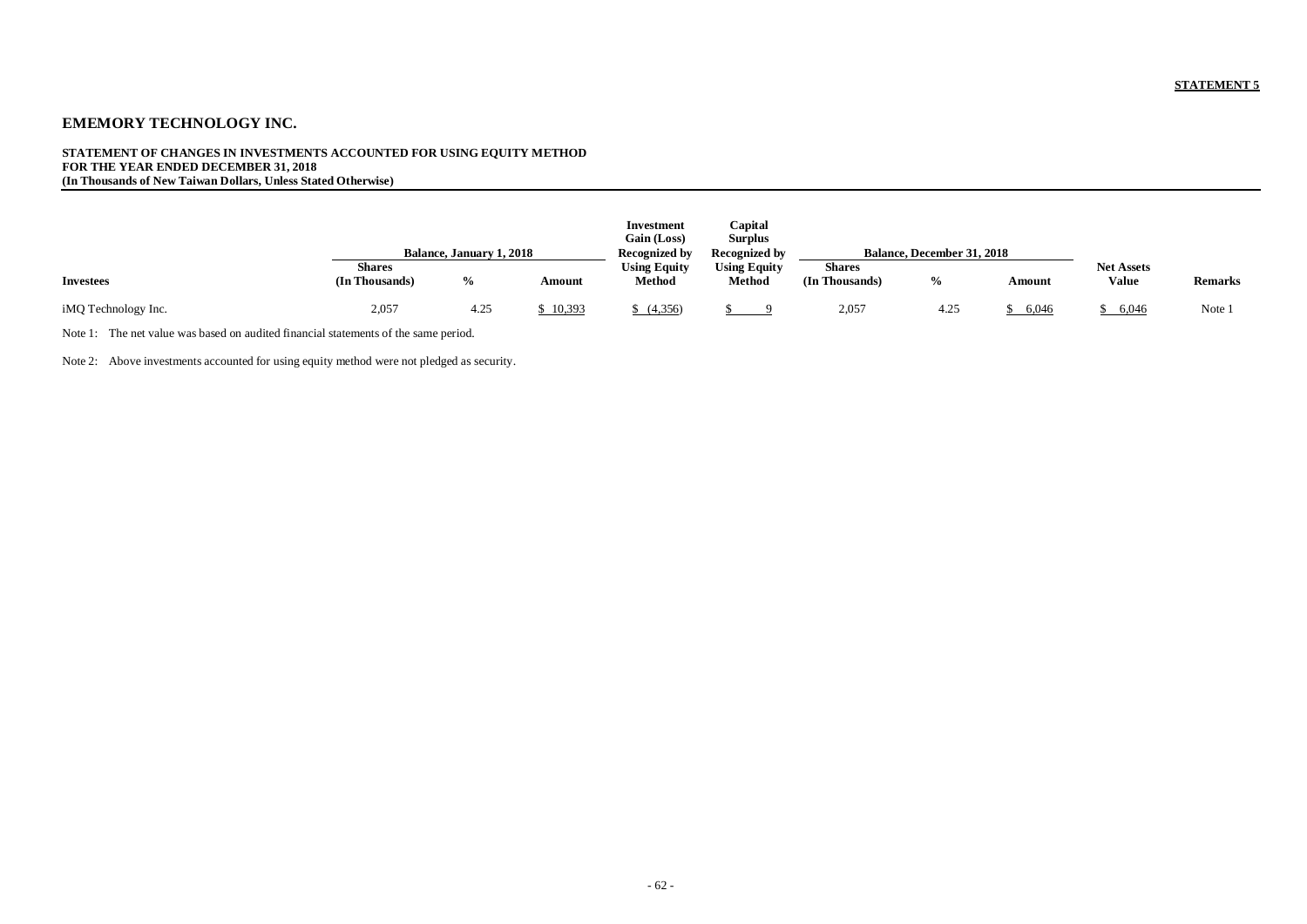#### **STATEMENT OF OPERATING EXPENSES FOR THE YEAR ENDED DECEMBER 31, 2018 (In thousands of New Taiwan Dollars)**

| <b>Item</b>                                               | <b>Selling and</b><br><b>Marketing</b><br><b>Expense</b> | <b>General and</b><br>Administrative<br><b>Expense</b> | <b>Research and</b><br><b>Development</b><br><b>Expense</b> |  |  |
|-----------------------------------------------------------|----------------------------------------------------------|--------------------------------------------------------|-------------------------------------------------------------|--|--|
| Payroll and related expense                               | \$<br>93,897                                             | \$<br>83,008                                           | 358,291<br>\$                                               |  |  |
| Travel expenses                                           | 7,665                                                    | 1,450                                                  | 1,138                                                       |  |  |
| Depreciation                                              | 379                                                      | 11,195                                                 | 25,828                                                      |  |  |
| Remuneration of directors and transportation<br>allowance | -                                                        | 31,645                                                 |                                                             |  |  |
| Research and experiment expense                           |                                                          |                                                        | 55,283                                                      |  |  |
| Others (Note)                                             | 18,737                                                   | 42,312                                                 | 64,935                                                      |  |  |
|                                                           | 120,678<br>S                                             | 169,610<br>S                                           | 505,475<br>S.                                               |  |  |

Note: The amount of each item in others does not exceed 5% of the account balance.